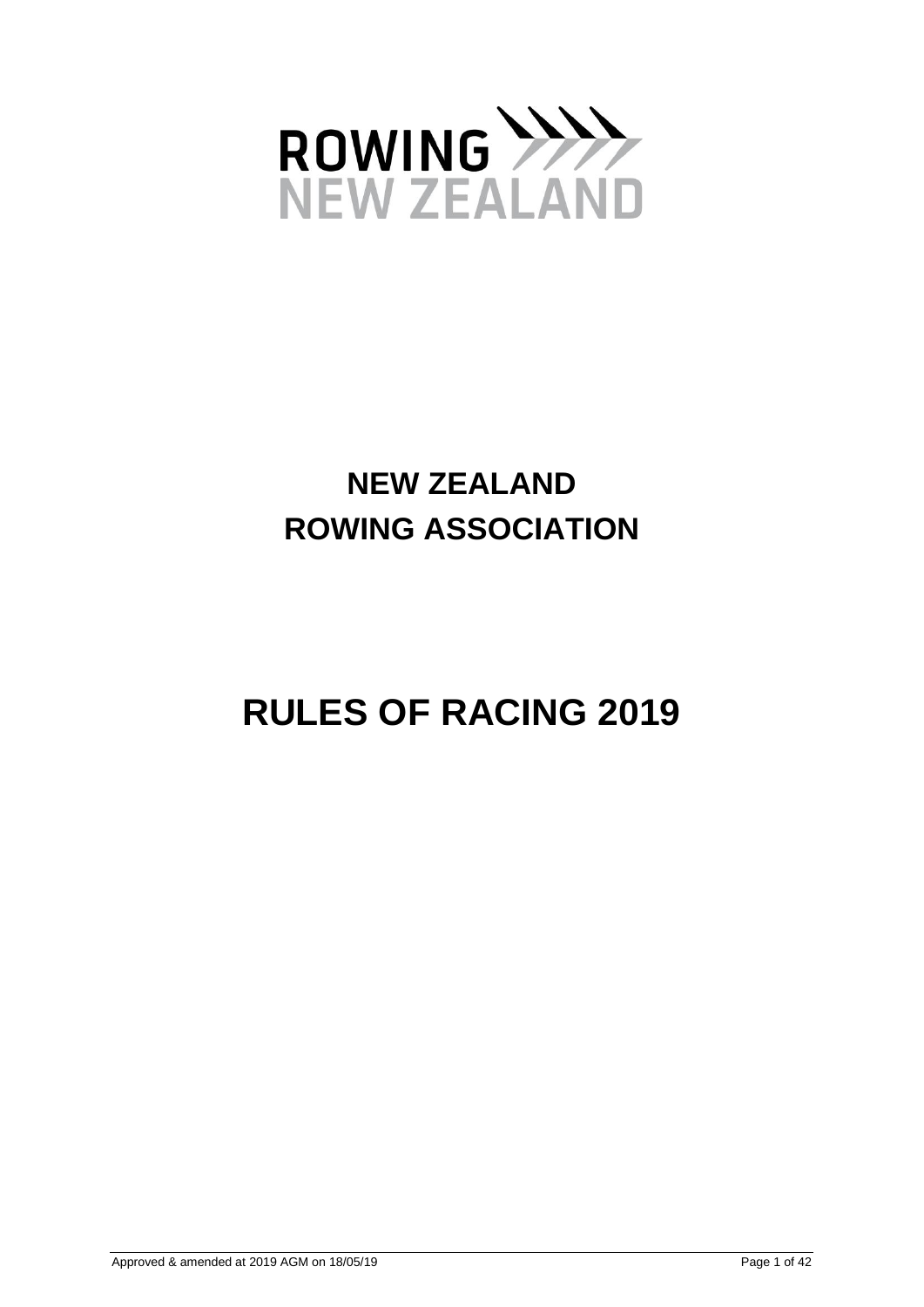

# TABLE OF CONTENTS

| RULE 1 -<br>$R$ ULF $2 -$<br>RULE 3 -<br>RULE 4 -<br>RULE 5 -<br>RULE 6 -<br>RULE 7 - |                                                              |  |
|---------------------------------------------------------------------------------------|--------------------------------------------------------------|--|
|                                                                                       |                                                              |  |
|                                                                                       |                                                              |  |
|                                                                                       | SECTION 2 - CLASSIFICATION OF ROWERS (EXCLUDING COXSWAINS) 7 |  |
|                                                                                       |                                                              |  |
|                                                                                       |                                                              |  |
|                                                                                       |                                                              |  |
|                                                                                       |                                                              |  |
|                                                                                       |                                                              |  |
|                                                                                       |                                                              |  |
|                                                                                       |                                                              |  |
|                                                                                       | RULE 25 - CONSTRUCTION OF BOATS AND CREW RESPONSIBILITY  15  |  |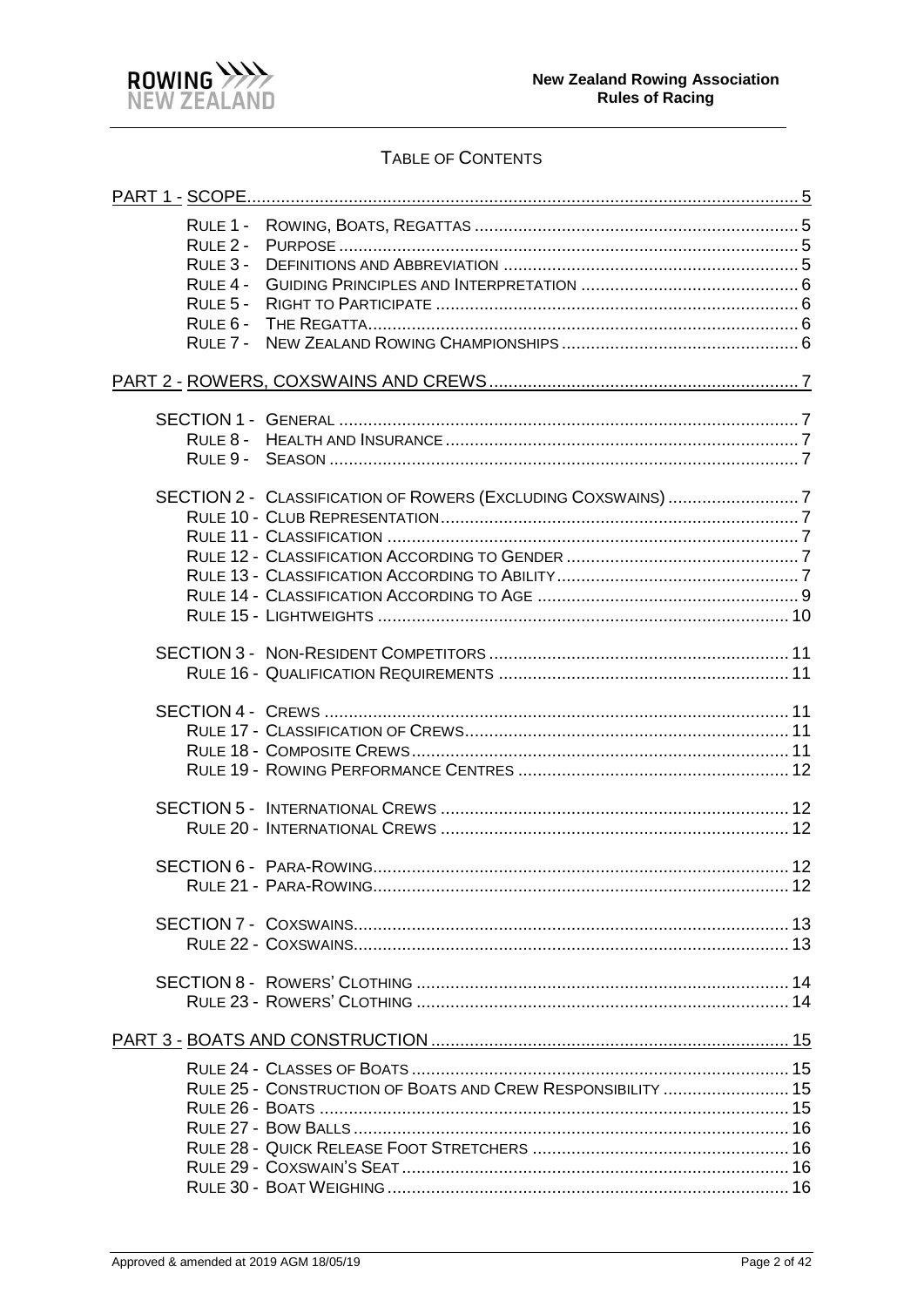

| RULE 38 - APPROVAL OF FEES, CONDITIONS AND EVENT LIST 21         |  |
|------------------------------------------------------------------|--|
|                                                                  |  |
|                                                                  |  |
|                                                                  |  |
|                                                                  |  |
|                                                                  |  |
|                                                                  |  |
|                                                                  |  |
|                                                                  |  |
|                                                                  |  |
|                                                                  |  |
|                                                                  |  |
|                                                                  |  |
|                                                                  |  |
| RULE 50 - PROCEEDING TO THE START, WARMING-UP AND PRACTISING  25 |  |
|                                                                  |  |
|                                                                  |  |
|                                                                  |  |
|                                                                  |  |
|                                                                  |  |
| RULE 54 - START PREPARATION - RESPONSIBILITY OF OFFICIALS  26    |  |
|                                                                  |  |
|                                                                  |  |
|                                                                  |  |
|                                                                  |  |
|                                                                  |  |
|                                                                  |  |
|                                                                  |  |
|                                                                  |  |
|                                                                  |  |
|                                                                  |  |
|                                                                  |  |
|                                                                  |  |
|                                                                  |  |
|                                                                  |  |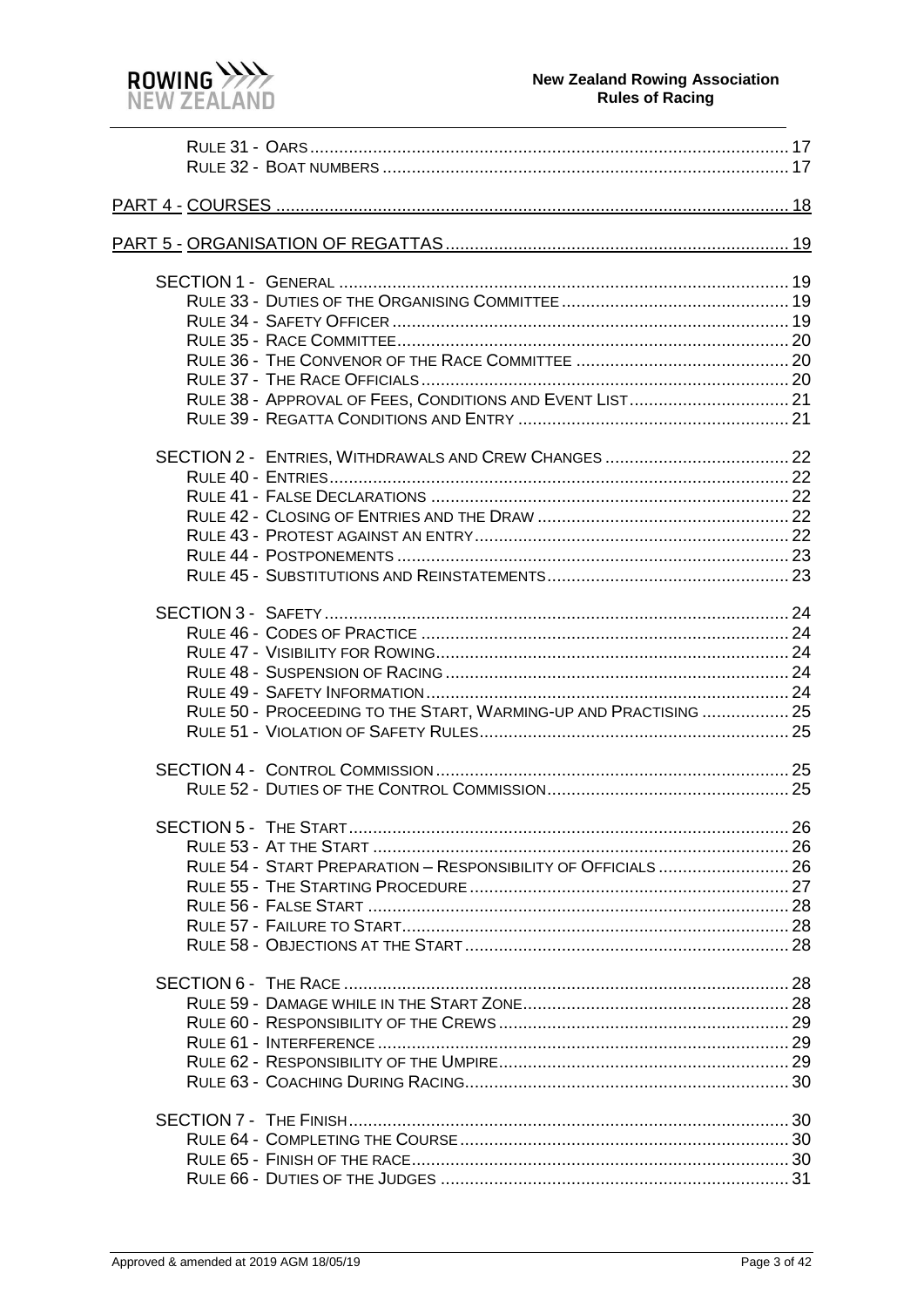

| PART 6 - ANTI-DOPING RULES AND ANTI-MATCH FIXING BETTING 36 |  |
|-------------------------------------------------------------|--|
|                                                             |  |
|                                                             |  |
|                                                             |  |
|                                                             |  |
|                                                             |  |
|                                                             |  |
|                                                             |  |
|                                                             |  |
|                                                             |  |
|                                                             |  |
|                                                             |  |
|                                                             |  |
|                                                             |  |
|                                                             |  |
|                                                             |  |
|                                                             |  |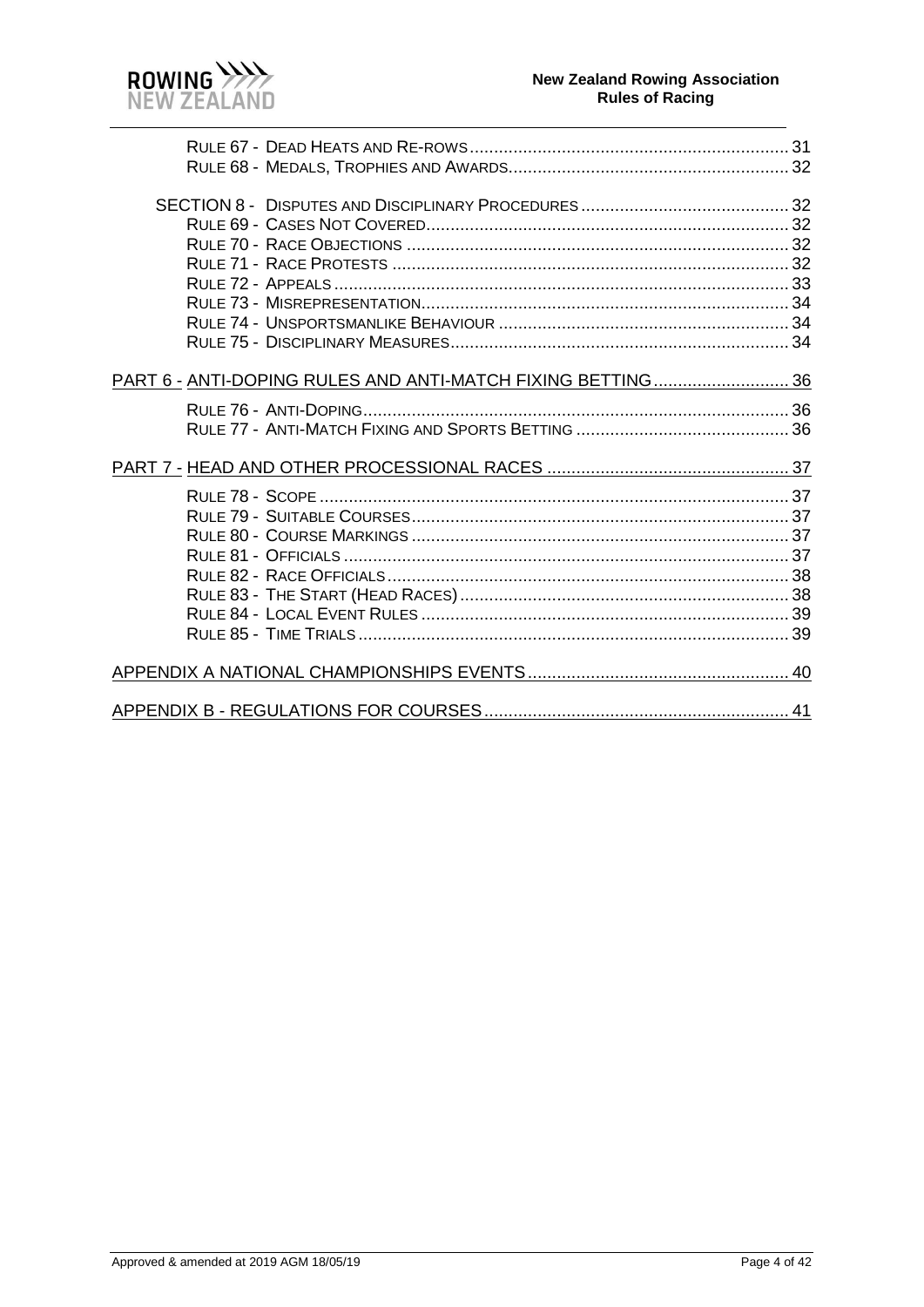

# <span id="page-4-0"></span>**Part 1 - Scope**

#### <span id="page-4-1"></span>**Rule 1 - Rowing, Boats, Regattas**

- 1. Rowing is the propulsion of a displacement boat, with or without coxswain, by the muscular force of one or more rowers, sitting with their backs to the direction of movement of the boat, using oars as simple levers. Rowing on a machine or in a tank, which simulates the action of rowing in a boat, is also considered as rowing.
- 2. A rowing regatta is a sporting competition consisting of one or more events divided, if necessary, into a number of races, in one or more classes of boats divided, as a general rule, into different categories of sex, age, weight or ability.
- 3. There are three classes of regattas:
	- a) **Championship Regatta** shall include the New Zealand Rowing Championships and any other regatta that the Board declares to be a Championship Regatta.
	- b) **Major Regatta** conducted at venues where the facilities and regulations are close to those of a Championship event, and may have local clauses added to the conditions to suit the time of the season and the ability of the crews.
	- c) **Local Regatta** run by a local association in their area on a course that may not conform to national standards of fairness or length or straightness. Local associations may hold their regattas at a major location, and still be considered a local regatta, and may have local clauses added to the conditions to suit the time of the season and the ability of the crews.
- 4. Local Clauses shall be reported to the New Zealand Rowing Association (NZRA) and shall maintain the guiding principles of safety and fairness.

#### <span id="page-4-2"></span>**Rule 2 - Purpose**

The purpose of these rules are to:

- 1. Provide a basis for racing.
- 2. Ensure that due notice is taken of the NZRA Competition Safety Code, the provisions of which shall take precedence at all times.
- 3. Provide a consistent framework for the regulation and organisation of regattas and other rowing events.

#### <span id="page-4-3"></span>**Rule 3 - Definitions and Abbreviation**

The following definitions shall apply throughout these rules:

**Board** - New Zealand Rowing Association Board of Directors

**Boss Rooster** – Men's Premier Coxless Four event at the New Zealand Rowing Championships

- **FISA** 'Fédération Internationale des Sociétés d'Aviron', the World Rowing Federation
- **May** When used in describing the duties of officials in these rules implies the exercise of discretion and judgement.
- **MNZ** Maritime New Zealand
- **NZRA** New Zealand Rowing Association
- **NZSSRA** New Zealand Secondary Schools Rowing Association
- **RPC** Rowing Performance Centre
- **Shall** A mandatory command
- **Should** Optional but desirable

**Italic type** in these rules indicates comment or explanation, rather than rules.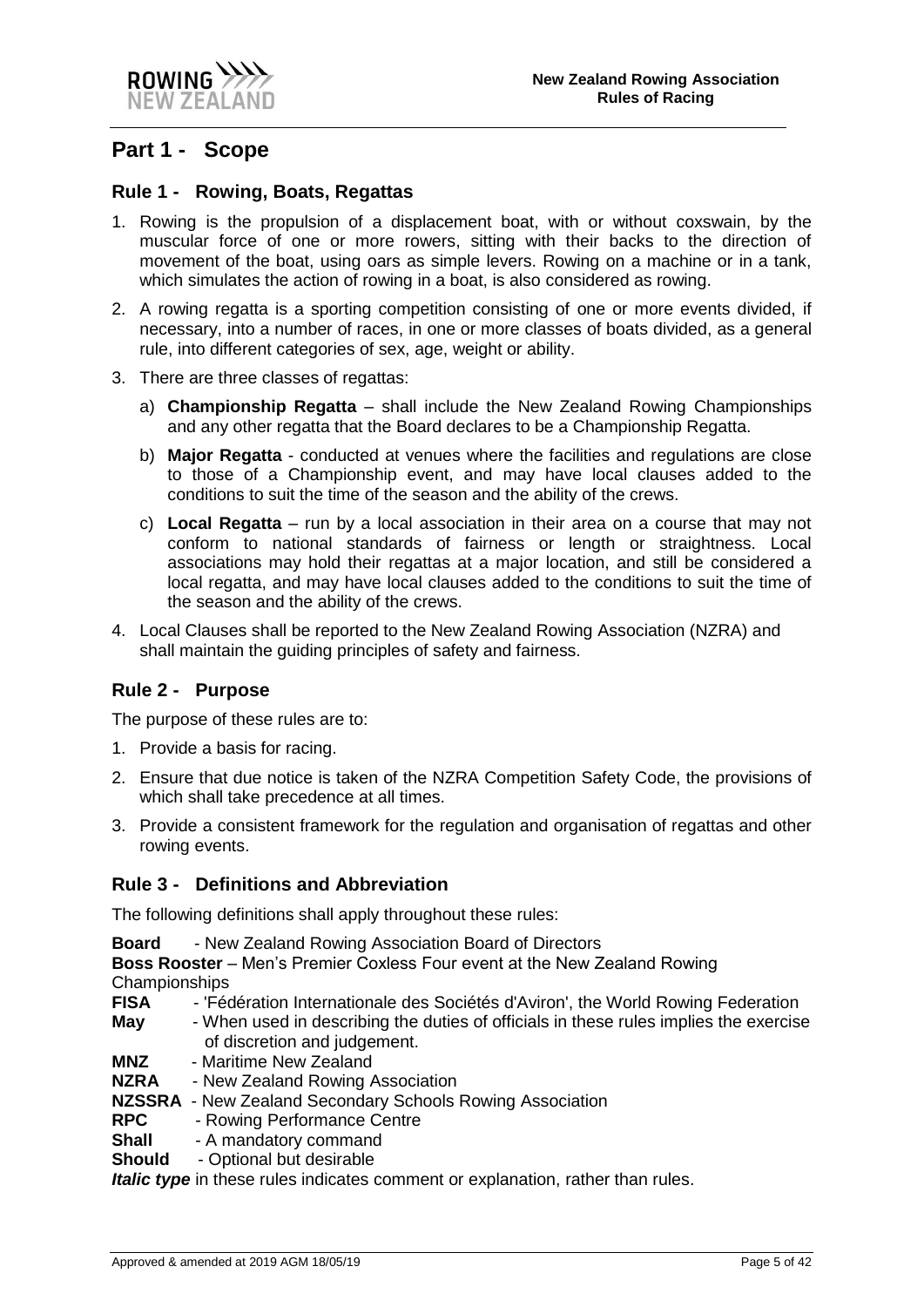

#### <span id="page-5-0"></span>**Rule 4 - Guiding Principles and Interpretation**

- 1. The principles guiding the Organising Committee and the officials in charge of the regatta shall be:
	- a) Safety of all competitors
	- b) Fairness for all competitors

Each individual competitor and team official shall act at all times in accordance with these principles.

- 2. Wherever possible, provisions of these rules should be interpreted consistently with each other. Where such interpretation is not possible, the more specific should prevail over the general, and provisions regarding safety shall take precedence over any other provision.
- 3. In situations not covered by these rules, the Race Committee is empowered to make such decisions and to give such instructions as are necessary to carry out their responsibilities, and to affect the purposes described in the principles above.

#### <span id="page-5-1"></span>**Rule 5 - Right to Participate**

- 1. Competitors shall be registered with a club affiliated with the NZRA and hold a current NZRA Competition Licence at Championship Regattas and Major Regattas, unless exempt by the NZRA.
- 2. Non-Resident competitors who belong to a federation that is a member of FISA have the right to participate at NZRA events.

#### <span id="page-5-2"></span>**Rule 6 - The Regatta**

- 1. All regattas in New Zealand shall be conducted according to the Rules as may be appropriate for the regatta and advised in the regatta notice.
- 2. All Regattas shall adhere to the NZRA Competition Safety Code, the MNZ and Regional Authority Water Safety Regulations.

#### <span id="page-5-3"></span>**Rule 7 - New Zealand Rowing Championships**

- 1. The list of all events at the New Zealand Rowing Championships shall be confirmed by the annual general meeting held in the year following the Olympic Games regatta for the following four years. The NZRA shall decide the order of the events.
- 2. Exhibition events
	- a) NZRA's Domestic Committee may seek approval from the Board to conduct an exhibition event during the New Zealand Rowing Championships. An exhibition event:
		- 1. shall only be open to crews not contemplated under the existing Rules; and
		- 2. shall not be eligible for medals, awards or trophies; and
		- 3. shall be in addition to, not part of, the list of events.

Approval may be given on such terms and conditions as shall be specified by the Board.

b) An exhibition event may be added to the list of all events at the New Zealand Rowing Championships by the annual general meeting held in the same year as the exhibition event is conducted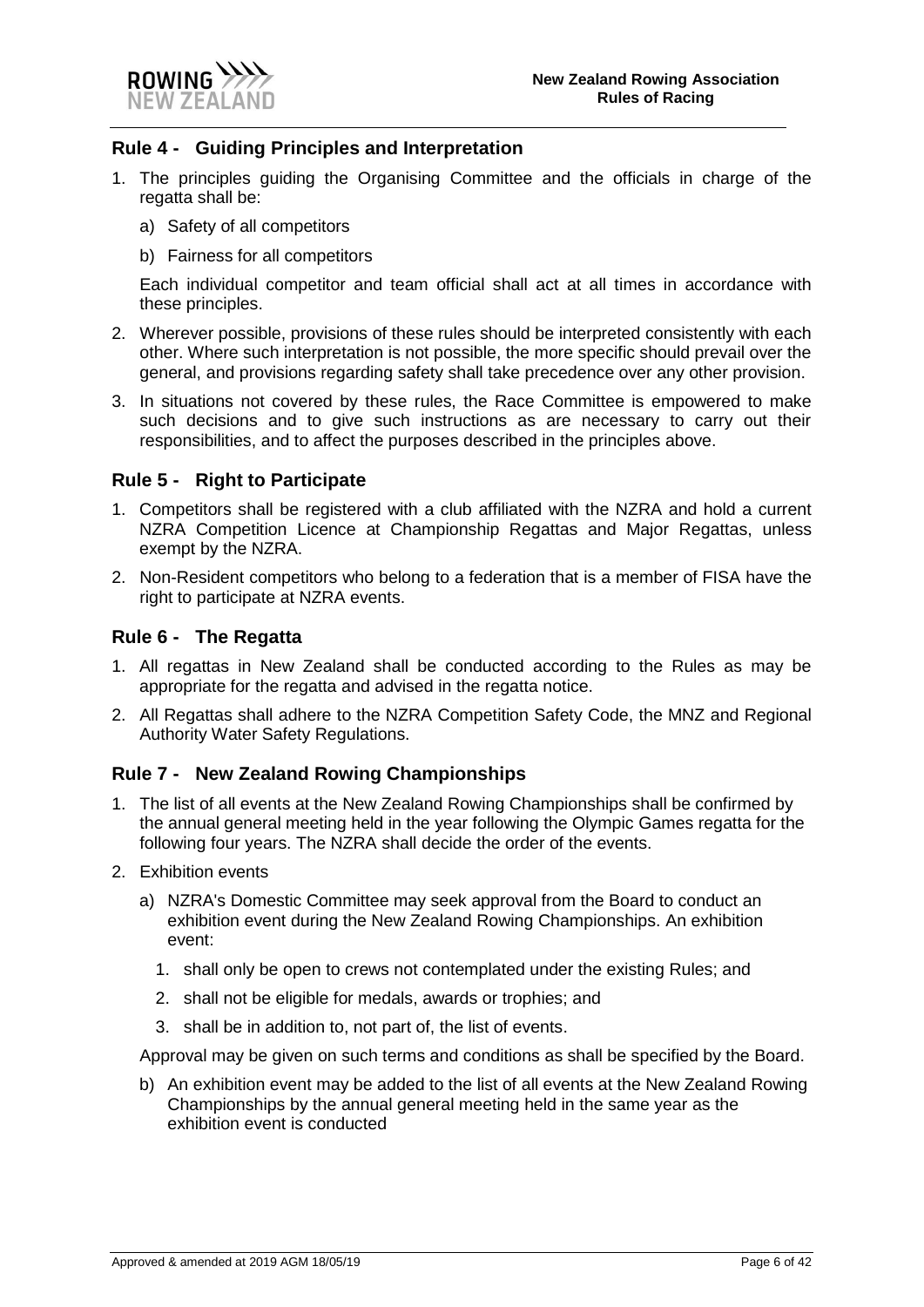

# <span id="page-6-0"></span>**Part 2 - Rowers, Coxswains and Crews**

#### <span id="page-6-1"></span>**SECTION 1 - General**

#### <span id="page-6-2"></span>**Rule 8 - Health and Insurance**

Each competitor shall take ultimate responsibility for their own state of health and fitness which allows them to compete at a level commensurate with the competition level of the particular event. Equipment owners shall carry adequate and comprehensive accident and property insurance covering their persons, equipment and property.

#### <span id="page-6-3"></span>**Rule 9 - Season**

A Season commences on the first day of September and ends immediately after NZSSRA's New Zealand Championships the following year. The period between Seasons is an off-Season.

#### <span id="page-6-4"></span>**SECTION 2 - Classification of Rowers (Excluding Coxswains)**

#### <span id="page-6-5"></span>**Rule 10 - Club Representation**

No rower may race for two different entities (e.g. Club, RPC, NZRA) at the same regatta, except a rower racing for a RPC may also race for their club in the Boss Rooster event.

#### <span id="page-6-6"></span>**Rule 11 - Classification**

Rowers are classified according to:

- a) gender
- b) ability
- c) age
- d) weight

#### <span id="page-6-7"></span>**Rule 12 - Classification According to Gender**

All rowers shall be classified as eligible to row in one of two genders: male or female. A rower's gender shall match their sex unless their gender classification has been set in accordance with NZRA's Transgender and Transsexual Policy.

#### <span id="page-6-8"></span>**Rule 13 - Classification According to Ability**

- 1. Classifications
	- a) Every rower is classified according to ability into one of five classes: Novice, Intermediate, Club, Senior, Premier. (Classes listed in order of increasing ability from lowest to highest).
	- b) A person who has never rowed in a race is unclassified according to ability and is eligible for Novice events.
- 2. Classification Regattas and Races
	- a) Classification Regattas are used to assess the ability of rowers. They are the New Zealand Rowing Championships and NZSSRA's New Zealand Championships.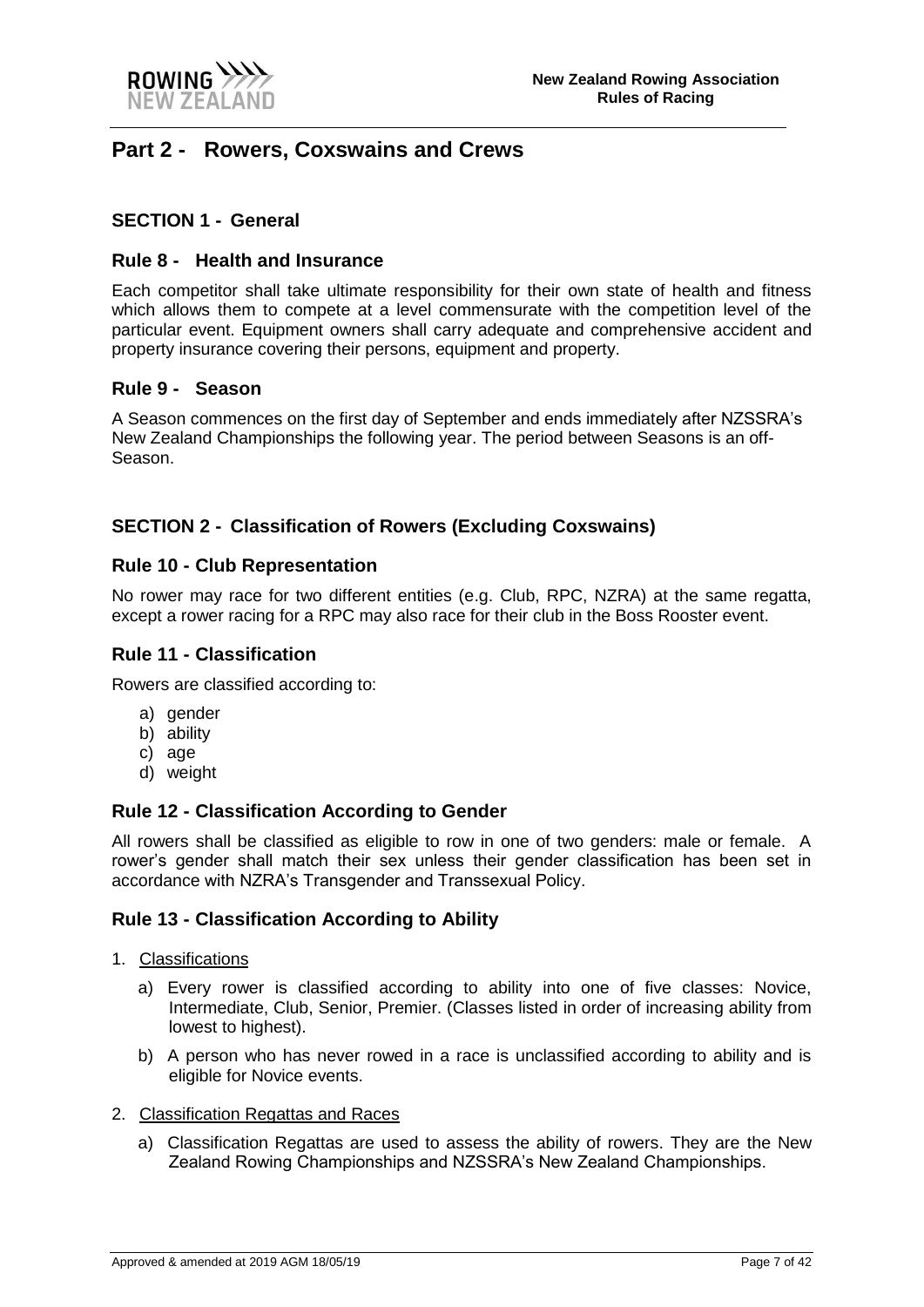

#### 3. Moving Up a Class

- a) An unclassified person becomes Novice when rowing in their first race.
- b) A rower moves up to Intermediate at the first end of Season after becoming Novice i.e. the end of NZSSRA's New Zealand Championships.
- c) A rower moves up to Club at the start of the next Season after qualifying by:
	- 1. progressing to an A or B final in any event (excluding Novice and U15) at a Classification Regatta; or
	- 2. progressing to any final in an U17 or U18 event (excluding U18 Novice) at a Classification Regatta.
- d) A rower moves up to Senior at the start of the next Season after qualifying by:
	- 1. placing first, second or third in the A final in an U18 (excluding U18 Novice) or older, Club, Senior, or Premier event at a Classification Regatta; or
	- 2. being selected to row for New Zealand in any Junior, Youth Olympic, U21, U23, Elite, or similar crew (as defined by NZRA).
- e) A rower moves up to Premier immediately when selected to row for a RPC.

*Note: A rower may move up more than one class by achieving the requisite qualification standard.*

- 4. Moving Down a Class
	- a) A rower moves down to Senior immediately when the rower is no longer a member of a RPC and has not raced in the current season. A Premier rower who is no longer a member of a RPC may at any time apply to NZRA to be re-classified to Senior with immediate effect.
	- b) A rower, after a Season as Senior, moves down to Club at the start of the next Season if the rower:
		- 1. at the New Zealand Rowing Championships competed in a Senior event and did not progress to an A final in a Senior, Premier, or U19 (or older) event.
		- 2. at NZSSRA's New Zealand Championships competed in an U18 event and did not progress to an A final in an U18 event;

and in any of the above cases was not selected to row for New Zealand in any Junior, Youth Olympic, U21, U23, Elite, or similar crew (as defined by NZRA).

- c) A rower, after a Season as Club, moves down to Intermediate at the start of the next Season if the rower:
	- 1. at the New Zealand Rowing Championships competed in a Club event and did not progress to an A or B final in a Club, Senior, Premier, or U19 (or older) event.
	- 2. at NZSSRA's New Zealand Championships
		- a) competed in an U16 event and did not progress to an U16 A or B final, or to any U17 or U18 final; or
		- b) competed in an U17 event and did not progress to any U17 or U18 final;
		- c) competed in an U18 event and did not progress to any U18 final.

and in any of the above cases was not selected to row for New Zealand in any Junior, Youth Olympic, U21, U23, Elite, or similar crew (as defined by NZRA).

d) No rower can become Novice again.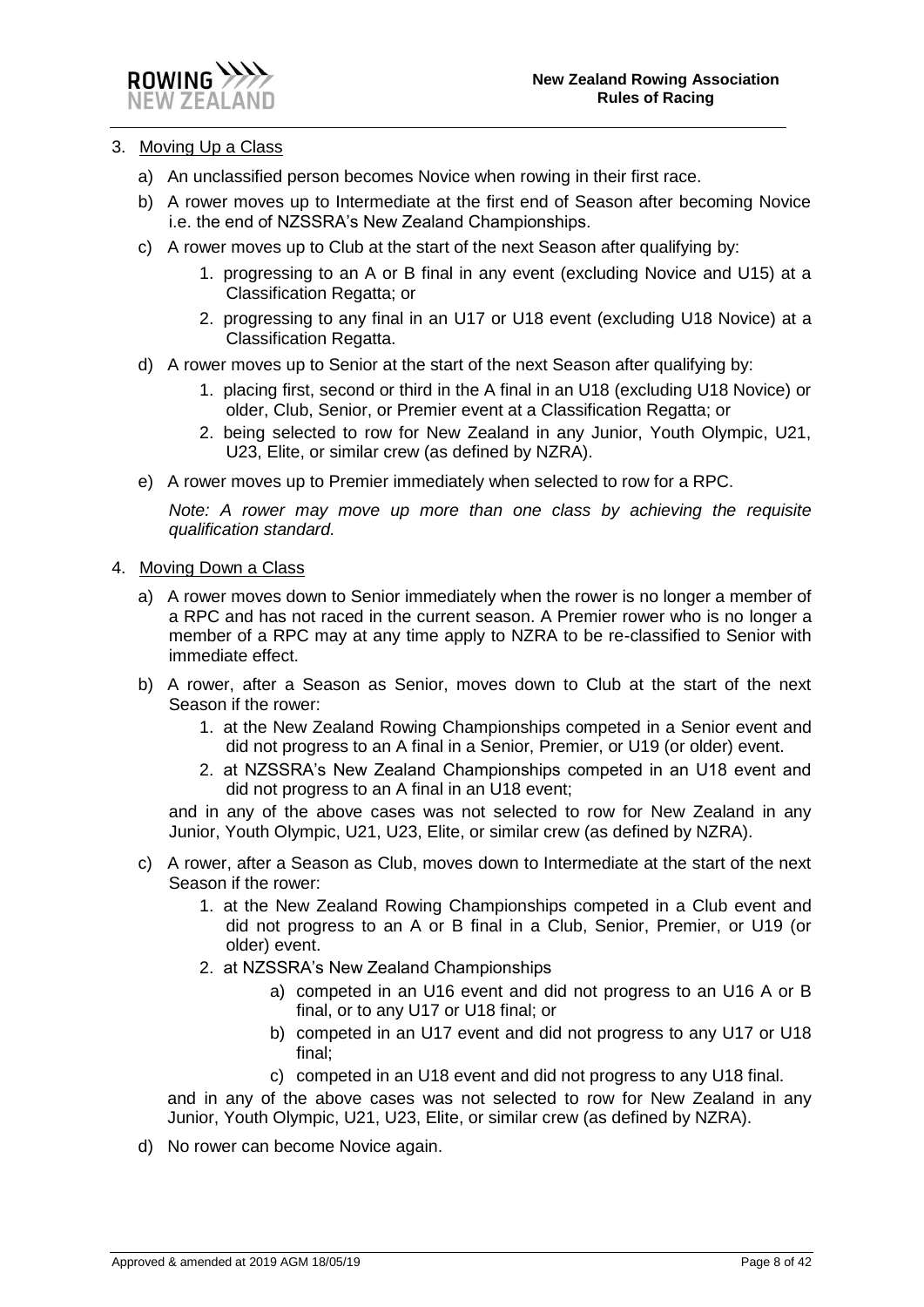

#### 5. Re-Classification by Application to NZRA

- a) A rower may apply to NZRA for re-classification to Intermediate or Club or Senior.
- b) A rower may only apply if seeking re-classification at the start of the following Season to:
	- 1. move up more than one class; or
	- 2. remain in their current class instead of moving up a class; or
	- 3. move down one class instead of remaining in their current class.
- c) NZRA shall consider applications that:
	- 1. have the support of the rower's club and Local Association; and
	- 2. set out a case explaining why NZRA should grant re-classification; and
	- 3. are received during the off-Season and at least one month before the start of the next Season.
- d) When NZRA considers an application it shall reach a decision whether to grant reclassification to the rower, and notify all parties of that decision, before the end of the off-Season when the application is received.
- e) If NZRA grants re-classification then it happens at the start of the next Season.
- f) At the start of each Season NZRA will publish a re-classification report. The report will summarise the outcomes of all applications. It may also include such details as NZRA decides may be helpful for future applicants.
- 6. Classification by NZRA
	- a) NZRA shall be responsible for classifying any rower other than a Novice or Premier who has not raced under this system of classification. This includes rowers from overseas and rowers whose previous racing all pre-dates this classification system.
- 7. Classification Eligibility Review and Adjustment
	- a) At the end of each Season NZRA shall convene a Committee pursuant to Article 25.1 of the NZRA Constitution to review the definition of Classification Race and the effect of the tests in Rules 13.3 and 13.4.
	- b) The Committee shall conclude its review not less than five weeks before the date of the NZRA AGM.
	- c) If, after consultation with Local Associations, the Committee determines Rules 13.2 and/or 13.3 and/or 13.4 should be adjusted then at the conclusion of its review it shall put forward an amendment to the Rules in accordance with Article 25 of the NZRA Constitution (for ratification at the NZRA AGM).

#### <span id="page-8-0"></span>**Rule 14 - Classification According to Age**

- 1. In all age group events rowers shall produce verification of age by producing a government issued identification (e.g. drivers licence, passport) if called upon by the Organising Committee.
- 2. The reference date is  $1<sup>st</sup>$  January in the season of the regatta.
- 3. A rower may row in an age limited event if they are within the specified age limits on 1<sup>st</sup> January in the season of the regatta - e.g. a rower can compete in an Under 20 event if they are under the age of 20 on the 1st January in the season of the regatta. (excluding Masters, see date in Rule 14.5)
- 4. Every rower under the age of 18 years is classified as a junior rower.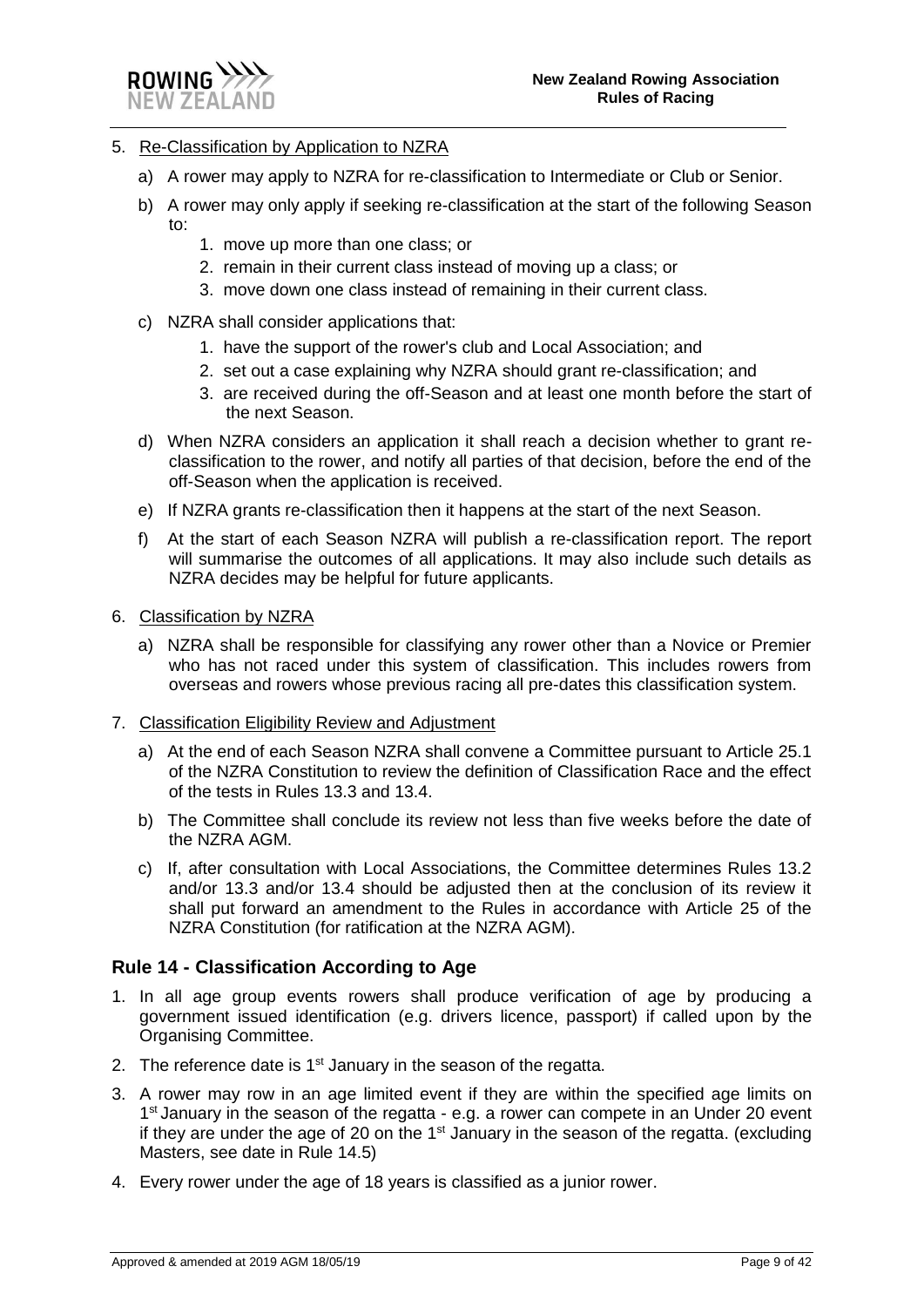

#### 5. Masters:

- a) The reference date is 31 December in the year of the regatta and age is measured in whole years *e.g. the age attained in the year of the regatta.*
- b) A rower may row in a Masters event only if they are 27 years or older.
- c) For Masters rowing events the following crew age categories shall apply:
	- A Minimum age: 27 years,<br>B Average age: 36 years o
	- B Average age: 36 years or more,<br>C Average age: 43 years or more,
	- Average age: 43 years or more,
	- D Average age: 50 years or more,<br>E Average age: 55 years or more,
	- E Average age: 55 years or more,<br>F Average age: 60 years or more,
	- F Average age: 60 years or more,<br>G Average age: 65 years or more,
	- Average age: 65 years or more,
	- H Average age: 70 years or more,
	- I Average age: 75 years or more,
	- J Average age: 80 years or more,
	- K Average age: 85 years or more.

#### <span id="page-9-0"></span>**Rule 15 - Lightweights**

Lightweight races are restricted weight events for rowers who comply with the following conditions:

- a) No rower who is under the age of 16 before the  $1<sup>st</sup>$  of January in the season in which the competition is held shall be eligible to be classified by weight.
- b) A lightweight men's crew (excluding coxswain) shall have an average weight not exceeding 70kg. No individual lightweight male rower may weigh more than 72.5kg. A lightweight male single sculler may not weigh more than 72.5kg.
- c) A lightweight women's crew (excluding coxswain) shall have an average weight not exceeding 57kg. No individual lightweight female rower may weigh more than 59kg. A female lightweight single sculler may not weigh more than 59kg.
- d) In races where a weight limit applies, lightweight rowers shall be weighed individually in their racing uniform on tested scales which indicate the weight of the rower to 0.1kg not less than one hour and not more than two hours before their first race in which they are competing on each day of competition.
- e) All the members of a lightweight crew are to present themselves together for weighing and remain at the scales until all the crew have been weighed in.
- f) A club representative, other than the rower/s, should also attend the weighing in.
- g) If the race is subsequently postponed, the lightweight rower/s is not required to be weighed later on the same day for that event.
- h) Any rower who has been re-hydrated intravenously between the weigh-in and the respective race shall not be allowed to start.
- i) If a rower exceeds the required weight or a crew exceeds the required average weight by the expiry of the time permitted for weighing, the rower (and the crew of that rower) or the crew concerned are no longer eligible and shall be excluded from the event.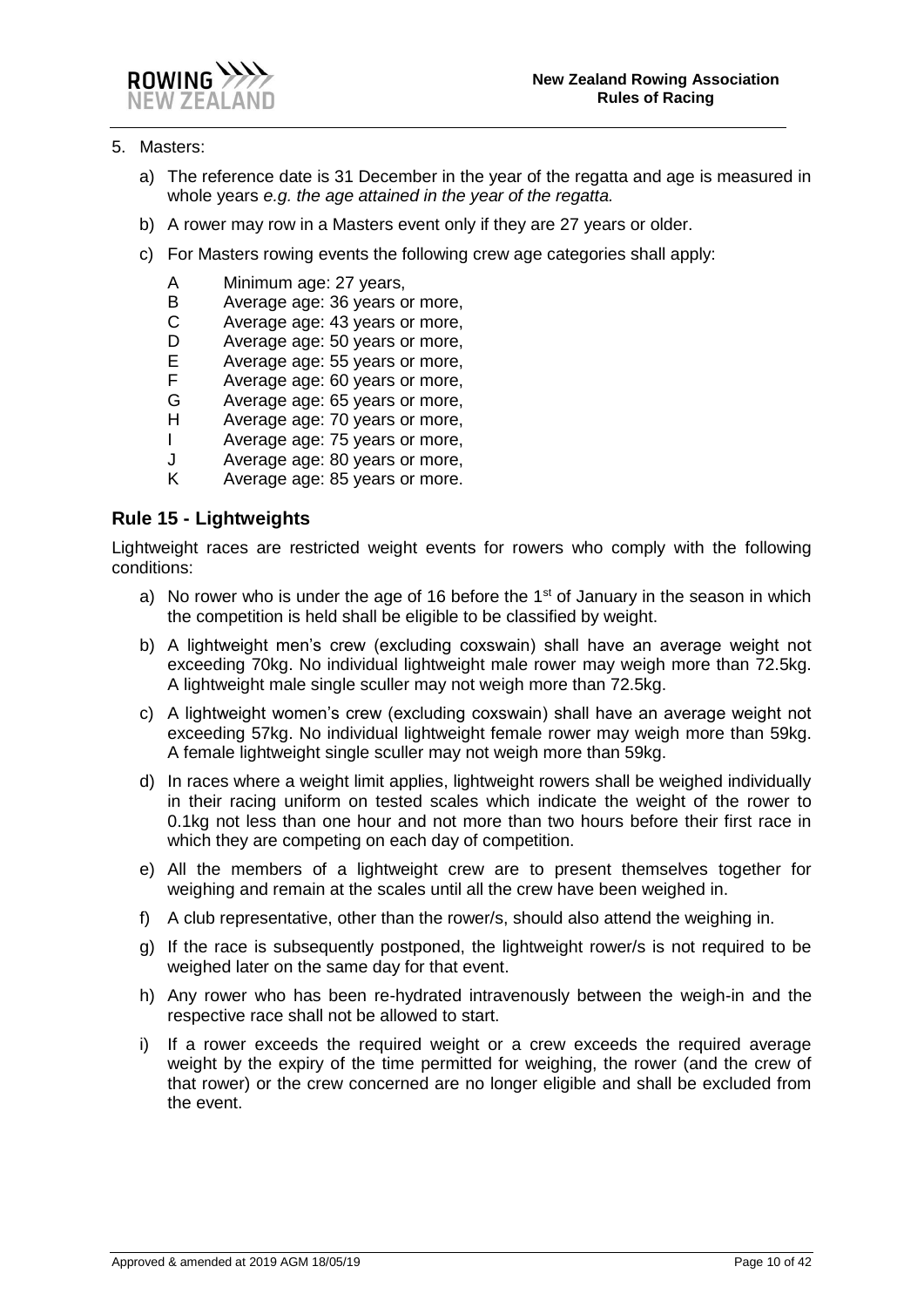

#### <span id="page-10-0"></span>**SECTION 3 - Non-Resident Competitors**

#### <span id="page-10-1"></span>**Rule 16 - Qualification Requirements**

Before a Non-Resident competitor can represent a New Zealand Club at a Championship Regatta run under these rules the competitor shall be required to meet the following criteria:

- a) Be living in New Zealand before  $1<sup>st</sup>$  December in the season in which they wish to race.
- b) Submit a letter to confirm their membership from the club of affiliation to the NZRA.
- c) Submit a rowing CV to the NZRA for approval of classification before  $1<sup>st</sup>$  December in the season in which they wish to race.
- d) Have acquired a NZRA Competition Licence before 1st December in the season in which they wish to race.
- e) In order to represent the club at the New Zealand Championships they shall have represented the club of affiliation at 2 or more regattas before the Championship regatta they intend to enter.

If such a competitor wishes to enter or be part of a club crew racing at a Major or Local Regatta an application shall be lodged with the Organising Committee for approval to be involved in that regatta.

#### <span id="page-10-2"></span>**SECTION 4 - Crews**

#### <span id="page-10-3"></span>**Rule 17 - Classification of Crews**

Crews are classified according to:

1. Gender Classification of Crews

Crews of only the specified gender or specified mix of genders may race together in gender classified races. A mixed gender crew shall contain equal numbers of male and female rowers.

2. Ability Classified Racing

Crews of only the same or less ability may race together in ability classified races. When an event is classified as Open ability everybody has the requisite eligibility to compete.

3. Age Group Racing

Crews of only the same age group may race together in age group classified races.

4. Weight Classified Racing

Crews of only the same weight may race together in weight classified races.

#### <span id="page-10-4"></span>**Rule 18 - Composite Crews**

- 1. Composite crews comprising of rowers from clubs from any one or more Local Association may be entered in any four, quadruple sculls, eights, octuple and U22 or U20 doubles and pairs events (except the Boss Rooster event) with the written approval from the Associations.
- 2. Entries
	- a) Entries of composite crews shall be submitted by one of the clubs represented in the crew, and shall be made in time to meet the advertised closing date for entries for the regatta concerned. The names of all rowers and the clubs they represent shall be entered on the entry form.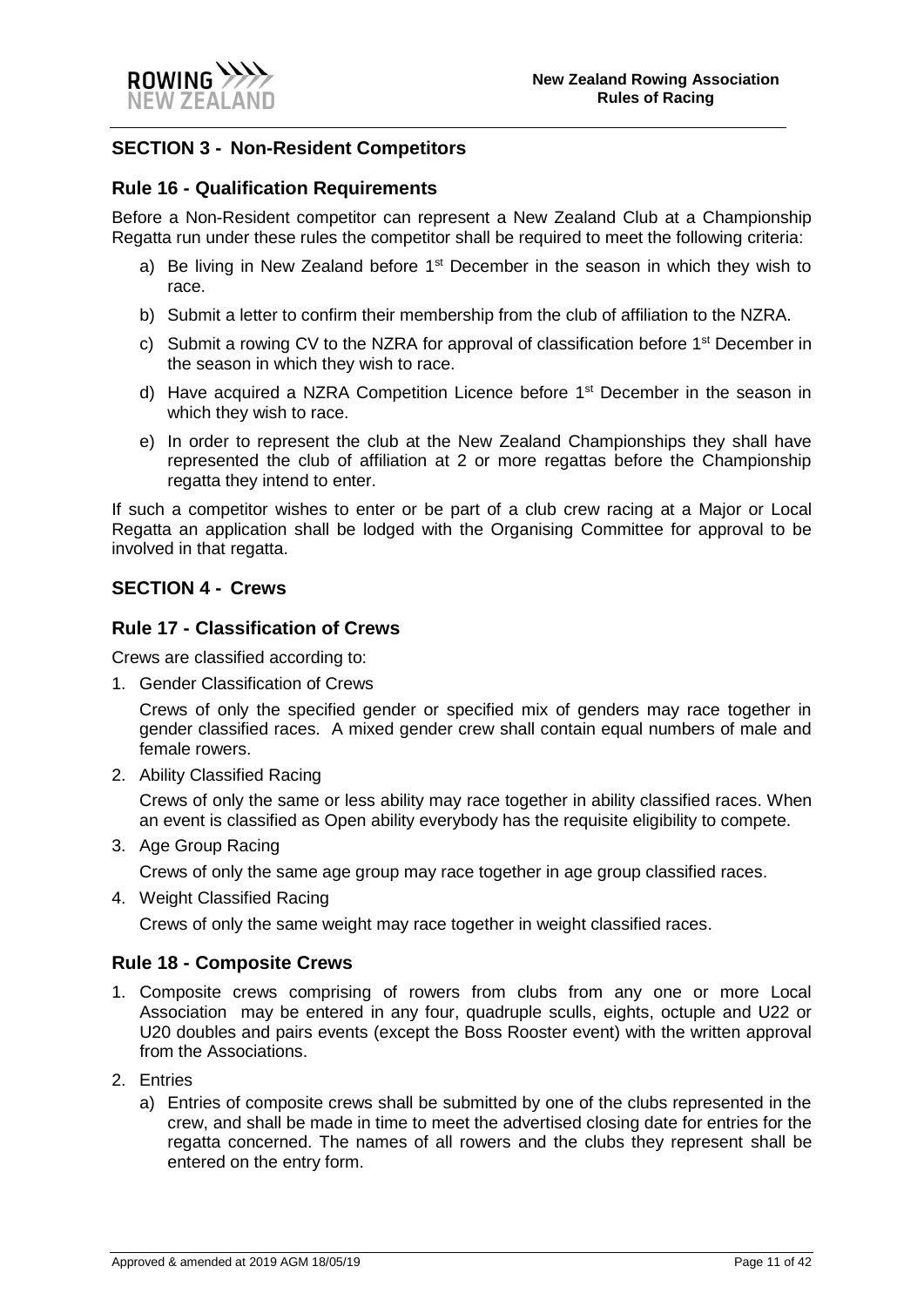

- b) The crew may be referenced as a composite crew from the club of the competitor designated in the stroke seat. *If the stroke of a composite crew comprising Tauranga/Rotorua/Bay of Plenty is from Rotorua the short form of the crew may be "Rotorua Composite".*
- 3. Substitution

Rowers entered in a composite crew shall be subject to the same rules for substitution as other crews provided that any replacement rower shall be a member of a club represented in the original entry.

#### <span id="page-11-0"></span>**Rule 19 - Rowing Performance Centres**

Rowing Performance Centres (RPC) and other High Performance Squads (e.g. the Summer Squad) shall declare their membership prior to their first regatta.

Crews from these squads when entering a regatta:

- a) Shall be made up from competitors declared in the RPC's roster.
- b) Shall only enter Under 20, Under 22, Open and Premier events. **Except:** A RPC based crew may not enter the Boss Rooster Event – this event shall only be for crews consisting of competitors from the same club of record.
- c) Shall be entered by the RPC of which they are members.
- d) Shall not race in non RPC based crews and/or their own club crew at the same regatta except for the Boss Rooster event.

#### <span id="page-11-1"></span>**SECTION 5 - International Crews**

#### <span id="page-11-2"></span>**Rule 20 - International Crews**

International crews shall register with the NZRA prior to competing. Their level of classification will be assessed by the NZRA prior to their competing at a regatta. All information required to make this determination shall be supplied to the NZRA at the time of registering. Only crews from a member federation of FISA shall be allowed to compete.

#### <span id="page-11-3"></span>**SECTION 6 - Para-Rowing**

#### <span id="page-11-4"></span>**Rule 21 - Para-Rowing**

- 1. A Para-Rower is a rower with a disability who meets the minimum criteria set out in the FISA Classification Rules. Only these rowers shall compete in a Para-Rowing event.
- 2. The Para-Rowing categories recognised by NZRA include:
	- a) PR3 (legs, trunk and arms) rowers have use of their legs, trunk and arms, are able to utilise the sliding seat; and shall meet the minimum disability requirements in intellectual disability and/or, visual impairment and/or physical disability.
	- b) PR2 (trunk and arms) rowers have trunk movement but are unable to use the sliding seat because of significantly weakened function of the lower limb/s.
	- c) PR1 (arms only) rowers have no or minimal trunk function, they are able to apply force predominantly using the arms and/or shoulders.
- 3. Competitors competing at a NZRA National Event shall have a current classification as outlined in the FISA Classification Rules.
- 4. Coxswains of Para-Rowing crews may be either gender and are not required to have a disability.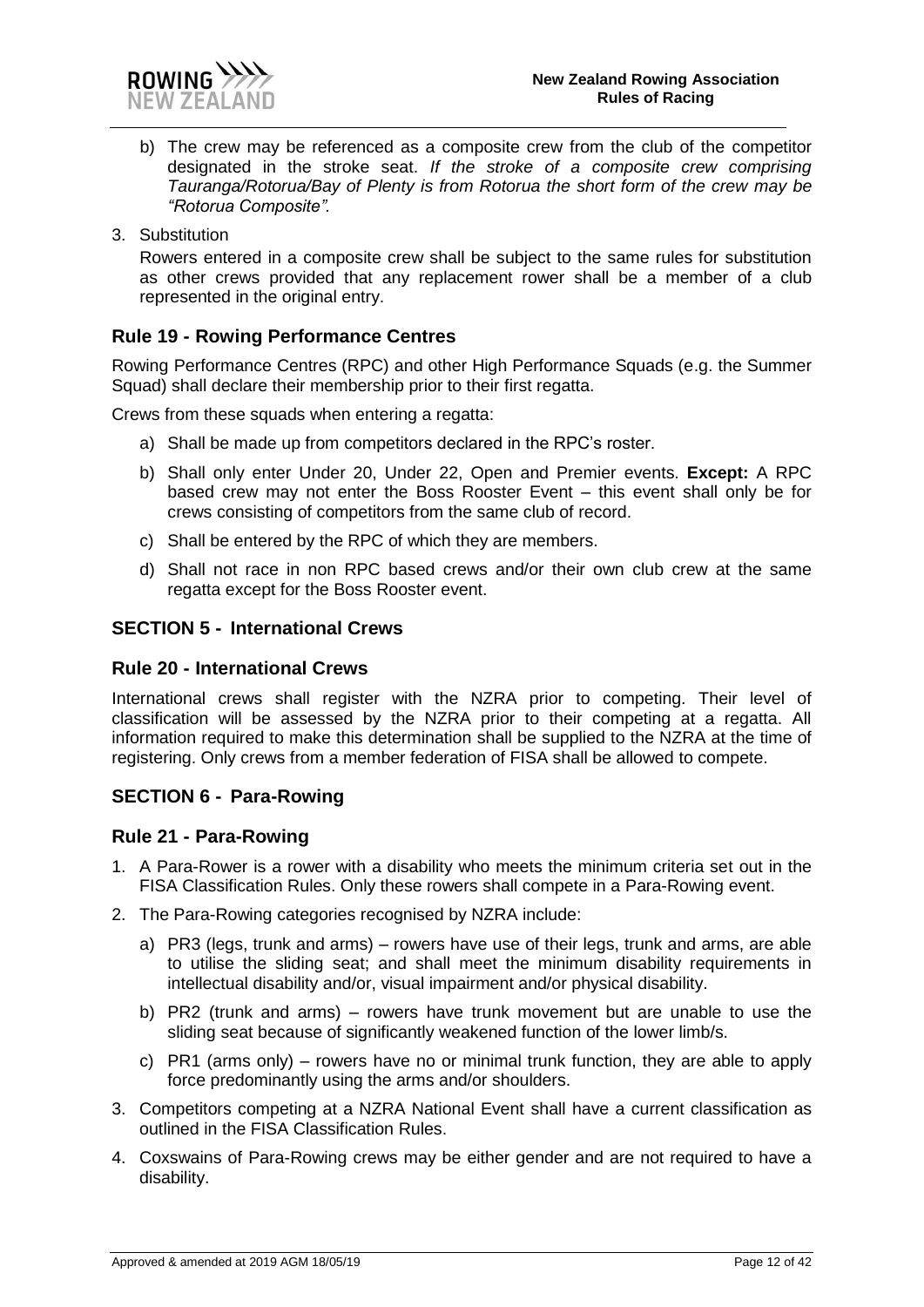

- 5. The Para-Rowing boat classes offered at NZRA Championships shall be determined by the NZRA Board and published at least six months in advance of the Championship Regatta. They shall periodically be reviewed to ensure that participation levels are maximised.
- 6. The design and specifications of boats and equipment permitted in these Para-Rowing events shall be as specified by FISA.
- 7. No protest is permitted against the classification of another rower.
- 8. A competitor may protest against their own classification by lodging a protest in accordance with the FISA processes.

#### <span id="page-12-0"></span>**SECTION 7 - Coxswains**

#### <span id="page-12-1"></span>**Rule 22 - Coxswains**

- 1. A coxswain is a member of a crew.
- 2. A coxswain is not subject to the classification outined in Rule 17 Classification of Crews.
- 3. The minimum weight for a coxswain is 55kg.
- 4. Deadweight
	- a) To make up the minimum weight, deadweight shall be placed in the boat as close as possible to the coxswain. It shall not be connected in any way to the coxswain nor should it be of such construction that it might impede their exit from the boat. In the case of a bow coxed boat it shall not be placed in front of the coxswain.
	- b) The deadweight shall be of a solid substance, not sand, gravel, water or anything similar, and not attached to a person. Where several solid items form such weight, these shall be connected to each other or contained in a sealed bag of suitable strong materials.
	- c) The deadweight shall not include any article of rowing or racing equipment. The maximum weight of deadweight allowed to be carried shall be 20kg.
- 5. Coxswains shall be weighed in their racing uniform excluding life jacket on tested scales which indicate the weight of the coxswain to 0.1kg not less than one hour and not more than two hours before their first race on each day of competition. Failure to weigh in within this time will result in a race penalty for the coxswain and their crew for each race the coxswain has that day. The coxswain may still weigh in after this time and then no penalty will be applied for races taking place more than one hour after the coxswain weighs in. Failure to weigh in at all before a race shall result in exclusion from the race of the coxswain and their crew.
- 6. At any time, prior to and/or after each race the Control Commission may require the weight of the dead weight to be checked. If the weight is less than that recorded the crew shall be relegated to last place.
- 7. Coxswains shall wear a New Zealand Safety Standards approved life jacket rated for the weight of the coxswain. Inflatable life jackets are prohibited.
- 8. A coxswain may not compete for more than one club at any regatta but they can also compete for their RPC – however, application for dispensation may be made to the Race Committee.
- 9. Clothing worn shall be of such materials, that in an event of capsize or sinking, the water will not render the clothing to become a hazard (i.e. jeans).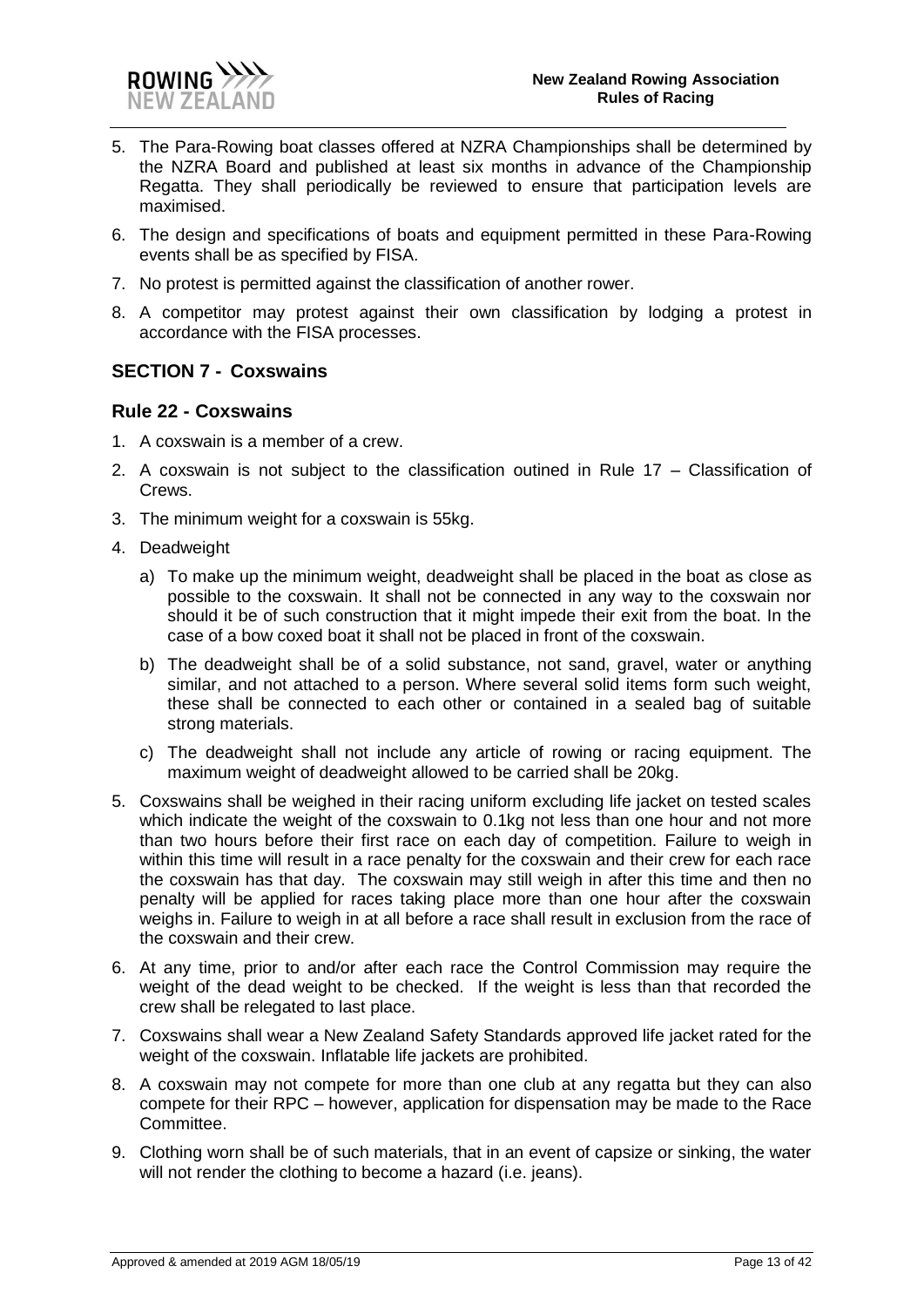

#### <span id="page-13-0"></span>**SECTION 8 - Rowers' Clothing**

#### <span id="page-13-1"></span>**Rule 23 - Rowers' Clothing**

- 1. Every rower, shall wear the registered colours of the club or Association represented. This shall consist of at least a singlet and shorts combination or an equivalent one-piece garment.
- 2. Crews representing a single club shall wear a uniform of the registered colours of the club.
- 3. Undergarments may be worn uniformly under the official uniform.
- 4. In composite crews each rower shall wear the strip of the club represented.
- 5. In exceptional cases, the Race Committee may authorise the wearing of an alternative uniform.
- 6. Competitors comprising RPC crews shall be subject to the uniform requirements of the RPC.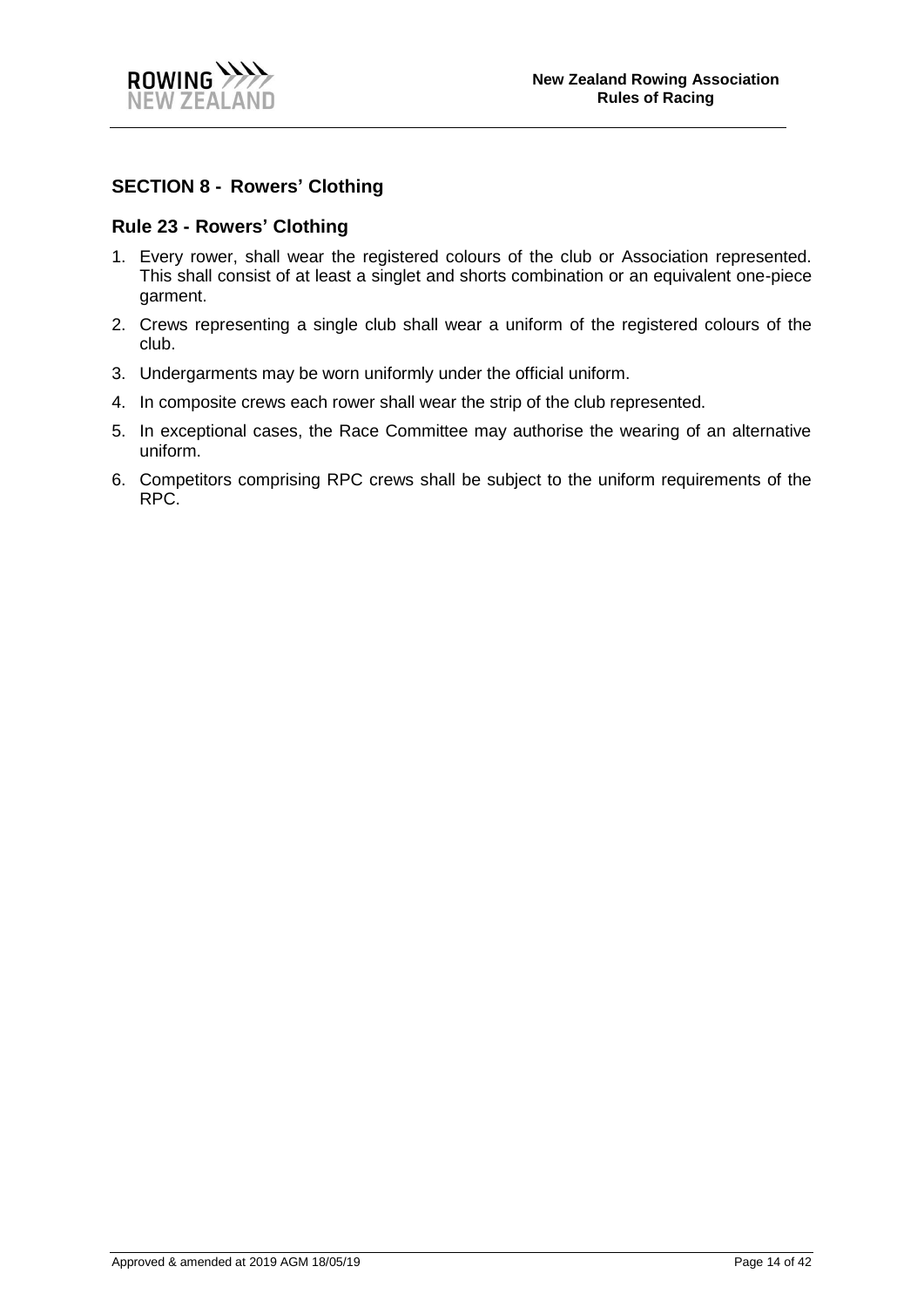

# <span id="page-14-0"></span>**Part 3 - Boats and Construction**

### <span id="page-14-1"></span>**Rule 24 - Classes of Boats**

The following classes of boat are recognised by the NZRA:

- a) Single Sculls (1x)
- b) Double Sculls (2x)
- c) Pair (2- )
- d) Coxed Pair (2+)
- e) Quadruple Sculls (4x-)
- f) Coxed Quadruple Scull (4x+)
- g) Four (4- )
- h) Coxed Four (4+)
- i) Coxed Octuple (8x+)
- j) Coxed Eight (8+)

#### <span id="page-14-2"></span>**Rule 25 - Construction of Boats and Crew Responsibility**

The construction, design and dimensions of boats and oars shall, in principle, be unrestricted subject to the following provisions. It is solely the responsibility of the crew that their boat meets all these requirements including safety provisions.

#### <span id="page-14-3"></span>**Rule 26 - Boats**

1. Boats shall not be less than the following minimum weights:

| Type of<br><b>Boat</b> | 1x   | 2x   | $2 -$ | $2+$ | 4-   | 4+   | 4х   | $4x+$ | $8+$ | $8x+$ |
|------------------------|------|------|-------|------|------|------|------|-------|------|-------|
| Weight<br>Kg           | 14.0 | 27.0 | 27.0  | 28.0 | 50.0 | 51.0 | 52.0 | 53.0  | 96.0 | 100.0 |

The minimum weight of the boat shall include only the fittings essential to its use, in particular; riggers, stretchers, shoes, slides, seats and hull extensions. The minimum weight shall not include the oars or sculls or the bow number. It shall include sound amplification equipment or any other kind of electronic equipment, including cables or wires carried in the boat for connecting such equipment within the boat, housing or fixing for electronic or other equipment and any loudspeakers, only when such equipment is firmly fixed to the boat. Additional weight carried in the boat to achieve the required weight shall be firmly fastened to the boat or to the essential fittings described above.

2. If equipment is placed in a boat for a particular race, on behalf of the Organising Committee, it can only be installed with the agreement of the crew in question unless all boats in the race are similarly equipped.

*e.g. If all crews in a race have a GPS system then the crews are required to carry them. If the request is only made to some of the crews then only those that agree may carry the equipment.*

3. All boats shall have an approved bracket permanently fixed at the bow immediately behind the bow ball for the fixing of a boat number.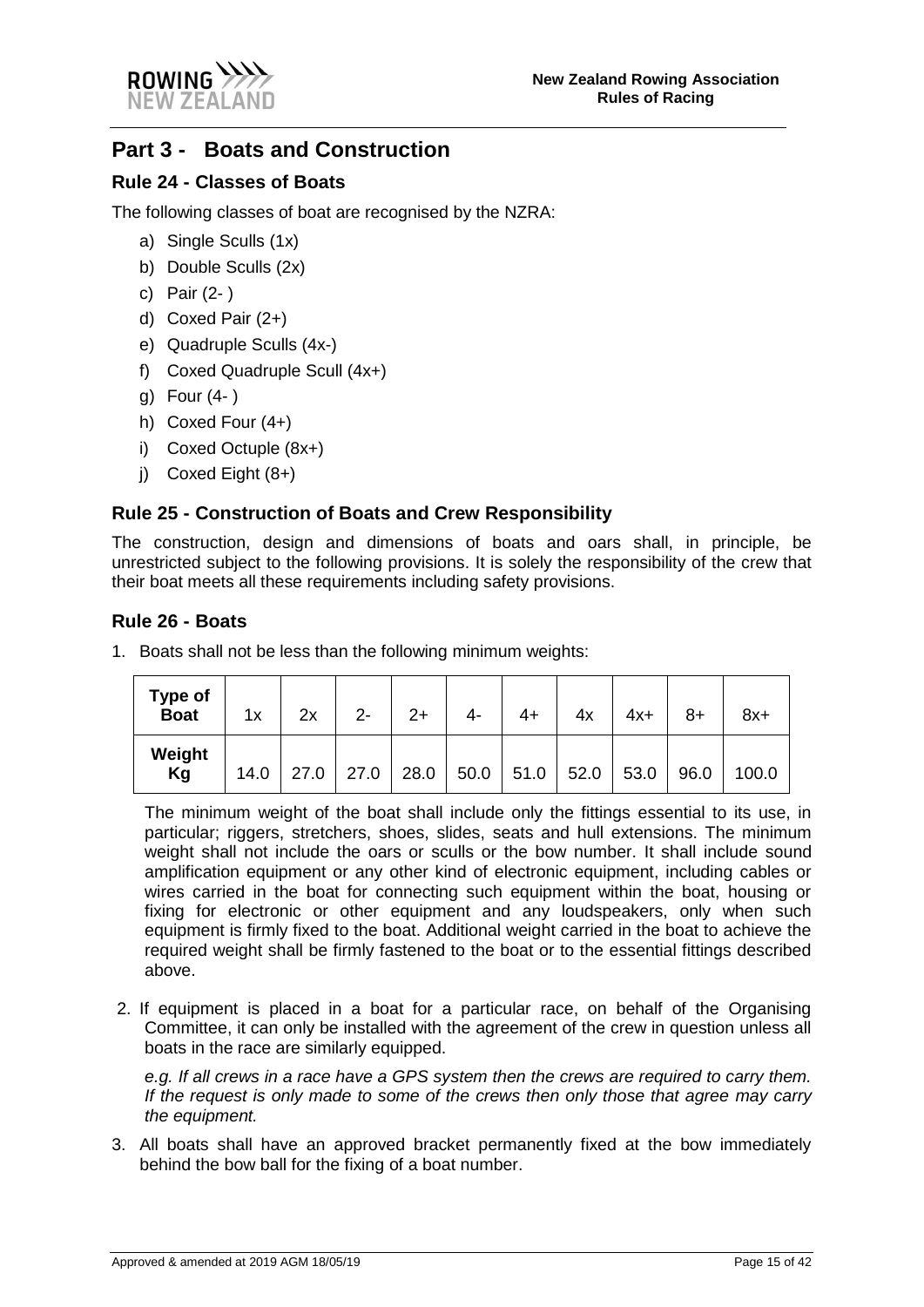- 4. No boat shall make use of any substance or structures (including riblets) capable of modifying the natural properties of water to improve performance.
- 5. No rower shall make use of a boat with a sliding or swinging rigger mechanism.
- 6. Flotation Requirement Boats constructed or delivered after 1<sup>st</sup> January 2010 shall show on the production plaque whether the boat meets the FISA Guideline for Minimum Flotation: "a boat when full of water with a crew of average weight equal to the design weight stated on the boat's production plaque, seated in the rowing position should float such that the top of the seat is a maximum of 5 cm below the static waterline." If a buoyancy compartment is fitted with a method of closing that compartment then the fitment shall be in place and intact.
- 7. There shall be no restriction on the design of boats or equipment other than as described.

#### <span id="page-15-0"></span>**Rule 27 - Bow Balls**

- 1. The bows of all boats used for a regatta shall be properly protected with a solid white ball, of not less than 40mm diameter, firmly attached to the bow.
- 2. It shall not significantly deflect if a side force is applied.
- 3. If the protection is an integral part of the boat it shall afford equivalent protection and visibility.
- 4. Where a bolt is used to attach a bow ball the bolt should not protrude from the nut and when affixed the bolt and nut together should be of a shorter length than the diameter of the bow ball itself.

#### <span id="page-15-1"></span>**Rule 28 - Quick Release Foot Stretchers**

In all boats the foot stretchers, shoes or other devices holding the feet of the rowers shall be a type which allow the rowers to get clear of the boat with no delay. Where shoes or other devices holding the feet will remain in the boat, each shoe or device shall be independently restrained such that the heel will not lift more than 7 cm. In addition, where laces, velcro or similar materials shall be open before the competitor may remove their feet from the shoes or other device, these shall be able to be released immediately by the competitor with a single quick hand action of pulling on one easily accessible strap.

#### <span id="page-15-2"></span>**Rule 29 - Coxswain's Seat**

- 1. The opening for the coxswain's seat shall be at least 700mm long and be as wide as the boat for at least 500mm.
- 2. The interior surfaces shall be smooth and without any projections that would hinder easy and rapid egress.
- 3. A fixed bulkhead or firm foot-stop shall be provided at a suitable distance from the backrest to suit the coxswain's height so that they can push themselves clear of the cockpit easily.
- 4. The steering mechanism shall not hinder egress by projecting into the coxswain's enclosure.

#### <span id="page-15-3"></span>**Rule 30 - Boat Weighing**

If boat weighing is conducted at a regatta it shall follow these rules:

1. Test weighing of boats - The weighing scale(s) shall be available to the crews at least 24 hours and, if possible, 48 hours before the first race of the regatta for the test weighing of their boats. The scales shall be tested scales which indicate the weight of the boat to 0.1kg and be located on a horizontal floor, inside a building or a tent to provide protection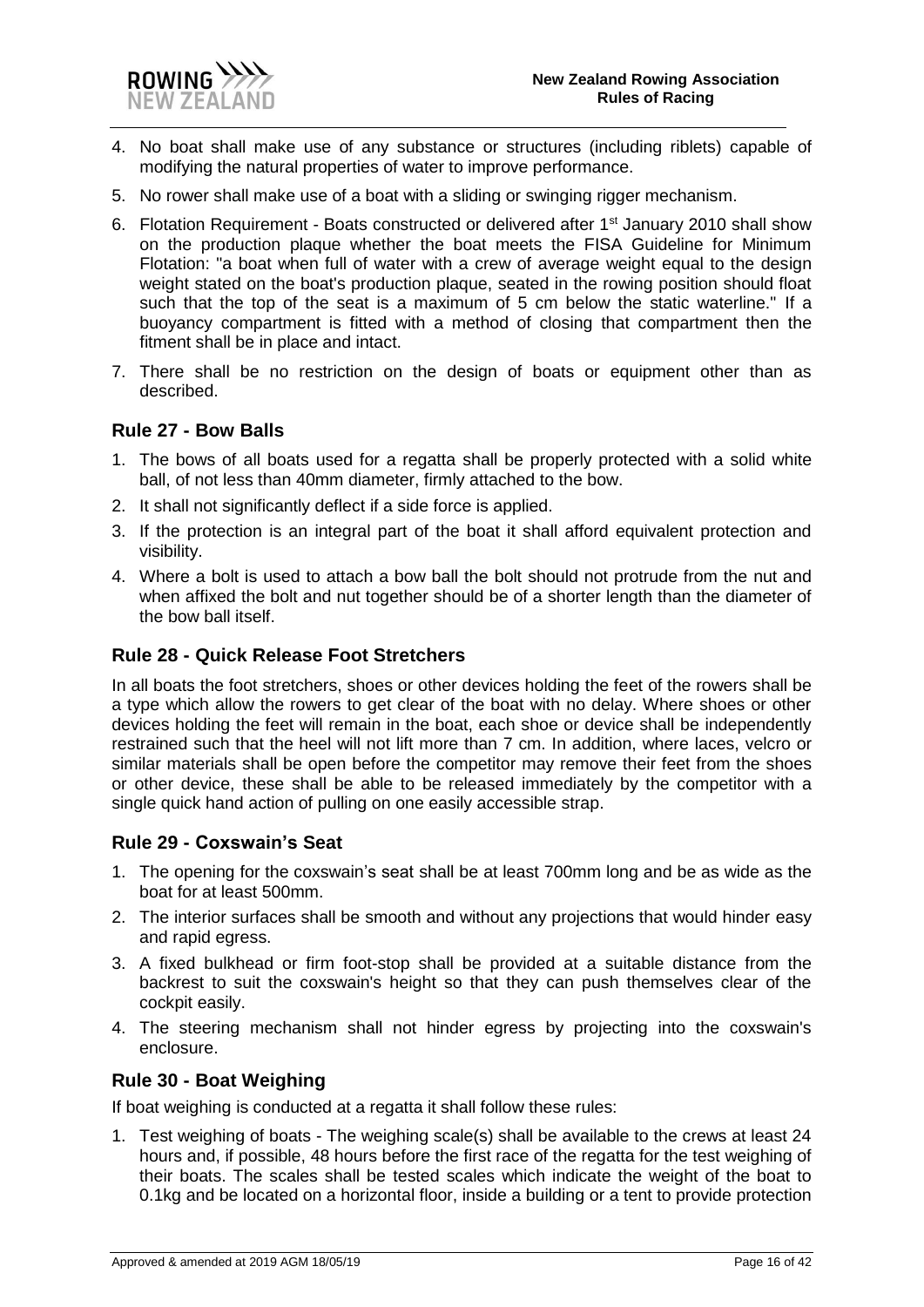

from the wind. The weighing area shall be easily accessible from the incoming pontoons and shall be exclusively reserved for the weighing of boats during the regatta. It is solely the responsibility of the crew to ensure that their boat meets the required minimum weight.

- 2. Official Boat Weighing Procedure A person, authorised by the Race Committee shall make a random draw before the start of each racing session. They shall also have the right to include additional boats to this list if there is a suspicion that certain boats may be underweight. They shall deliver copies of this draw to the responsible person on the Control Commission, usually the Chief Marshall.
- 3. Members of the Control Commission shall inform the nominated crews as they leave the water after cooling down and they, or people appointed for that purpose, shall accompany the crews to the weighing scales. Once the crew has been nominated no extra weight of any description can be added to the boat until the boat has been weighed.
- 4. Equipment which is not to be included in the weight of the boat shall be removed from the boat before weighing.
- 5. At the official weighing of the boat, the normal wetted surface of the boat is accepted. However, any standing water shall be removed before the weighing, in particular any water between the shoulders and under the canvas, and in all watertight compartments. All other items (tools, clothes, sponges, bottles, etc.) shall be taken out of the boat before the weighing.
- 6. Failure to make the minimum weight If a boat is below the minimum weight, the member of the Control Commission shall record the result of weighing and proceed as follows:
	- a) Test the scales with the gauged weights, observed by the crew representative; record the name of the crew and the event and the words "Test Weighing". Both the crew representative and the member of the Control Commission shall sign this as a correct record of the test.
	- b) Weigh the boat concerned for the second time, record the weight and type of equipment items included in the weighing and the words "Second Boat Weighing". Both the crew representative and the member of the Control Commission shall sign this as a correct record of this weighing.
	- c) Deliver the record to the Race Committee.
	- d) Penalty for Underweight Boat The penalty for having raced in an underweight boat shall be that the crew is relegated to last place in the particular race. If the crew races again in an underweight boat in a later round of the same event, then the penalty shall be the exclusion of the crew.

#### <span id="page-16-0"></span>**Rule 31 - Oars**

Oar blades may not be less than 5 mm thick for sweep oars, and 3 mm thick for sculls. The thickness shall be measured 3 mm from the outer edge of the blade for sweep oars and 2 mm for sculls.

#### <span id="page-16-1"></span>**Rule 32 - Boat numbers**

Each boat shall carry at the bow the number as required by the Organising Committee. If boat numbers are supplied by the Organising Committee these shall be used to the exclusion of all others. If numbers are not provided the boat numbers shall be profile cut, a minimum of 180mm high, coloured air-sea-rescue orange or red. The numbers shall in this case be supplied by clubs.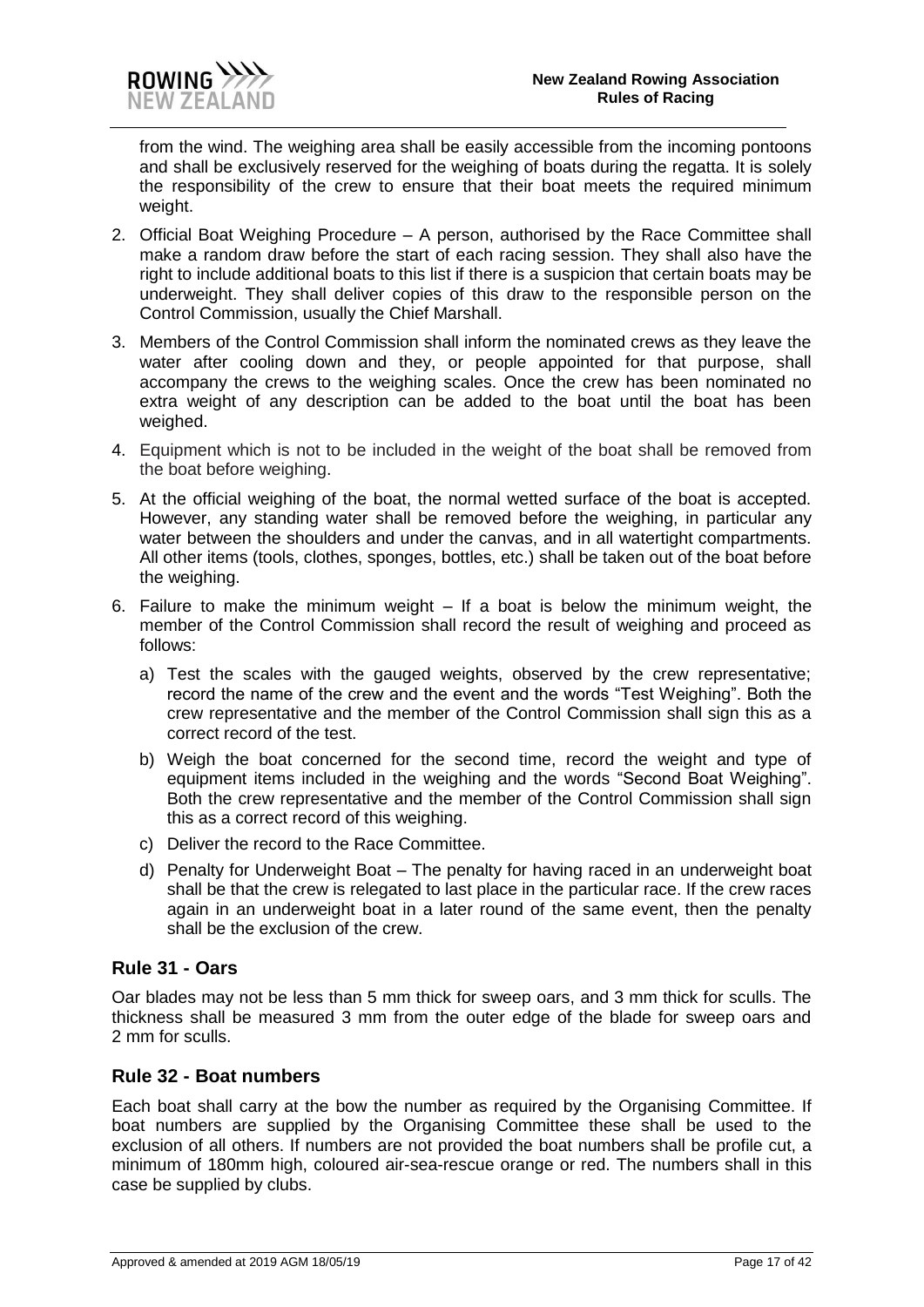

# <span id="page-17-0"></span>**Part 4 - Courses**

The criteria for courses are described in the Regulations for Courses (Appendix B).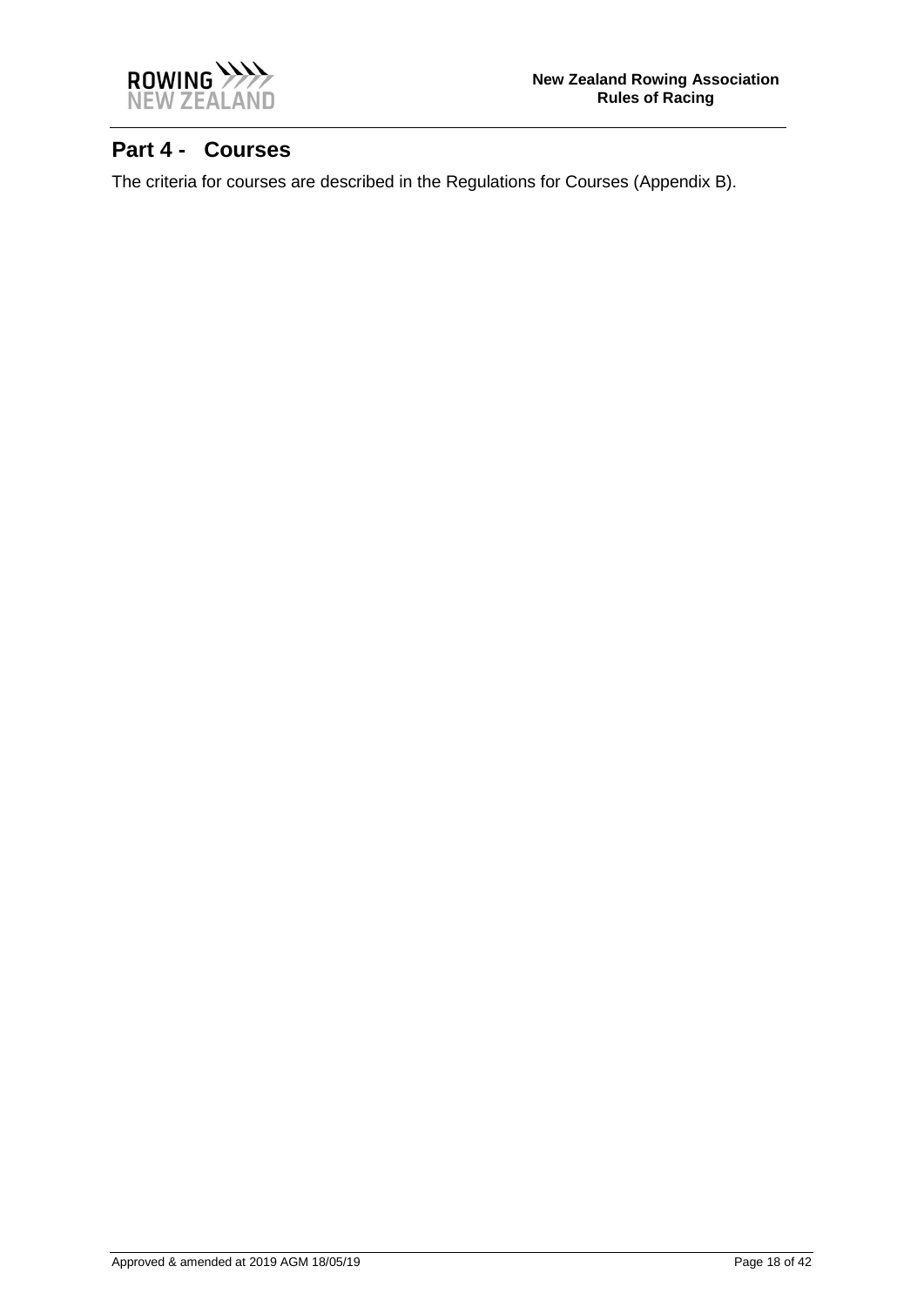

# <span id="page-18-0"></span>**Part 5 - Organisation of Regattas**

#### <span id="page-18-1"></span>**SECTION 1 - General**

#### <span id="page-18-2"></span>**Rule 33 - Duties of the Organising Committee**

- 1. The organisation of a regatta shall be undertaken by an Organising Committee formed for that purpose.
- 2. NZRA may appoint a person to the Organising Committee formed for any Championship Regatta.
- 3. The Organising Committee is responsible for:
	- a) All matters pertaining to the preparation and operation of a regatta.
	- b) Ensuring that the organisation of that regatta is in accordance with these rules.
	- c) Fixing the dates of the regatta.
	- d) Ensuring that the course and all necessary installations on land and water provide the necessary services for the rowers in a safe and secure environment.
	- e) Preparing a regatta notice and event list and make available to all clubs.
	- f) Taking out public liability insurance for the regatta.
	- g) Ensuring first aid and rescue services are available. A designated Safety Officer shall be appointed. Appropriate supporting medical services shall be arranged.
	- h) Publishing and displaying clearly, at the official boat launch area or pontoons area, the traffic rules to be followed by the rowers, to control the movement of boats on the water. These rules shall cover both training and racing requirements.
- 4. For Championship Regattas the Organising Committee shall submit nominations for the Race Committee to NZRA for approval. For all other regattas the Organising Committee shall appoint the Race Committee.
- 5. The Organising Committee shall appoint a Regatta Controller. The Controller shall be responsible for all matters of organisation and delivery of the on-water races. This shall include:
	- a) The Draw
	- b) Scratchings
	- c) Substitutions
	- d) Crew Progressions
	- e) Scheduling in consultation with the Race Committee
- 6. The Organising Committee shall provide its officials with all the equipment they need to perform their duties. The Race Committee and the Safety Officer shall ensure that this provision is complied with.
- 7. The Organising Committee shall publish all safety information as outlined in [Rule 49 -](#page-23-4) .

#### <span id="page-18-3"></span>**Rule 34 - Safety Officer**

1. Before a regatta, the Organising Committee shall appoint a Safety Officer who may become a member of the Organising Committee.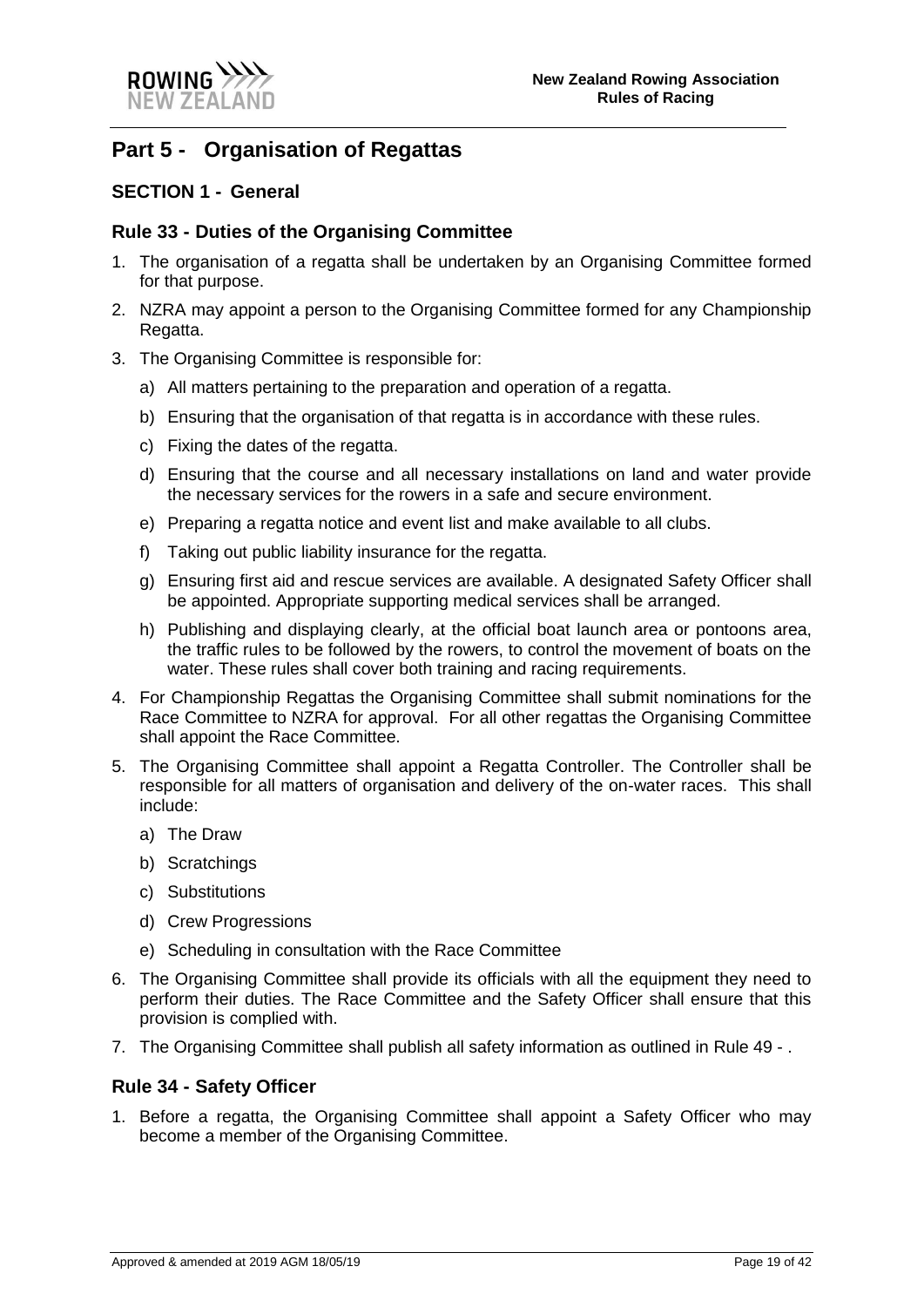

2. The Safety Officer shall advise the Organising Committee on matters of safety and the implementation of these rules, the NZRA Competition Safety Code, Maritime NZ and Regional Authority regulations, and any local safety requirements for the regatta.

#### <span id="page-19-0"></span>**Rule 35 - Race Committee**

The Race Committee shall ensure that the regatta is run in accordance with these Rules of Racing. The Race Committee shall endeavour to ensure that all crews have the same and equal conditions to race. The Race Committee shall comprise of the following persons:

- a) Chief Umpire, who shall be the Convenor
- b) Chief Starter
- c) Chief Judge
- d) Representative of the Organising Committee
- e) Representative of the Association holding the regatta

If the regatta is not held by an association, the Representative of the Association shall be appointed by the Organising Committee.

#### <span id="page-19-1"></span>**Rule 36 - The Convenor of the Race Committee**

The Convenor of the Race Committee shall:

- a) Chair all Race Committee meetings and ensure proper co-ordination with the Organising Committee.
- b) Ensure that all officials are briefed and equipped to carry out their duties, particularly for any local safety issues.
- c) Be in attendance at and available to the regatta throughout the period of the regatta.
- d) Consult with the Safety Officer, and address any concerns raised and, if unable to do so, refer the concerns to the Organising Committee.
- e) Research and ascertain all available background information concerning any protest submitted correctly, including personnel involved, time and event, etc. Submit this detail in writing to the Race Committe for consideration of the protest.
- f) Provide a written report of the outcome of a protest and inform all parties involved in the protest of the outcome.
- g) Appoint a substitute in the event of any perceived or obvious conflict of interest for any member of the Race Committee for the purpose of the protest.
- h) Provide a written report on the management of the regatta and the performance of the Race Officials at the regatta, to the Organising Committee. The report may include any recommendations for future similar events. Additionally, in respect of a Championship Regatta, a copy of the report shall be provided to the NZRA.

#### <span id="page-19-2"></span>**Rule 37 - The Race Officials**

- 1. The Race Committee shall appoint the Race Officials for the regatta, one of whom shall be appointed Chief of Control Commission and one of whom may be appointed Boat Marshall.
- 2. The Race Officials support the Race Committee to ensure that the regatta is run in accordance with these Rules of Racing. The Race Officials shall endeavour to ensure that all crews have the same and equal conditions to race.
- 3. The Race Officials carry out the following duties: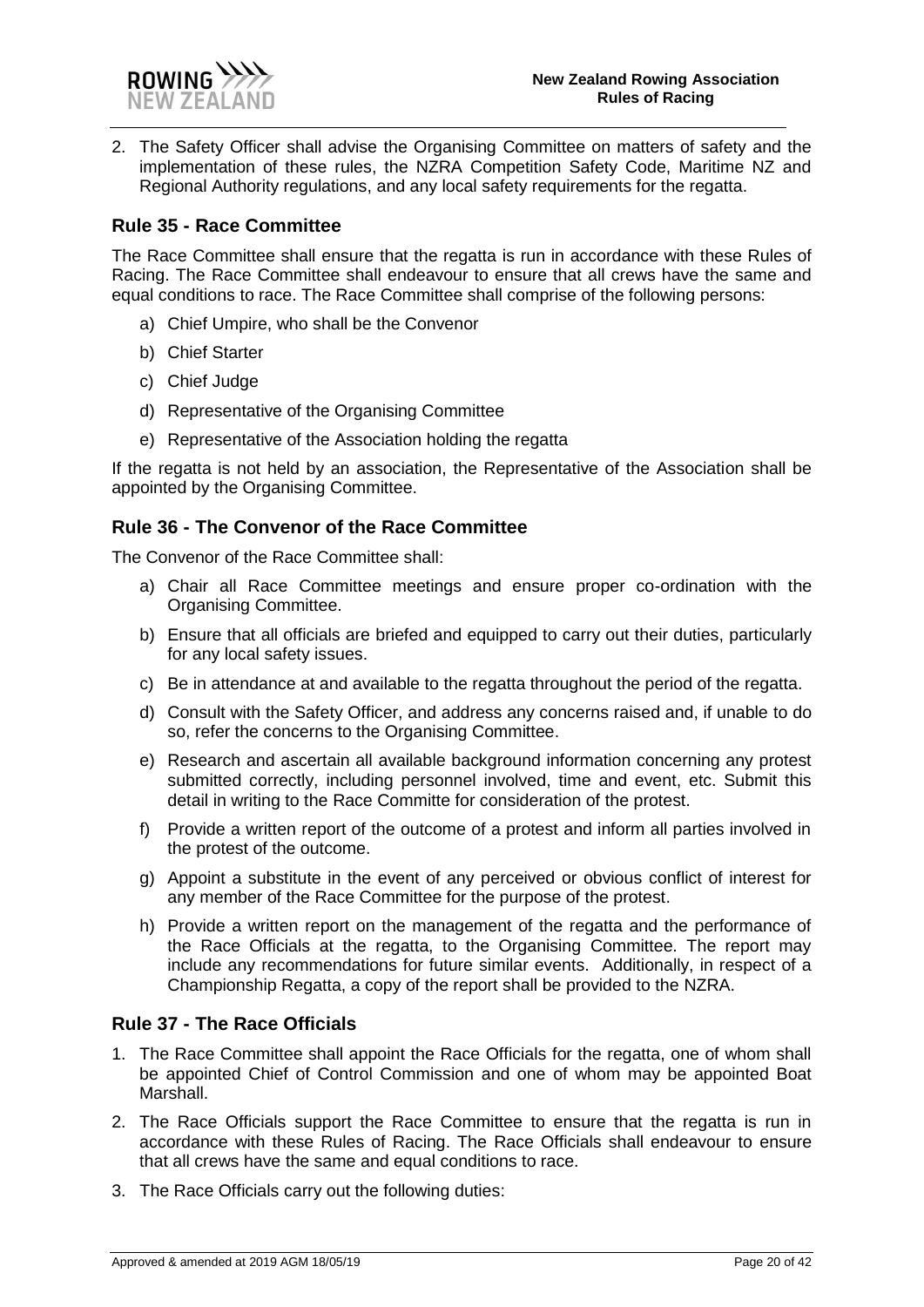

- a) Starters/Aligners
- b) Umpires
- c) Judges
- d) Members of the Control Commission
- 4. The Race Officials and the Race Committee should meet each day for a briefing by the Convenor before racing starts and after racing is completed, to have a review of the day's racing.
- 5. Qualification
	- a) At a Championship Regatta all Race Officials and the Race Committee with the exception of the appointed Representatives of the Race Committee shall hold an NZRA Race Officials licence.
	- b) At a Major Regatta all Race Officials with the exception of the Control Commission, the appointed Representatives of the Race Committee, the Aligner and the judges shall hold a NZRA Race Officials licence.
	- c) At all other regattas at least the Chief Umpire shall hold a NZRA Race Officials licence.

#### <span id="page-20-0"></span>**Rule 38 - Approval of Fees, Conditions and Event List**

- 1. The level of entrance fees and levies for regattas shall be approved by the organisation running the regatta.
- 2. For the New Zealand Rowing Championships the entrance fees and levies shall be confirmed at the annual general meeting held in the year prior to the regatta.
- 3. For all Championship Regattas the Organising Committee shall secure the approval of the proposed regatta notice, conditions and event list from the NZRA.

#### <span id="page-20-1"></span>**Rule 39 - Regatta Conditions and Entry**

- 1. Each regatta conditions and event list may include:
	- a) The place, date and time of the regatta.
	- b) The type of boats.
	- c) The order of events and the conditions applying to the regatta.
	- d) The amount of entry fee.
	- e) The category and length of the course, whether or not it is straight, still or running water, the number of lanes and if possible a plan.
	- f) The date and time at which entries close and the date, time and place of the Team Managers' Safety Briefing/Meeting.
	- g) The address for entries and correspondence.
	- h) Arrangements in the event of qualification heats and method of progression to succeeding rounds.
	- i) Maximum number of crews in all races.
	- j) Names of trophies and the events to which they are applicable.
	- k) That the regatta is being held in accordance with the NZRA Rules of Racing, and specifically detailing applicable local variations.
	- l) That the regatta notice and event list has the required approvals.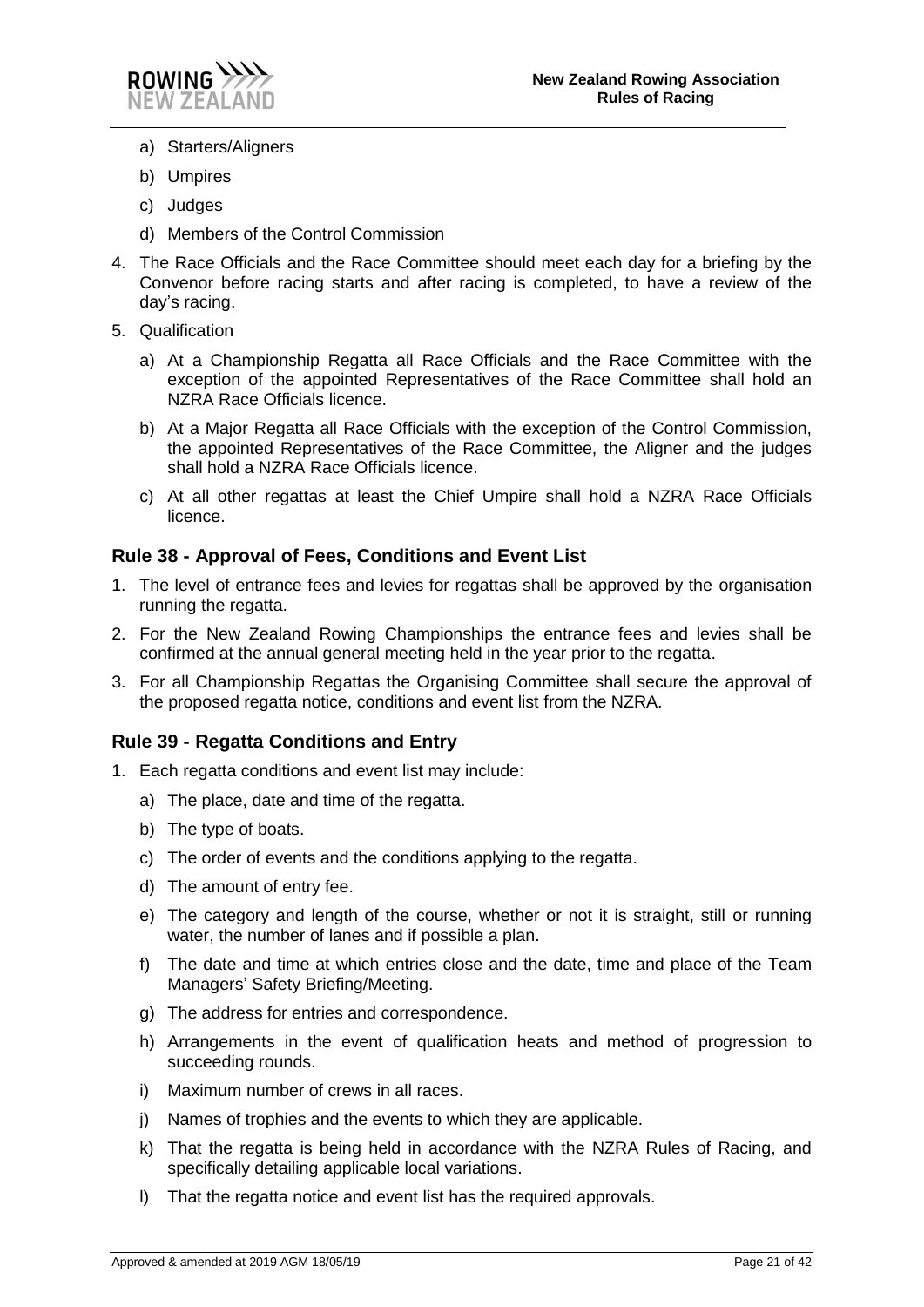

2. Organising Committees are empowered to add local conditions to regulate their regattas provided that such conditions are not contrary to the intent of the NZRA Rules of Racing.

#### <span id="page-21-0"></span>**SECTION 2 - Entries, Withdrawals and Crew Changes**

#### <span id="page-21-1"></span>**Rule 40 - Entries**

1. At all regattas the entries shall be made by the method specified in the regatta conditions.

The entries shall include:

- a) The first and family name and competition licence status of competitors including coxswains.
- b) Date of birth and assessed age for age group events.
- c) The Club and/or RPC and/or School of record.
- d) Name of coach/es.
- e) Certification by a representative of the entering club or RPC attesting that all information is correct.
- f) The club captain or manager's contact cell-phone number or other direct communication method, to be used by the Regatta Organisers to advise of changes to the racing programme or other information.

Note: This broadcast system shall be accepted as the approved method of contact to crews absent from the regatta venue.

#### <span id="page-21-2"></span>**Rule 41 - False Declarations**

Any false declaration may result in the exclusion of that club from the regatta entered.

#### <span id="page-21-3"></span>**Rule 42 - Closing of Entries and the Draw**

- 1. No information on entries or the state of the entry list shall be disclosed by or to anyone until the entries are closed. Information required for late entries may be disclosed if such information is required and provision is made in the regatta conditions for late entries.
- 2. The Organising Committee shall refuse an entry for Championship Regattas, where it does not conform to these rules or to the stated local conditions for the regatta, for all other regattas the Organising Committee may refuse the entry. The reason for the refusal shall be given.
- 3. No competitor may be entered more than once in the same event at a regatta.
- 4. If only one crew is entered in an event other than a processional race, the organisers may cancel the event. If the event is cancelled the organisers shall either refund the entry fee and any other moneys paid, or, if the club or crew involved agrees, may transfer the entry to another event for which the crew is eligible.
- 5. Once the entries have closed, the entry data shall be available for inspection by any interested party.
- 6. The Race Schedule shall be published.

#### <span id="page-21-4"></span>**Rule 43 - Protest against an entry**

Any protest against an entry shall be submitted in writing to the Organising Committee for investigation and may be lodged up to but not later than 48 hours after the finish of the regatta.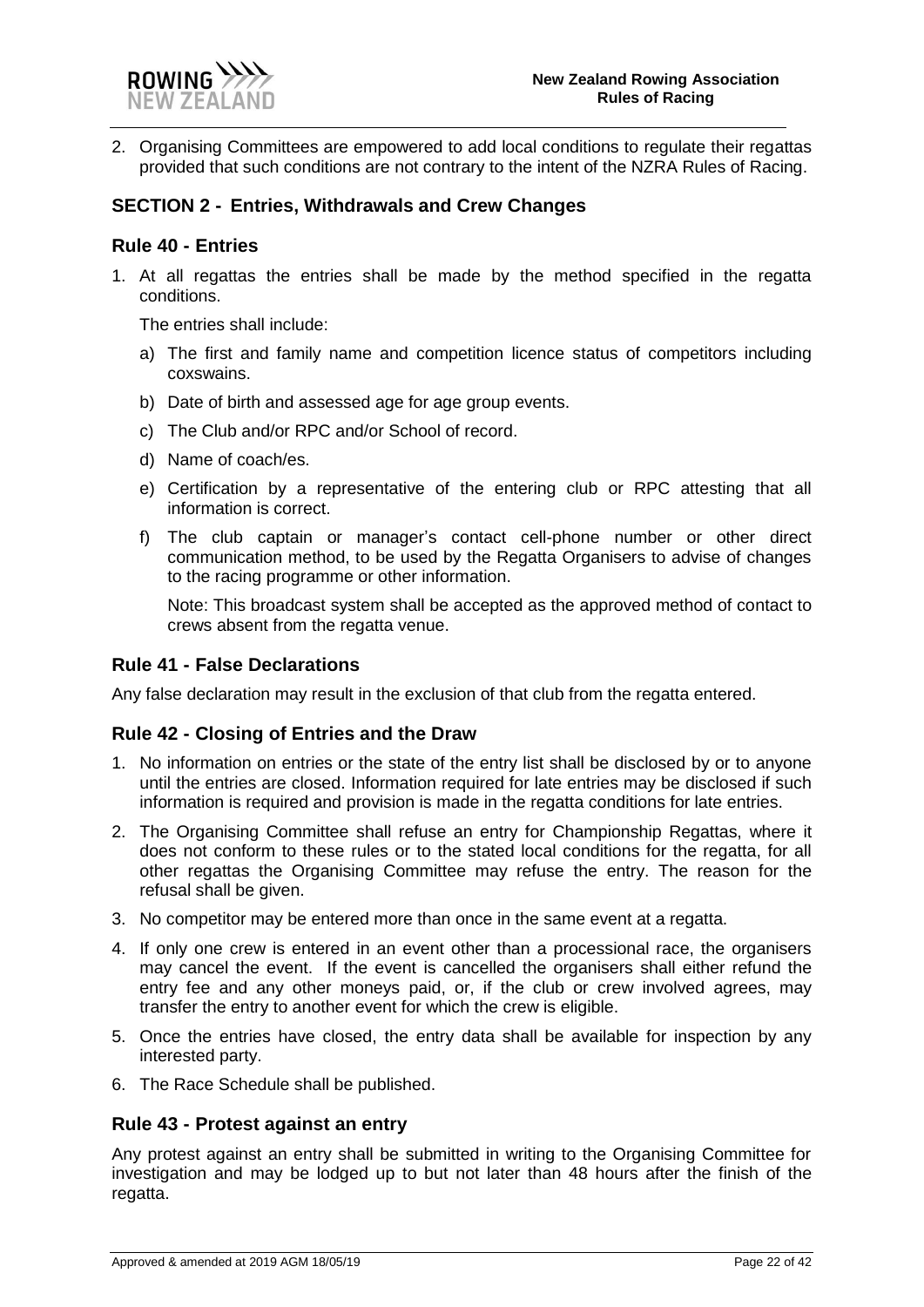

#### <span id="page-22-0"></span>**Rule 44 - Postponements**

- 1. If through circumstances beyond their control, a regatta cannot take place at the time, date or on the advertised course, the Organising Committee may postpone it to another time or date or change the course. Notice shall be given to participating clubs immediately after the Organising Committee has decided to postpone.
- 2. In the case of a re-row, or when races have been temporarily postponed, the Race Committee in conjunction with the Regatta Controller will decide when they are to be rerowed.

#### <span id="page-22-1"></span>**Rule 45 - Substitutions and Reinstatements**

- 1. No substitution or reinstatement of a crew member shall be permitted unless it has been applied for in writing to the Regatta Controller at least one hour prior to the crew's race and has been approved. The Chief Umpire may permit a late application provided it is received and approved before the crew's race.
- 2. A substitution or reinstatement shall not be approved if the resulting crew would not be eligible to compete in the event.
- 3. At a Championship or Major Regatta after late entries have closed no substitution shall be approved for a crew where more than half the number of rowers will be substitutes unless it is a medical substitution for a single sculler made prior to racing.
- 4. A substitute shall be a member of the same club as the rower being replaced except in the case of a composite crew.
- 5. Up to half the rowing members of a crew (not counting the coxswain) as well as the coxswain may be substituted before the crew's first race in an event.
- 6. No substitution except for a medical substitution is permitted for a single sculler.
- 7. Medical Substitutions
	- a) A medical substitution is the substitution of a crew member on the basis of medical evidence of illness or injury. The Chief Umpire may waive the requirement for medical evidence in exceptional circumstances if they are satisfied from other sources about the crew member's state of health.
	- b) A crew member who is substituted out of a crew through a medical substitution may be allowed to regain their original place in the crew through a reinstatement. Such reinstatement shall not be approved unless the Chief Umpire is satisfied on the basis of medical evidence the crew member has been restored to health. A single sculler shall not be reinstated to a crew if the replacement has raced.
	- c) When a medical substitution or reinstatement is made the crew member should be changed in all their crews. No crew containing a crew member who is the subject of an ongoing medical substitution shall be allowed to race until that crew member has been approved for reinstatement.
- 8. Pre-Race Substitutions (Crew Changes)
	- a) A substitution other than a medical substitution may only be approved for a crew that has not yet raced. No reason need be given when applying for such substitution. No reinstatement shall be approved for such a substitution.
- 9. Consequential Changes
	- a) Any substitution may be made using a crew member who is already in the event to replace the crew member being substituted out of the event provided that replacement crew member is in turn substituted, The crews of all such consequential changes are subject to the same rules of substitution as the initial substitution.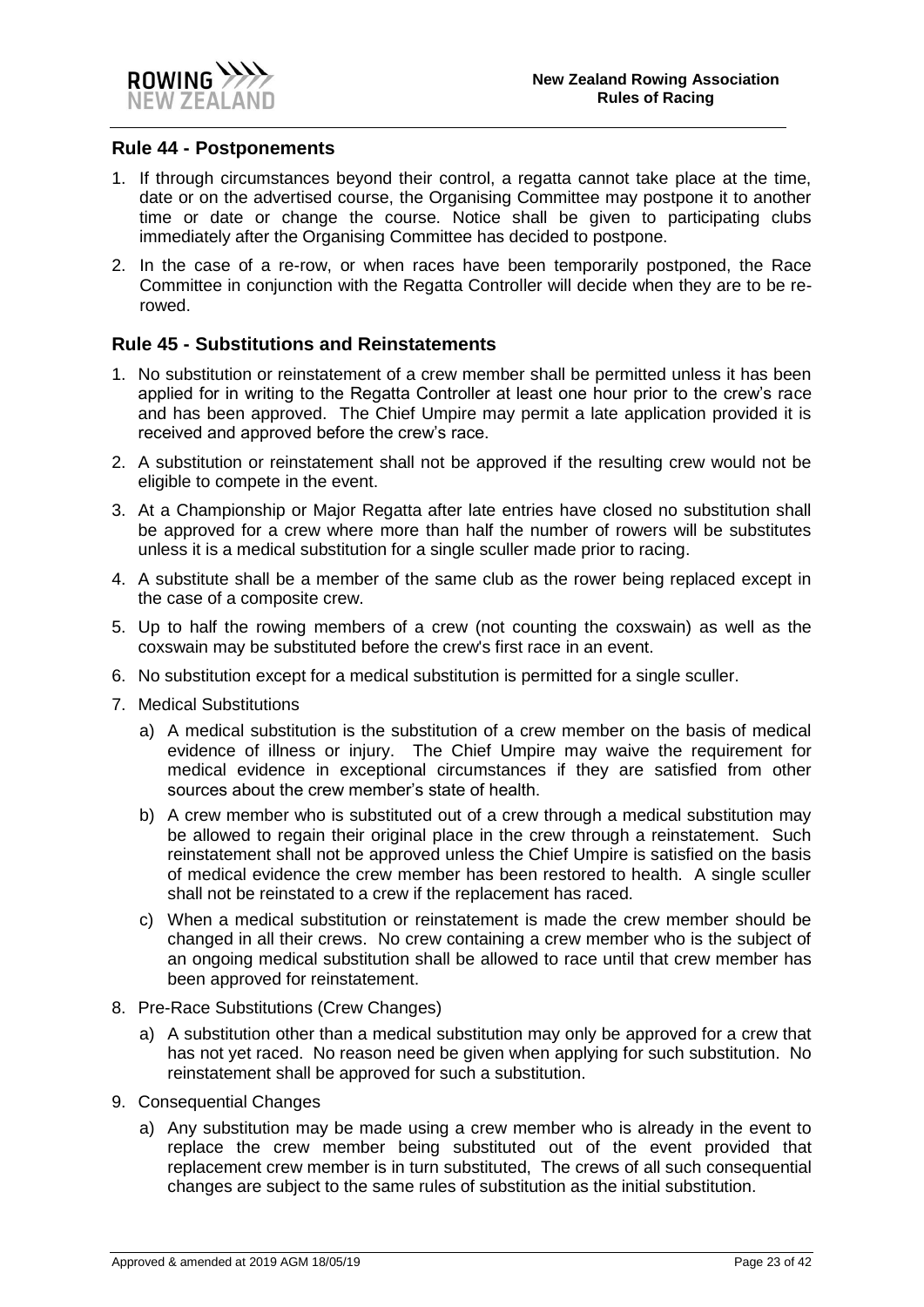

- b) If a substituted crew member is reinstated then any consequential changes must also be reinstated. The crews of all such consequential reinstatements are subject to the same rules of reinstatement as the initial reinstatement.
- 10. If a substitution or reinstatement cannot be approved then the Regatta Controller may scratch the crew.
- 11. In exceptional circumstances the Chief Umpire may authorise a substitution that is otherwise contrary to these rules provided the crew will no longer be eligible for medals, trophies or awards.
- 12.Where a substitution is made before the first phase of the heats commences the Race Committee has the right to re-draw the event.

#### <span id="page-23-0"></span>**SECTION 3 - Safety**

#### <span id="page-23-1"></span>**Rule 46 - Codes of Practice**

The NZRA Competition Safety Code, together with MNZ and any applicable Regional Council By-Laws, shall be adhered to at all times.

#### <span id="page-23-2"></span>**Rule 47 - Visibility for Rowing**

All races shall be rowed in conditions of adequate visibility such that safety is not compromised.

#### <span id="page-23-3"></span>**Rule 48 - Suspension of Racing**

- 1. The Chief Umpire, the Safety Officer, and the Chief Starter shall monitor water and weather conditions throughout the regatta. If at any time the visibility, water and/or weather conditions are considered to be unsafe for racing, they shall together consult (with, at their discretion, such other officials as might assist) and determine whether racing should be suspended.
- 2. The Chief Umpire may suspend racing in the event that he considers that the water conditions are unfair for racing.
- 3. The umpire of a particular race may suspend that race (either before or during it), if it appears that the water conditions compromise the safety of any rowers or render the racing to be unfair to any crews.
- 4. If racing is suspended for any of the above reasons, the Race Committee shall meet without delay to review the decision to suspend racing. The Safety Officer shall attend the review meeting.
- 5. Racing will only be resumed when the Race Committee in collaboration with the Safety Officer considers that the water and weather conditions allow for safe and fair competition.

#### <span id="page-23-4"></span>**Rule 49 - Safety Information**

The following safety information shall be provided by the Organising Committee:

- a) The circulation pattern to be followed during racing and training on and in the neighbourhood of the course and announce the times at which patterns apply.
- b) Any special points of danger on or near the course.
- c) Safety boat and first aid positions and how to summon help.
- d) Medical support arrangements.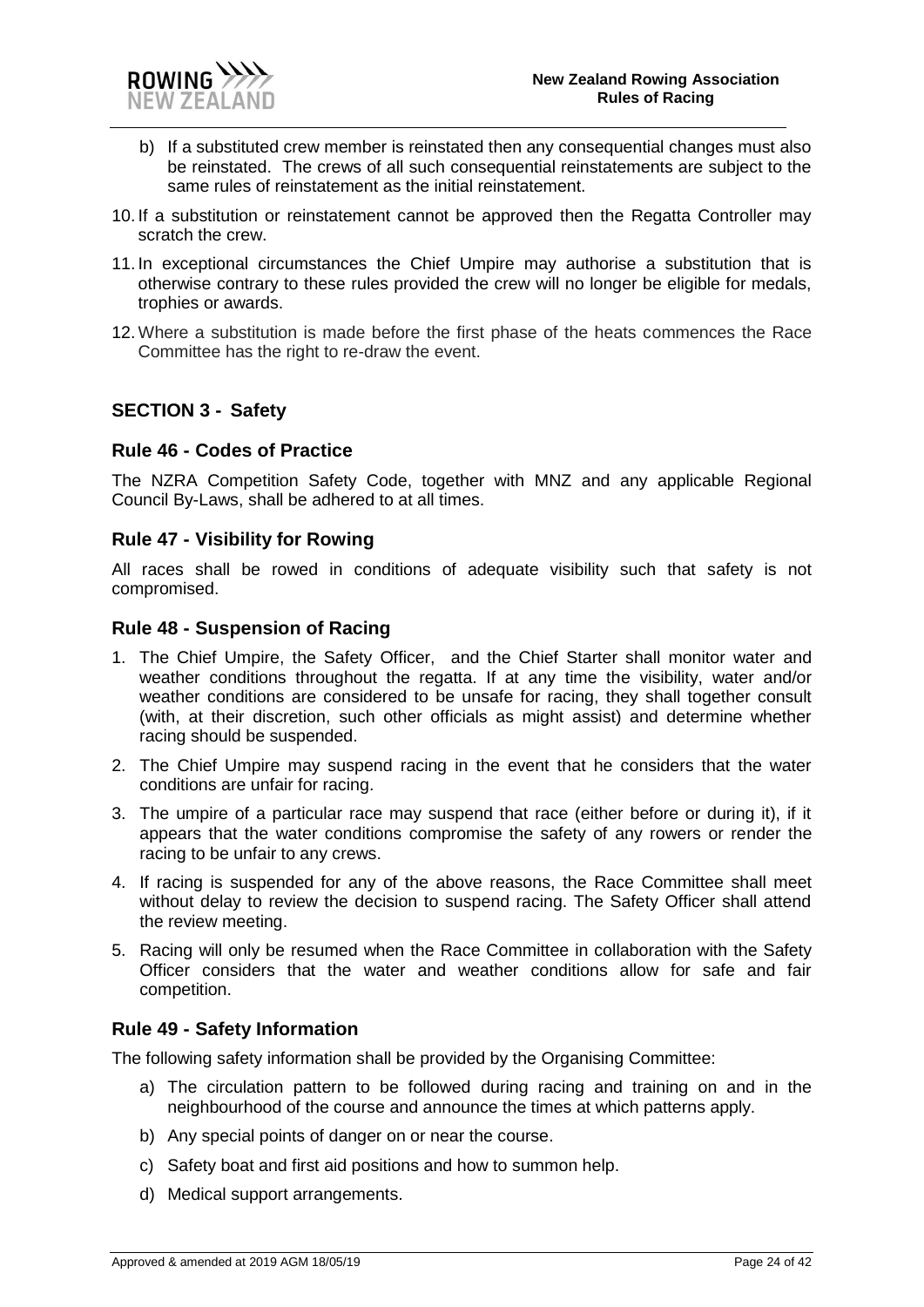

e) Location of emergency telephones.

#### <span id="page-24-0"></span>**Rule 50 - Proceeding to the Start, Warming-up and Practising**

- 1. Crews proceeding to the start shall keep clear of the racing lanes and be aware of and leave clear room for the possibility of racing crews straying from their lanes.
- 2. No warm-up is permitted on the racing course except where specifically allowed for in the circulation pattern.
- 3. Crews shall not follow a race over all or part of the course when not taking part in a race.
- 4. Crews shall not cross the finish line (in any direction) while boats from another race are in the process of finishing.
- 5. Buoys and circulation patterns shall be observed, in particular the detailed requirements for crews entering the start zone.

#### <span id="page-24-1"></span>**Rule 51 - Violation of Safety Rules**

Any crew that does not comply with any safety provision of these rules or otherwise acts in an unsafe manner either in respect of itself or any other crew, shall incur a penalty.

The response of the race official shall be in proportion to the seriousness of the offence and with due recognition that such a decision may have on the future racing of the person or crew involved. The offence shall be reported to a member of the Race Committee regardless of any imposed penalties.

#### <span id="page-24-2"></span>**SECTION 4 - Control Commission**

#### <span id="page-24-3"></span>**Rule 52 - Duties of the Control Commission**

The Control Commission shall ensure that the composition of the crews is correct and that their equipment complies with the Rules of Racing. In particular the Control Commission is responsible for checking the following points:

- a) Weight of coxswains.
- b) Dead weight to be carried by coxswains (before and after the race).
- c) Weight of rowers in lightweight events.
- d) Provision of a bow ball.
- e) Bow numbers.
- f) Possible use of unauthorised radios for coaching and water soluble chemicals intended to increase the speed of the boat, and prohibited structures.
- g) Weight of boats.
- h) Quick release foot stretchers.
- i) Uniform clothing of rowers and its conformity with the rules
- j) Knowledge of who is on the water
- k) Safety to ensure that the safety requirements of these rules are met.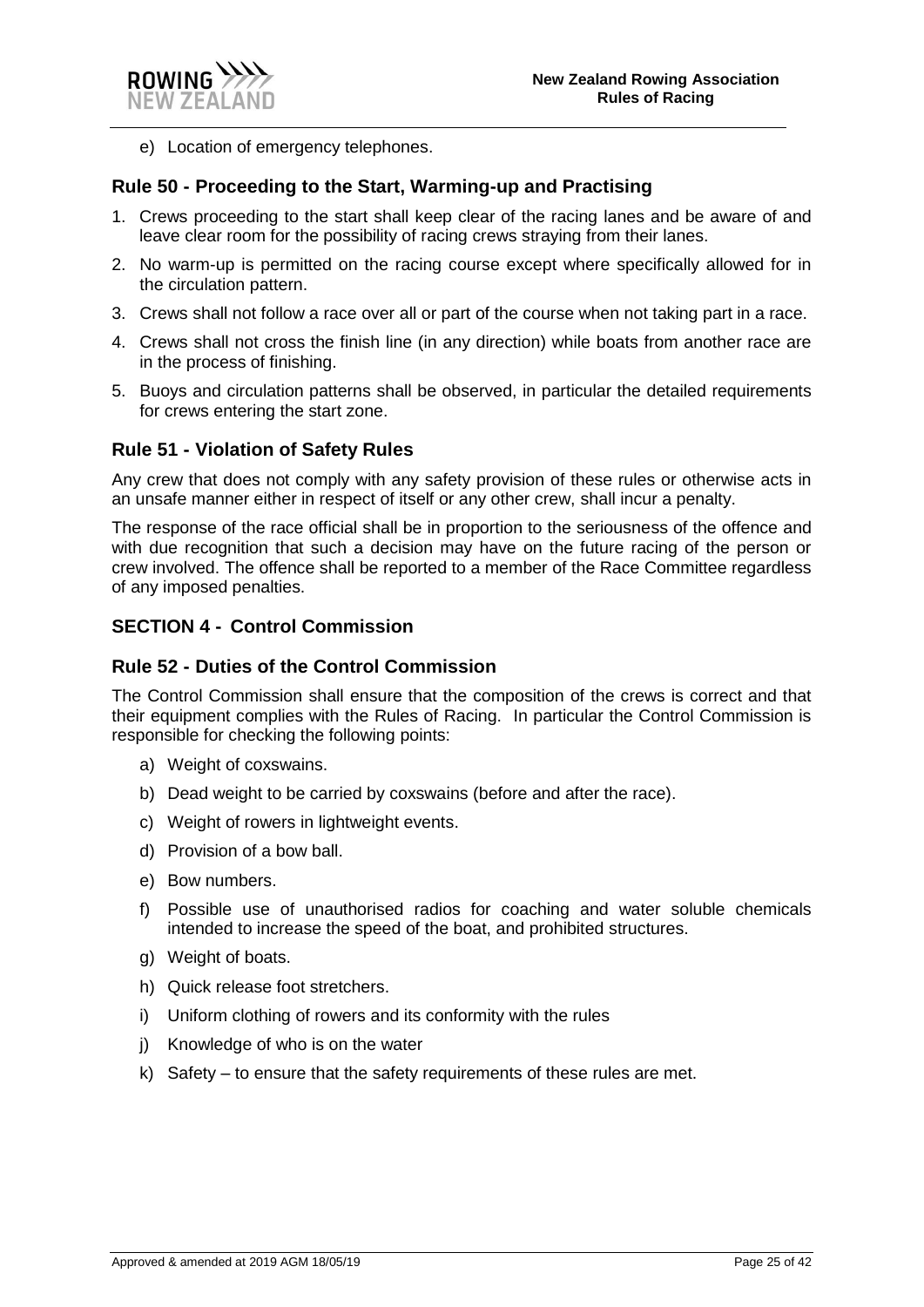

#### <span id="page-25-0"></span>**SECTION 5 - The Start**

#### <span id="page-25-1"></span>**Rule 53 - At the Start**

- 1. Each crew is responsible for being at the start and ready to race two minutes before the scheduled time of the race.
	- a) Crews are responsible for themselves, to be straight, and ready to race.
	- b) Crews shall endeavour to maintain their station and position by manoeuvres that do not unduly require re-alignment.
	- c) A crew who has a problem, or found that they are not ready, may indicate this to the Start Team by ONE person raising a hand and calling attention to the matter. This action will NOT be recognised if the Roll-Call has started.
- 2. Should the start area not be free at that time, the crew should follow the instructions of the start team and/or keep within hailing distance of the Start Zone immediately prior to their race start time until called into the start area.
- 3. Should the regatta run late, an announcement may be made establishing a differential between advertised start time and actual time, or to advise that lost time may be made up by shortening the intervals between races. In this event, crews shall be at the start area before the start of the preceding race.
- 4. The Starter should announce the race, the competing crews, their lane and, where practicable thereafter the time remaining to the start of the race, ideally at one minute intervals, up to two minutes prior to the race start time.
- 5. If, through circumstances beyond their control, or because of equipment failure before the start, a crew cannot reach the start in time, or cannot immediately race at race time once there, they may appeal for a delay, through any Race Official. Such delay is at the discretion of the Race Umpire and Starter in consultation. They should consider any effect on the other competitors and the programme before granting such a delay.
- 6. A crew that is not at the start and ready to race two minutes before the scheduled time of the race may be excluded. If it is permitted to start in the race it shall, at the discretion of the Starter, incur the penalty of a warning indicated by a Yellow Card. The start of a race may take place without reference to absentees.

#### <span id="page-25-2"></span>**Rule 54 - Start Preparation – Responsibility of Officials**

- 1. The designated Race Umpire shall check that the crews in position are correct, (quietly check with the Aligner/Starter over irregularities, draw the Aligner's attention to any possible oversights, i.e. crews apparently not in true position, or missing) and raise his white flag to signify agreement that the start should proceed, once the "2 minute" call has been made by the Starter, or earlier when agreed. This flag shall be lowered immediately after the race has started.
- 2. If all the crews are in position before the official start time the Starter shall check with regatta control, the judges, the race umpire and the crews for any objections to starting ahead of time. If there are no objections the start procedure can commence forthwith.
- 3. If the start of a race is delayed, the Starter may:
	- a) Hold the crews in the start area while proceeding with the next race
	- b) Announce a new start time
	- c) Require crews to return to the boating area and await further announcements.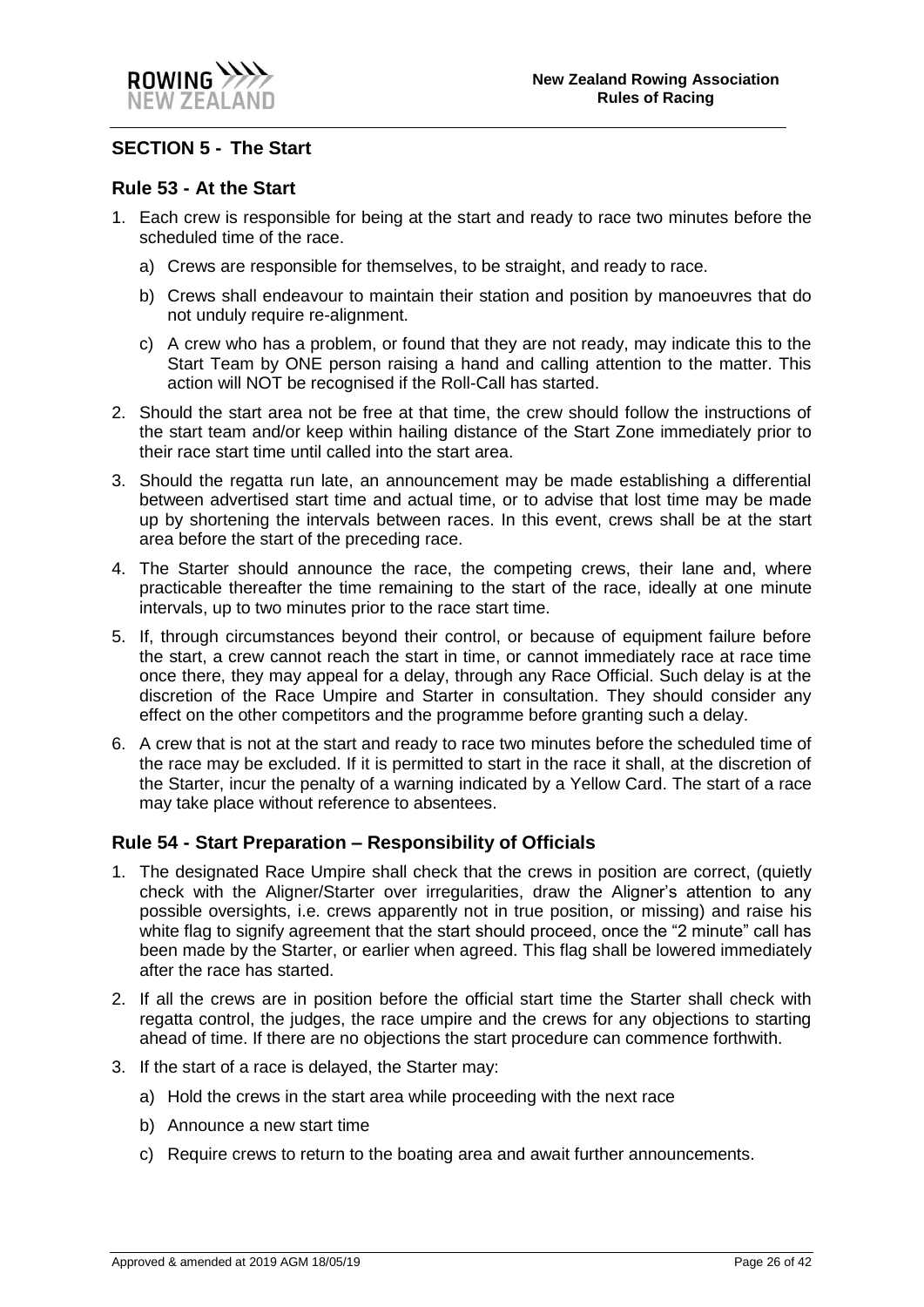

- 4. If there is only one crew in a race other than a final, the event shall be re-drawn.
- 5. The Starter may introduce minor changes to the schedule of racing if he considers it necessary due to local conditions at the start. He shall consult Regatta Control and the Convenor of the Race Committee before making such changes.
- 6. The Starter or Race Umpire may change the allocation of lanes prior to the start of a race, if necessary to preserve the principle of fair and equal conditions for racing or to increase the separation between crews.
- 7. Alignment

**ROWING** NFW 7FΔ

- a) The Aligner shall start aligning the crews as soon as any boats are held (by boat holders where relevant).
- b) When the Aligner is satisfied with the alignment, the Starter will receive a signal that the crews are aligned.
- c) The start signal may also activate the recording camera in the Aligners hut, to "Freeze Frame" the moment of starting. The Aligner shall refer to the picture and should a crew have "broken" the start line, the race may be stopped, using the electronic signalling system, sound, and/or Red Flag.
- 8. Crew Preparation
	- a) Boats shall be held (by the boat-holders, where relevant) and the crew ready to race two minutes before race time.

#### <span id="page-26-0"></span>**Rule 55 - The Starting Procedure**

- 1. The Starter shall announce any penalties that have been given against any crews in the race, and ensure the crews understand their status.
- 2. The Starter may advise the crews of any progression applicable to the race.
- 3. Subject to receipt of an 'Aligned' signal from the Aligner and a raised white flag from the Umpire signalling that all crews are ready as possible to race the Starter shall then carry out either the Roll Call (normal start) or Quick Start (used under circumstances where a normal start is not possible or practical):
	- a) The 'Roll-Call' the Starter names each crew commencing with lane 1 and following the naming of the last crew shall call the word "**Attention**" using the same cadence and volume as if another crew.
	- b) The 'Quick Start' the Starter advises the crews that the Quick Start will be used by saying "**Quick Start**" and shall then call the word **"Attention".**
- 4. The Starter shall then activate the red lights on each lane, indicating to the crews that the race start is imminent. Where no lighting system is in operation the Starter shall raise a red flag.
- 5. After a further distinct pause, the length of which shall be varied from race to race, the Starter shall simultaneously activate the starting green lights, the sound device, and freeze-frame starting camera if available. Where no lighting system is in operation the Starter shall give the start by dropping the red flag quickly to one side and simultaneously saying: "Go".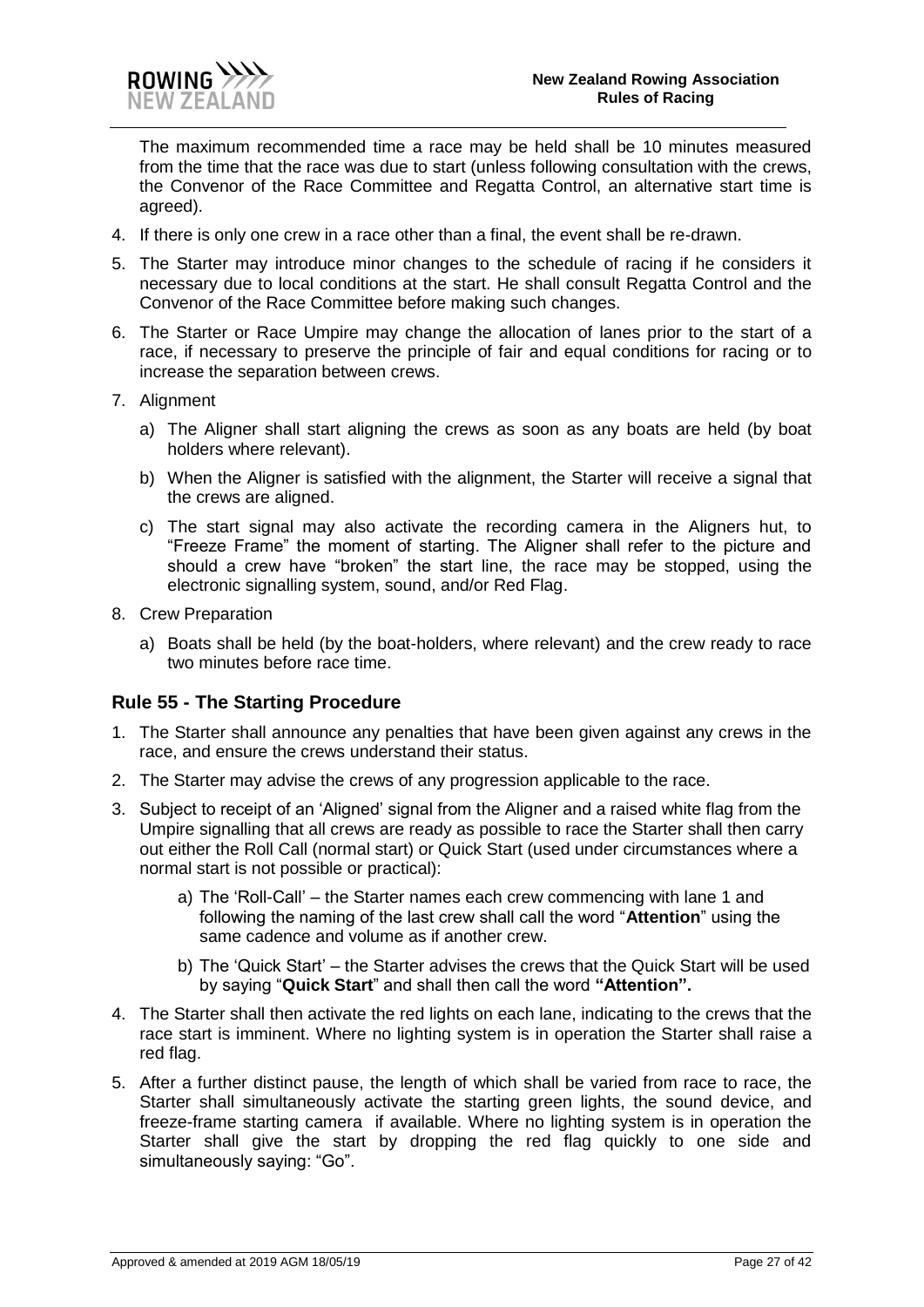

6. If, after the 'Attention' call the Starter decides that the start should not proceed, they shall say: **'As you were'** and switch off the red light or slowly lower flag. When they are again ready to proceed, they will begin again with the 'Roll-Call' or 'Quick Start'.

#### <span id="page-27-0"></span>**Rule 56 - False Start**

- 1. A boat crossing the start line after the 'Attention' and before the start command is given has committed a false start. If more than one boat crosses the start line before the start command is given, only the crew or crews that the Aligner decides actually caused the false start shall be awarded a warning indicated by a Yellow Card.
- 2. After the start command has been given, the Starter shall look towards the Aligner to satisfy himself that it was a good start. Should the Aligner indicate that this not be so, the Starter shall stop the race by flashing the red light or waving red flag and sounding the audible signal repeatedly (this may be activated by the Aligner). Only the Aligner shall decide whether it was a false start.
- 3. The Aligner shall inform the Starter of the name of the crew or crews to be penalised and the Starter shall award that crew or crews a Yellow Card when they have returned to their starting position.
- 4. The Starter shall exclude a crew if the crew has received two warnings (indicated by Yellow Cards) that apply to the same race. A Yellow Card shall remain in effect until the race has been rowed and shall therefore apply in the case of a postponement or a rerow.
- 5. Should the Starter feel that the false start was caused by a poorly executed start procedure or by some extraneous sound or action, they may restart the race without penalty to any particular crew on that account.
- 6. If the race cannot immediately be re-started, the Starter shall confirm the new start time with the Regatta Controller and Judges and announce the new start time to the crews.

#### <span id="page-27-1"></span>**Rule 57 - Failure to Start**

If a crew fails to start, then the race will proceed without it, unless, in the opinion of the Starter or the Umpire, there is a strong reason for the non-start. In that case, the race shall be stopped.

#### <span id="page-27-2"></span>**Rule 58 - Objections at the Start**

A crew excluded or disqualified at the start may make an objection to the Umpire at the time. The Umpire shall decide immediately on the objection and shall communicate the decision to the objecting crew, to the other crews in the race and to the other race officials. The Umpire may need to contact the Race Committee before making any such decision.

#### <span id="page-27-3"></span>**SECTION 6 - The Race**

#### <span id="page-27-4"></span>**Rule 59 - Damage while in the Start Zone**

If a crew, while still in the start zone, sustains damage to its boat or equipment then a member of the crew shall raise their arm to indicate that there is a problem and all members of the crew shall stop rowing. The Starter or the Umpire may stop the race.

The Umpire shall then decide on the steps to be taken, after consulting (if necessary) with the Convenor of the Race Committee.

For the purpose of this rule, a crew is still in the start zone if the bow of its boat has not yet crossed the 100 metre line.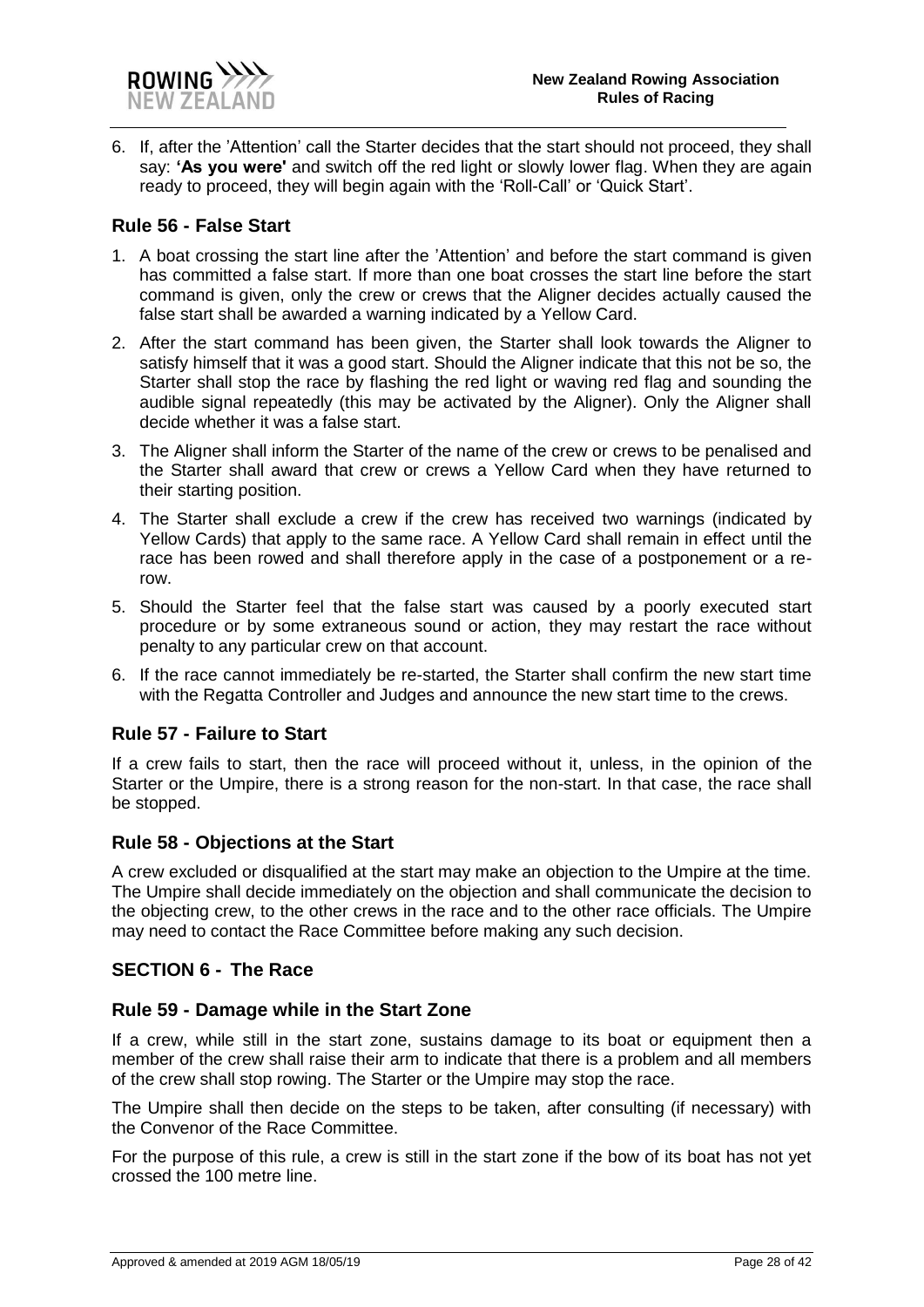

#### <span id="page-28-0"></span>**Rule 60 - Responsibility of the Crews**

- 1. All rowers shall compete in their race in accordance with the rules. Crews are responsible for their own steering. Each crew shall have a lane reserved for its own use and shall remain completely (i.e. including its oars or sculls) within this lane throughout the race. If a crew leaves its own lane then it does so at its own risk. If it impedes or interferes with any of its opponents or gains any advantage thereby, it may be penalised.
- 2. If, during a race, a crew considers that it is being interfered with by another crew and is suffering a disadvantage thereby, then a member of the crew should, if possible, draw the attention of the Umpire to the interference at the time the interference occurs to indicate that it intends to make an objection.
- 3. The crew shall ensure that the Umpire is made aware of the loss of a crew member overboard during a race and shall not continue in the race until such time as they are certain that all crew members are safe.
- 4. The crew shall advise the Umpire or Safety Officer if any equipment has separated from the boat and if it is likely to be a hazard for subsequent races.

#### <span id="page-28-1"></span>**Rule 61 - Interference**

- 1. A crew causes interference to its opponents if its oars, sculls or boat encroach into the opponent's lane and cause a disadvantage to its opponents by contact, its wash or other distraction, or in any other way.
- 2. The Umpire alone shall decide if a crew is in its own lane or if it is interfering with another crew and causing them a disadvantage.
- 3. If a crew has caused interference to another crew and has, in the Umpire's opinion, affected the finishing position of that crew than it shall be excluded by the Umpire but, in principle, only after it has been warned by the Umpire.
- 4. In the situation where a collision between boats or oars or sculls has occurred the Umpire may exclude the crew causing the collision even if no prior warning has been given to that crew.
- 5. In no case may the Umpire alter a placing.

#### <span id="page-28-2"></span>**Rule 62 - Responsibility of the Umpire**

- 1. The Umpire shall be the sole judge of a boat's proper course and shall decide all questions relating thereto.
- 2. The Umpire shall ensure that no steering advice is given from outside the boat or instruction about the conduct of the race. There shall be no following or pacing during the race by other boats.
- 3. If a crew is about to cause interference to another crew the Umpire shall raise his white flag, call the crew at fault, state the name of the crew and indicate the required change of direction by lowering his flag to that side. In addition verbal instructions may be given. In principle the Umpire may not steer a crew unless there is an obstruction in its lane.
- 4. To ensure safety of the competitors and to prevent damage to boats and equipment, the Umpire may intervene by raising his white flag, naming the crew and giving the command 'Stop'. The Umpire also has the option of stopping the race and declaring a result, or re-rowing the race from the start. At local regattas the race can be restarted from the position the Umpire decides.
- 5. If a crew is placed at a disadvantage, the first priority is to restore its chances of winning. The imposition of any penalties is a secondary priority. Should a crew's chance of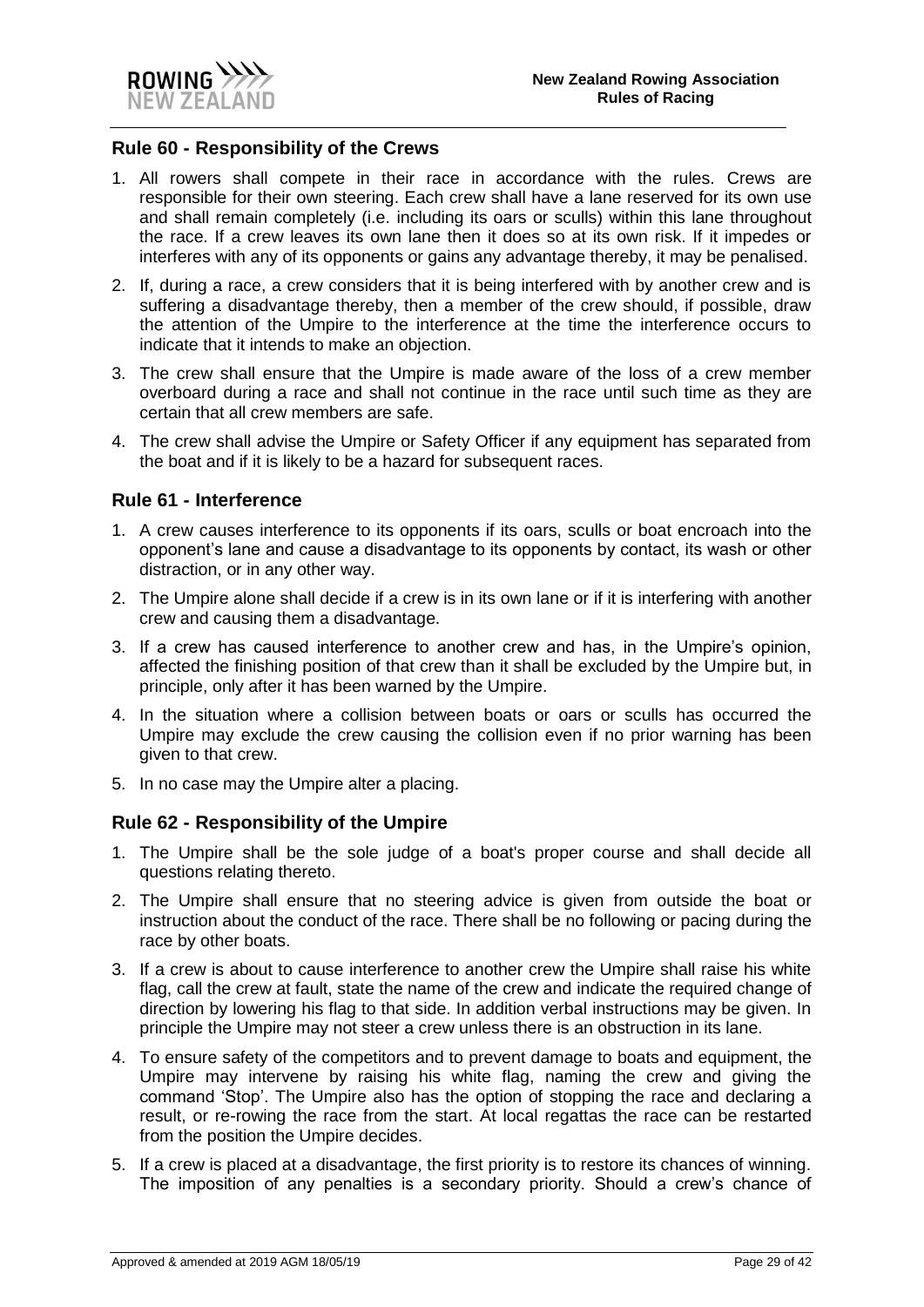

winning be lost, the Umpire shall take the most appropriate course of action provided by the rules. They may, for example, stop the race, impose the appropriate penalty and order the race to be re-rowed. Depending on circumstances, they may allow the race to continue and the Umpire will then announce their decision after the race is over.

- 6. To stop a race the Umpire shall:
	- a) Activate a sound device
	- b) Wave a red flag
	- c) Give the command: 'Stop'
- 7. Should a crew capsize, the Umpire or safety boat shall immediately attend to assist/rescue and remove all members from the water if required.
- 8. Should a crew capsize in the start zone the race may be stopped. The crew may be assisted to retrieve and empty their boat and the race shall, in this case, be restarted. The crew may be awarded a Yellow Card
- 9. The jurisdiction of the Umpire extends over the whole race including start and finish.

### <span id="page-29-0"></span>**Rule 63 - Coaching During Racing**

- 1. It is prohibited to give any instructions, advice or directions to rowers or crews that are racing, verbally or with any electric, electronic or other technical device, either directly or indirectly. It is therefore prohibited to carry any equipment in a boat that can be used for communication except that equipment which the Organising Committee may install on each boat, such as a device for the purpose of transmitting real-time race information for the presentation and promotion of the event and the sport.
- 2. A crew receiving outside assistance in any form may be excluded from the event.

#### <span id="page-29-1"></span>**SECTION 7 - The Finish**

#### <span id="page-29-2"></span>**Rule 64 - Completing the Course**

- 1. A crew has completed the course when its bow, or any part of its hull crosses the line of the finish.
- 2. If one or more competitors, other than the coxswain, leave the boat before the finish, the crew may still be placed.
- 3. If the coxswain leaves the boat before the finish the crew shall be deemed not to have finished (the result shall be: Did Not Finish - DNF).

#### <span id="page-29-3"></span>**Rule 65 - Finish of the race**

- 1. A race is concluded when the Umpire so indicates by raising a white or a red flag.
- 2. The race was in order Even if they are satisfied that the race was in order, the Umpire shall check to be sure that no crew is making an objection before indicating to a Judge at the Finish, by raising their white flag, that the race was in order. Before leaving the finish area they shall make sure that a Judge at the Finish has acknowledged their signal.
- 3. The race was not in order If the Umpire considers that the race was not in order they shall raise their red flag. If an objection has been raised, they shall speak to the affected crew(s) in order to understand the reasons for the objection and may consult the Judges at the Finish to obtain the finishing order of the affected crews. The Umpire shall then inform the crews and the Judges at the Finish of the decision. Judges at the Finish, in such cases, shall not announce the official result of the race until the Umpire has given the decision.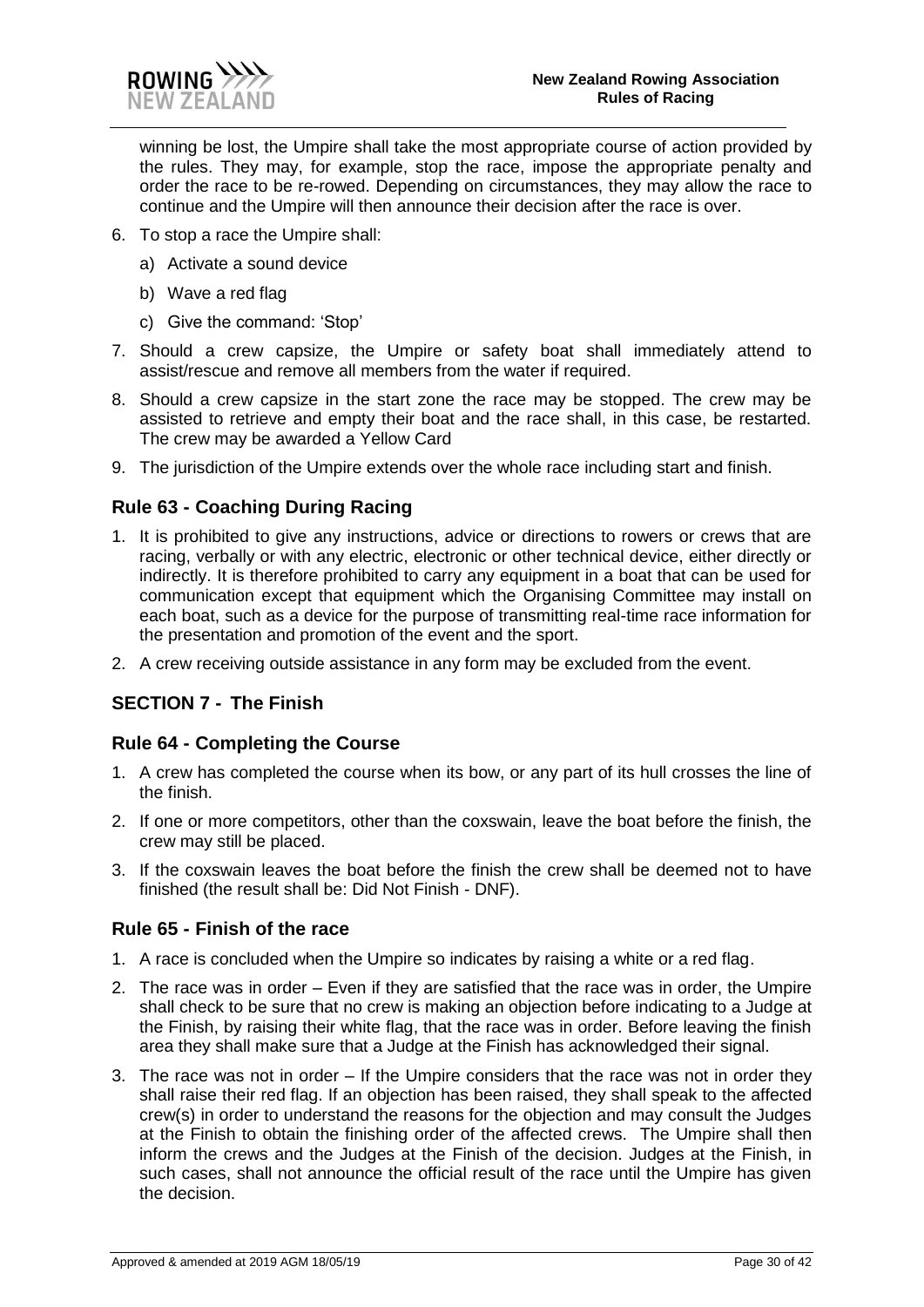

#### <span id="page-30-0"></span>**Rule 66 - Duties of the Judges**

- 1. The Judges shall take no account of anything that may have happened before the boats pass the finish, such matters being the responsibility of the Umpire and others.
- 2. The Judges shall determine the order in which the boats pass the finish line, and they may be required to determine distances between boats at the finish and/or approve records of time differentials. There is no minimum separation between crews that may not be recognised. Judges may inspect any official photographic records or electronic records of the finish before reaching a conclusion.
- 3. Where a photograph or electronic record is used to decide the order of finish, the Chief Judge shall ensure that any times reflect the separation shown in the photograph or record, rather than the reaction time of the Timekeeper. It is recommended that a sound, audible to the competitors, be provided as each crew passes the line.
- 4. lf there is a difference of view between Judges on the finish order or the distance to be declared, the view of the Chief Judge shall prevail.
- 5. The Judges shall acknowledge the signal at the end of the race from the Race Umpire with a signal (e.g. flag or light), or verbally, and take cognisance of any instructions concerning the result.
- 6. Once the Umpire's approval has been given, the Judges shall declare the result.
- 7. The Judges shall keep a record of the finish order of each race and of the declared result if different.

#### <span id="page-30-1"></span>**Rule 67 - Dead Heats and Re-rows**

- 1. When the order between two or more crews crossing the finish line is too close for any difference to be determined, then the result shall be declared a dead-heat between the crews involved.
- 2. In a heat, if a dead-heat occurs between crews and if they do not all advance to the next round, then there shall be a re-row over the full course between the crews involved. If all crews advance or the program can accommodate for all crews in the next round, the lane position shall be determined by a draw and no re-row shall be required.
- 3. In a repechage, quarter final or semifinal, if a dead-heat occurs between crews and if they do not all advance to the next round, crews with the highest ranking in the immediate preceeding round shall advance. If the crews had the same result in the immediate preceeding round then the result in the next previous round shall be used for the same purpose. If all crews advance or the program can accommodate for all crews in the next round, the position shall be determined by a draw and no re-row shall be required.
- 4. In a final or where there is a single round for an event, if a dead-heat occurs between crews, then they shall be given equal placing in the final order and the next placing(s) shall be left vacant. If the tied place is a medal position the medals shall be awarded to all crews.
- 5. Where a re-row is required for all, or any less number of crews from a race, it shall be rowed as soon as possible on the same day (to preserves where possible, the similar conditions as the original race, but allowing at least 30 minutes between any athlete's other races, except for a coxswain), or prior to scheduled racing on the following day.
- 6. Crews may decline to race and scratch without penalty. These crews will be placed last in the re-row race. In this case the re-row will only consist of the remaining crews. If only one crew is remaining no re-row shall take place and the remaining crew shall be placed as if they won the re-row.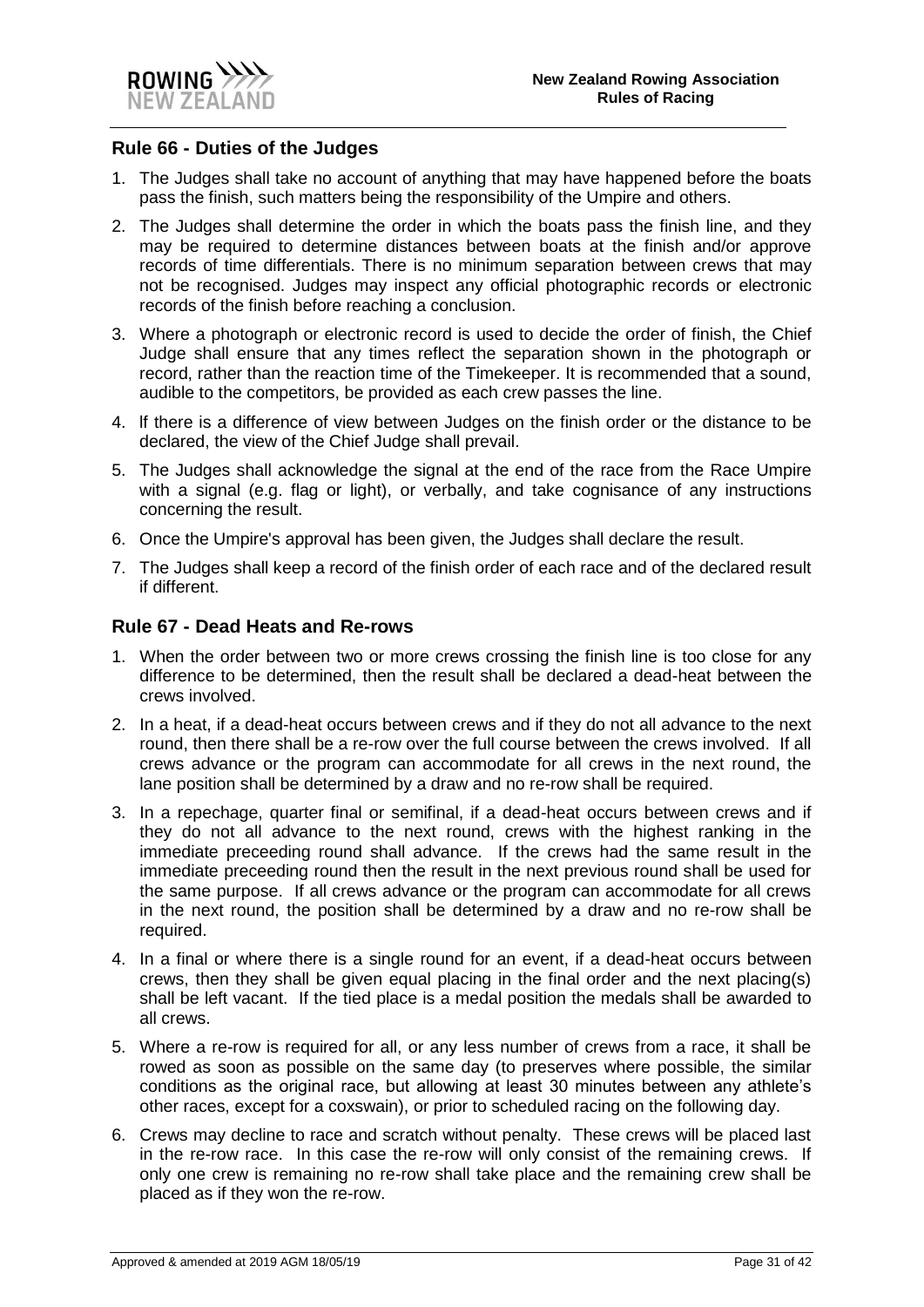#### <span id="page-31-0"></span>**Rule 68 - Medals, Trophies and Awards**

- 1. Medals at Championship Regattas will be awarded to the first, second and third crews from New Zealand. International crews will also receive a medal if placed first, second or third, but will not receive the title, trophies or any other award.
- 2. A win by an athlete in Championship events at the National Championships shall be recognised by a Maroon Blazer "Redcoat" (Premier) and Gold Blazer "Goldcoat" (Lightweight) respectively. The coach of a crew that wins one of these Championship events shall be awarded a Green Blazer "Greencoat".
- 3. Medals at Masters Championship events will be awarded to first, second and third crews for single age category events. Where age categories are combined in the same event (e.g. E-G event) medals will be awarded as follows:
	- a) Gold medals will be presented to each age category winner, except where a crew is beaten by an older age category crew (e.g. a F crew beats an E crew in an E-G event).
	- b) Silver and bronze will be awarded to the second and third crews of the combined age category event except where the crew has qualified for a gold in rule 68.3.a above (therefore a minor medal may not be presented).

#### <span id="page-31-1"></span>**SECTION 8 - Disputes and Disciplinary Procedures**

#### <span id="page-31-2"></span>**Rule 69 - Cases Not Covered**

The Race Committee and Umpires may decide on any situation not covered in these rules.

#### <span id="page-31-3"></span>**Rule 70 - Race Objections**

A crew claiming that its race was not in order may make an objection to the Umpire immediately after the finish of the race and before leaving the area of the finish line by a member of the crew raising an arm. The Umpire of the race shall decide on the objection and communicate their decision to the crews in the race and to the other race officials choosing one of the following options:

- 1. They may over-rule the crew's objection and raise a white flag to signify that they have decided that the race was in order.
- 2. They may accept the crew's objection and raise a red flag to signify that they have decided that the race was not in order. In this case the Umpire shall go to the Judges at the Finish in order to give them the decision and any necessary explanations. The Judges at the Finish, in such cases, shall not announce the official result of the race until the Umpire has given their decision.
- 3. They may decide to seek further information regarding the objection. In this case, they shall raise a red flag and then take any necessary further steps to resolve the issues relating to the objection, e.g. consult with other officials, consult with other persons, consult with the Convenor of the Race Committee etc. The Judges at the finish, in such cases, shall not announce the official result of the race until the Umpire has given the decision.

#### <span id="page-31-4"></span>**Rule 71 - Race Protests**

1. A crew whose objection has been rejected or crews affected by the acceptance of the objection or crews disputing the published results may lodge a protest in writing to the Race Committee not later than one hour after the Umpire has communicated their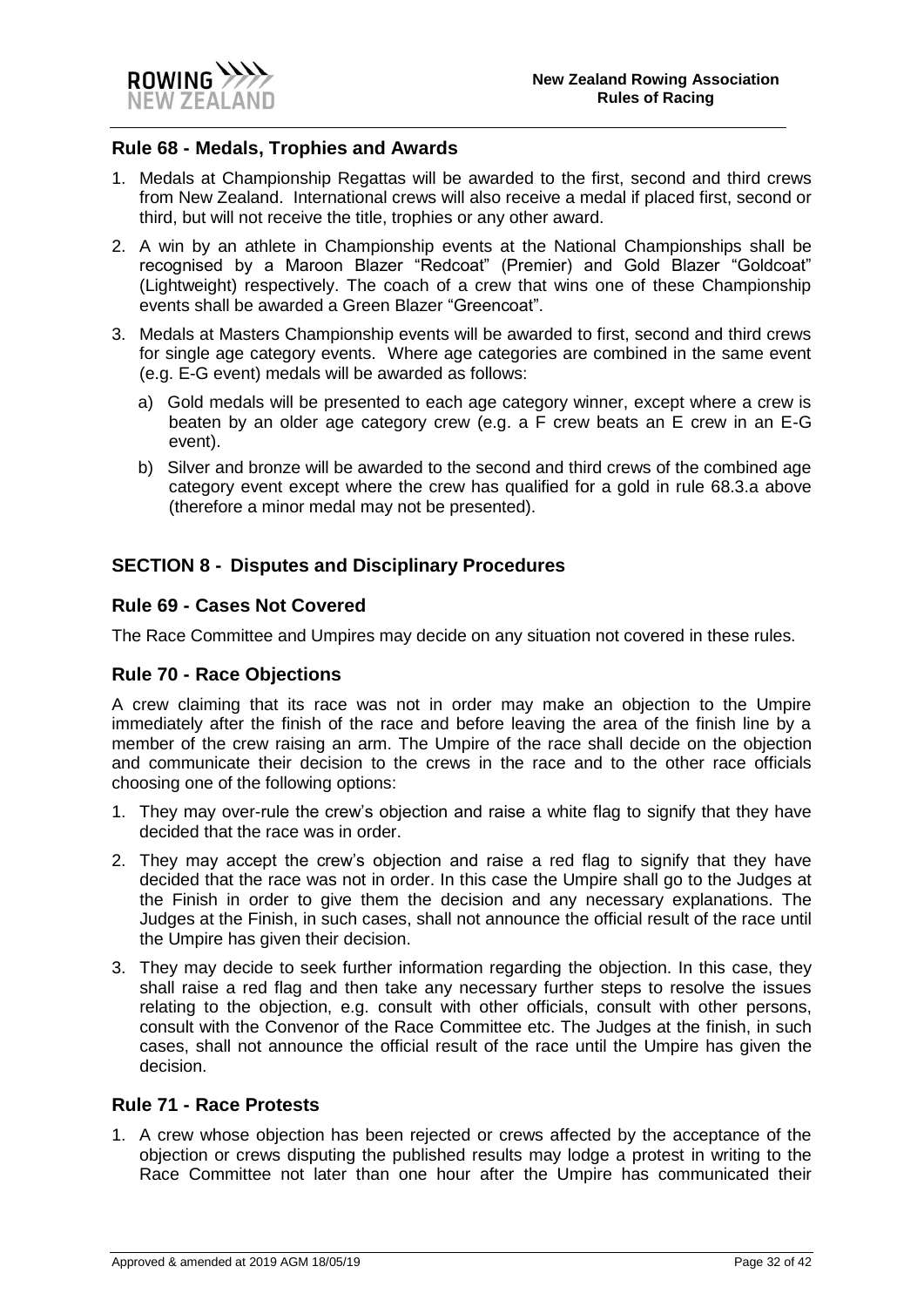decision regarding the objection or, in the case of disputing the published results, one hour after the results have been published.

- 2. A protest shall be accompanied by a deposit of \$50, which shall be refunded if the protest or appeal is allowed.
- 3. The Race Committee shall decide if the protest was justified. It will make its decision before the next round of races in the event concerned, and, in any case, no later than two hours after the last race of the day.
- 4. The measures resulting from the decision can include:
	- a) Reprimand.
	- b) Warning indicated by a Yellow Card (applying to the next round in which the crew competes).
	- c) Relegation where specifically provided in these rules.
	- d) Exclusion (from all the rounds of the event in question).
	- e) Disqualification (from all events in the regatta).
	- f) Re-row (for a specified number of crews).
- 5. After application of the appropriate penalty, if any, the Race Committee shall take any other appropriate measure to restore the chances of a crew that has suffered a disadvantage.

#### <span id="page-32-0"></span>**Rule 72 - Appeals**

- 1. A club or individual may appeal against any decision of the Race Committee to the NZRA. Written 'Notice of Appeal' shall be received within three days of the regatta. A date for any appeal hearing will be set, to be not later than three weeks after the date of the regatta. The appeal will be heard by the NZRA, which may consider both written and verbal evidence. The hearing shall be informal and closed, and parties shall represent themselves.
- 2. Possible Outcomes include:
	- a) Endorsement or increase of the original fines
	- b) A ban from competition for individuals or the club for a period of time, in addition to, or instead of, any fines
	- b) Placing the penalty against the club rather than individuals, or vice-versa
	- c) Finding in favour of the appellants
- 3. The result of any appeal shall be reported to the Board and may subsequently be published
- 4. Following a disciplinary appeal hearing by the NZRA the appellant of the regatta involved may make an appeal to the Board of NZRA.
- 5. The hearing shall be at a place and time decided by the Chairman of the Board.
- 6. The hearing shall be informal and the parties shall represent themselves.
- 7. Possible outcomes shall be as for an appeal hearing as above, but the outcome shall be final and without further appeal.
- 8. The result of the appeal may be published.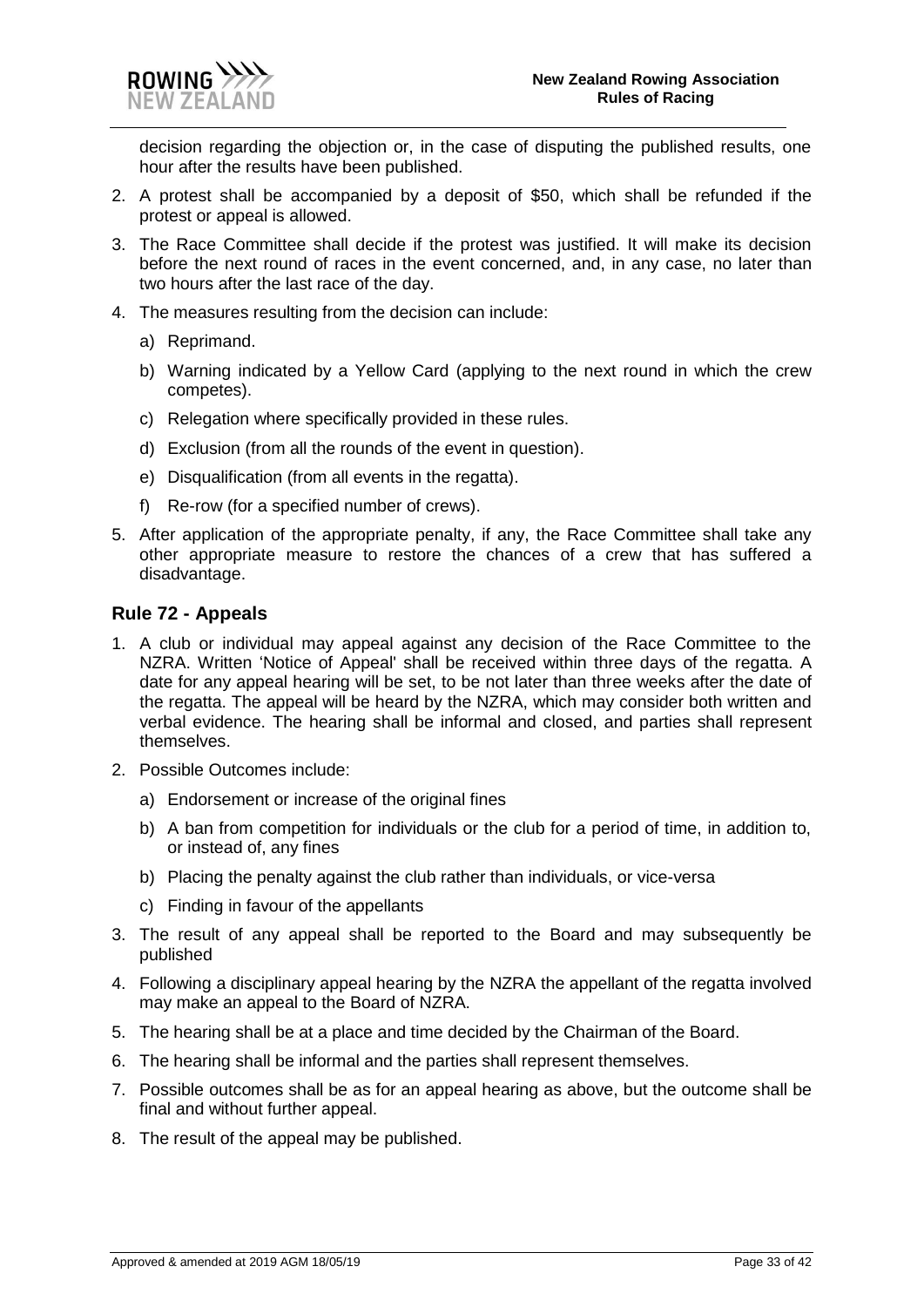

#### <span id="page-33-0"></span>**Rule 73 - Misrepresentation**

- 1. No person may impersonate another or adopt a false identity in order to compete in a regatta. No person may compete in a classification they are ineligible for, as defined in the rules governing the classification of events. Anyone found to be competing under a false identity, or while banned from competition, shall be disqualified from the regatta together with the crew, or crews, of which they are part.
- 2. The incident shall be reported to the NZRA, which may take further action.
- 3. Clubs entering an ineligible crew for an event may be fined all or some of the total entry fees for that event if the entry is declared null and void. The fine shall be decided upon, and imposed by the NZRA following any necessary discussion with the parties involved and is in addition to any other penalty imposed.

#### <span id="page-33-1"></span>**Rule 74 - Unsportsmanlike Behaviour**

Competitors, crews, groups of club members or supporters of a club who:

- a) Wilfully disobey safety instructions.
- b) Set out to subvert the application of the Rules of Racing.
- c) Refuse to follow the instructions of an Umpire or properly appointed official.
- d) Physically or verbally threaten or abuse another competitor, regatta official, helper or members of the public.
- e) Use foul or obscene language or use foul or obscene actions or gestures.
- f) Display any other form of misconduct deemed by an official to be 'unsportsmanlike'.

shall be considered to have engaged in 'Unsportsmanlike Behaviour', and may be subject to disciplinary measures.

#### <span id="page-33-2"></span>**Rule 75 - Disciplinary Measures**

There are four levels of disciplinary measures:

- 1. In the jurisdiction of any Race Official
	- a) A verbal reprimand.
	- b) A warning indicated by a Yellow Card.
	- c) Exclusion from a race in which the rules have been infringed.
- 2. In the jurisdiction of the Race Committee
	- a) A verbal reprimand.
	- b) A warning indicated by a Yellow Card.
	- c) Exclusion from a race in which the rules have been infringed.
	- d) Relegation of the crew or an additional time penalty (in case of head races or time trials, to be added to the offending crews time).
	- e) A disqualification of an individual competitor, a crew or a club from all races at the regatta (any prizes already won shall be returned and may be re-awarded to the crew finishing behind this crew, no entry monies are refundable).
	- f) A monetary fine up to \$150 for each individual, or up to \$5000 for a club
	- g) Where a complaint is made against an official the Convenor of the Race Committee shall ascertain the facts and report, in writing, to the the NZRA.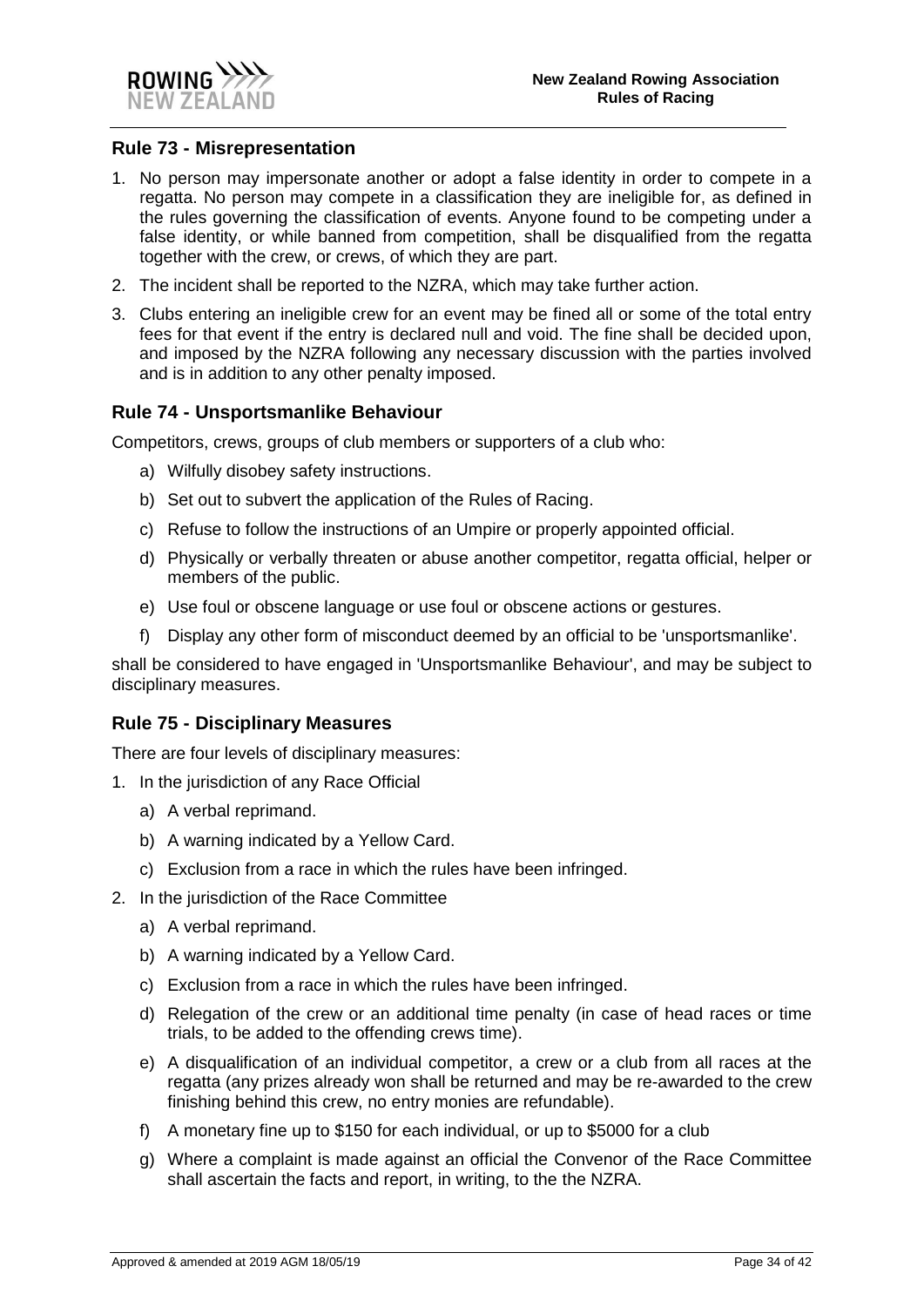



- 3. In the jurisdiction of the Organising Committee after deliberation with the Race Committee.
	- a) A fixed penalty fine up to \$150 for each individual, or up to \$5000 for a club.

*This level of action is to be used for serious situations, where the Organising Committee feels that the situation warrants further action or for situations where other actions would be ineffective because the regatta is effectively over for the club involved.*

- b) The Convenor of the Race Committee shall conduct an investigation of the incident that day, and prepare a short written summary and conclusion, before leaving the site of the regatta.
- c) The individual competitor, crew or club shall be told of the investigation, and the procedure explained. They shall be given the opportunity of providing a written rebuttal of the statement, and the opportunity to take a copy of the Chairman's summary.
- d) The statement shall be faxed or emailed to the NZRA within two days.
- e) The fine shall be lodged with the NZRA pending a possible appeal, but shall revert to the regatta unless there is a successful appeal.
- f) The individual or club cited in the summary may be banned from competition until the fine is paid.
- 4. In the jurisdiction of the NZRA
	- a) A fine without limit and/or a ban from competition without limit, applicable to individuals or clubs.

*This level of action is to be used for very serious situations, where the individual or club has attempted to cheat and or misrepresent or has repeated an offence treated point 3 above, or where the NZRA believes that the offence warrants extraordinary action.*

The facts and the penalty imposed may be published.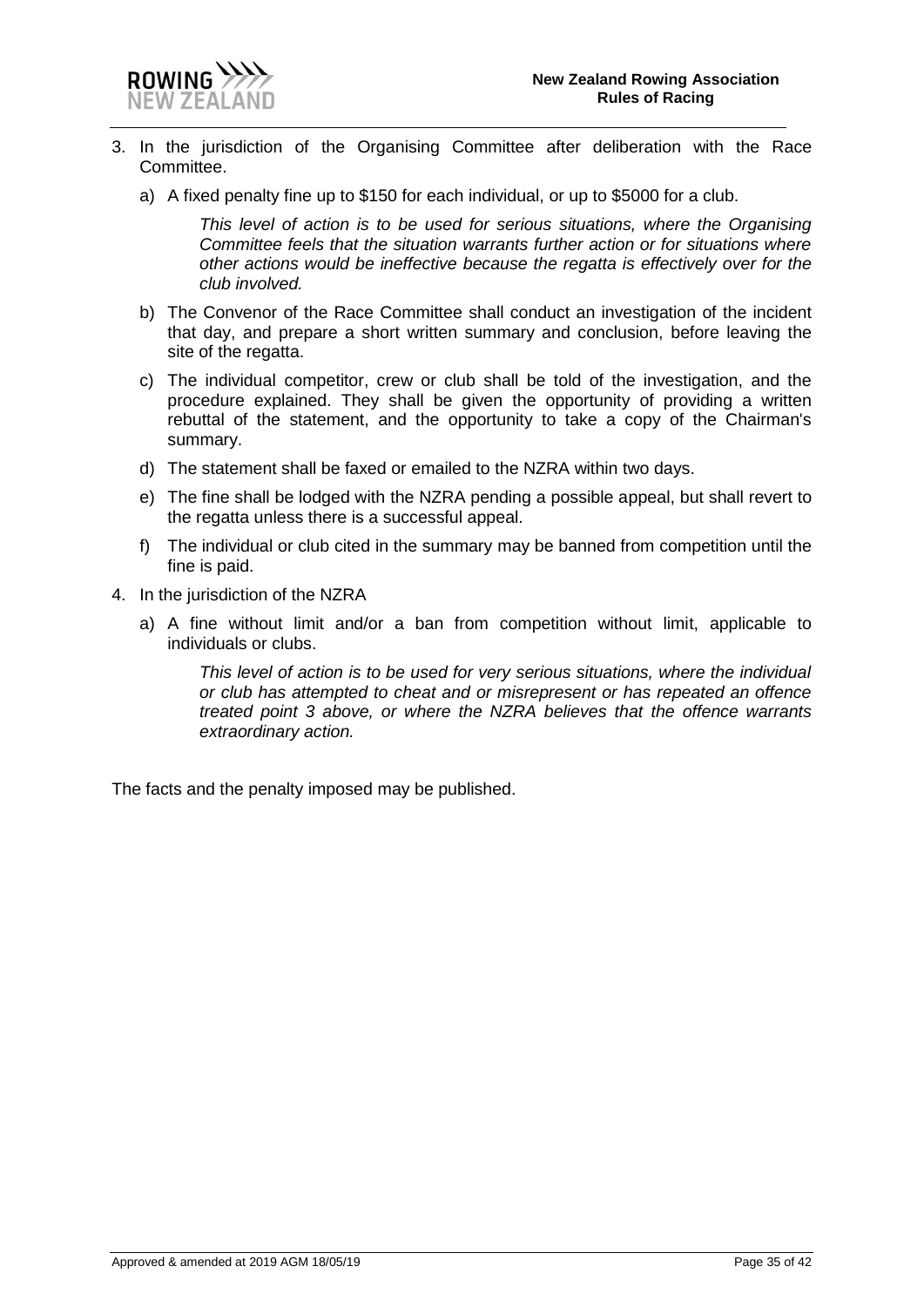

# <span id="page-35-0"></span>**Part 6 - Anti-Doping Rules and Anti-Match Fixing Betting**

#### <span id="page-35-1"></span>**Rule 76 - Anti-Doping**

Doping is strictly prohibited.

The fight against doping is regulated by the World Anti-Doping Code, which has been formally adopted as NZRA rules. The version of the World Anti-Doping Code and its Bye-Laws valid at the time of the violation shall apply.

#### <span id="page-35-2"></span>**Rule 77 - Anti-Match Fixing and Sports Betting**

An Anti-Match Fixing and Sports Betting policy has been formally adopted by Rowing NZ that establishes rules to apply across rowing in relation to any Match or Event Under the Jurisdiction of, or Connected to, NZRA whether inside or outside of New Zealand. All relevant persons associated with NZRA as defined in the policy must comply with this policy.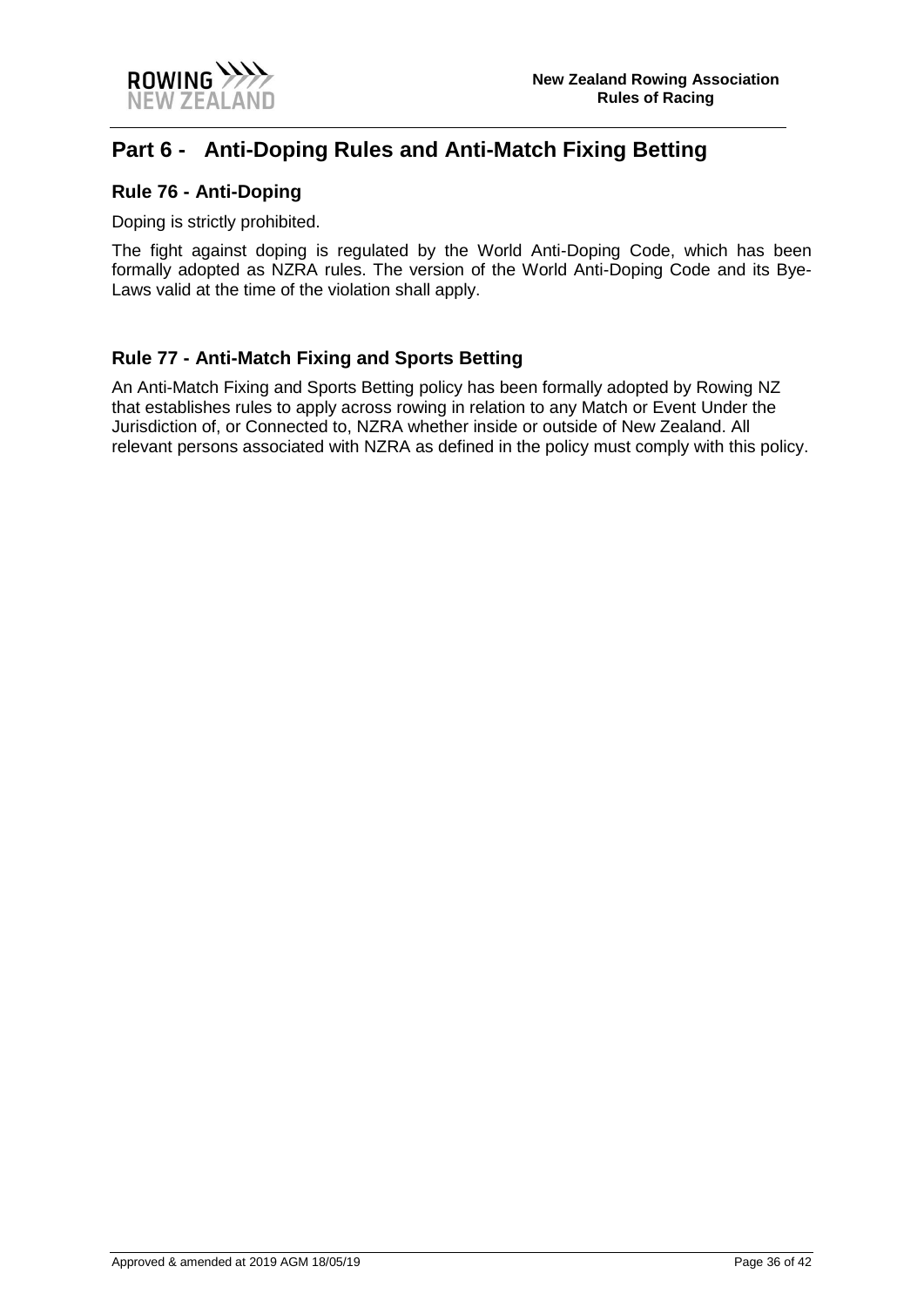

# <span id="page-36-0"></span>**Part 7 - Head and Other Processional Races**

#### <span id="page-36-1"></span>**Rule 78 - Scope**

This part shall apply to all regattas that are conducted as processional races, against the clock (head races and time trials).

#### <span id="page-36-2"></span>**Rule 79 - Suitable Courses**

- 1. Processional races shall only be conducted on courses that are wide enough for participating crews to navigate safely; for an overtaking crew to pass another crew safely over the majority of the course and for other water users and non-participating crews to travel the length of the course without impeding crews involved in the race.
- 2. Turns or changes in direction of the racing course shall be limited to those that can be negotiated at a normal racing pace, with conventional steering in unmodified boats.
- 3. The starting area shall have ample room above the start line and be clear of all hindrances so that all crews in an event or division of an event, can be marshalled safely and turn without interfering with the start or other water users.
- 4. The area below the finish line shall have ample room to allow crews that have finished to clear the finish area without interfering with the course or other water users.
- 5. The Safety Officer shall ensure that the event has a capability of recognising when and where accidents have happened and recovering distressed competitors quickly and providing timely medical attention. Suitable hand-held radios shall be carried by all boats used for umpiring and safety and any other boats that are on the water during the regatta (TV, photography, selectors etc.). They shall be able to use all channels available for use at the regatta.

#### <span id="page-36-3"></span>**Rule 80 - Course Markings**

- 1. Hazardous areas such as shallows, underwater obstructions, narrow passages, side channels and areas where other water traffic crosses the course shall be conspicuously marked, and identified in the competitors' instructions.
- 2. The starting line should be conspicuously marked, and if necessary buoys should be set to guide crews into the start.
- 3. The finish line shall be conspicuously marked.

#### <span id="page-36-4"></span>**Rule 81 - Officials**

The Convenor shall appoint or approve Race Officials as follows:

#### **Chief Marshall**

The Chief Marshall shall be responsible for a team of marshals whose task is to organise the crews' safe journeys to the start, assembly into race order, and their safe return to their disembarkation points after completing the race.

#### **Starter**

The Starter shall be responsible for administering the start procedures. The Starter shall have available a megaphone system of sufficient power (volume) as to be heard by all crews and an electronic or pneumatic start/recall device.

#### **Assistant Starter**

An Assistant Starter may be used and shall be responsible for presenting crews to the Starter (normally at or near racing pace), while maintaining the order of the start and appropriate intervals between crews.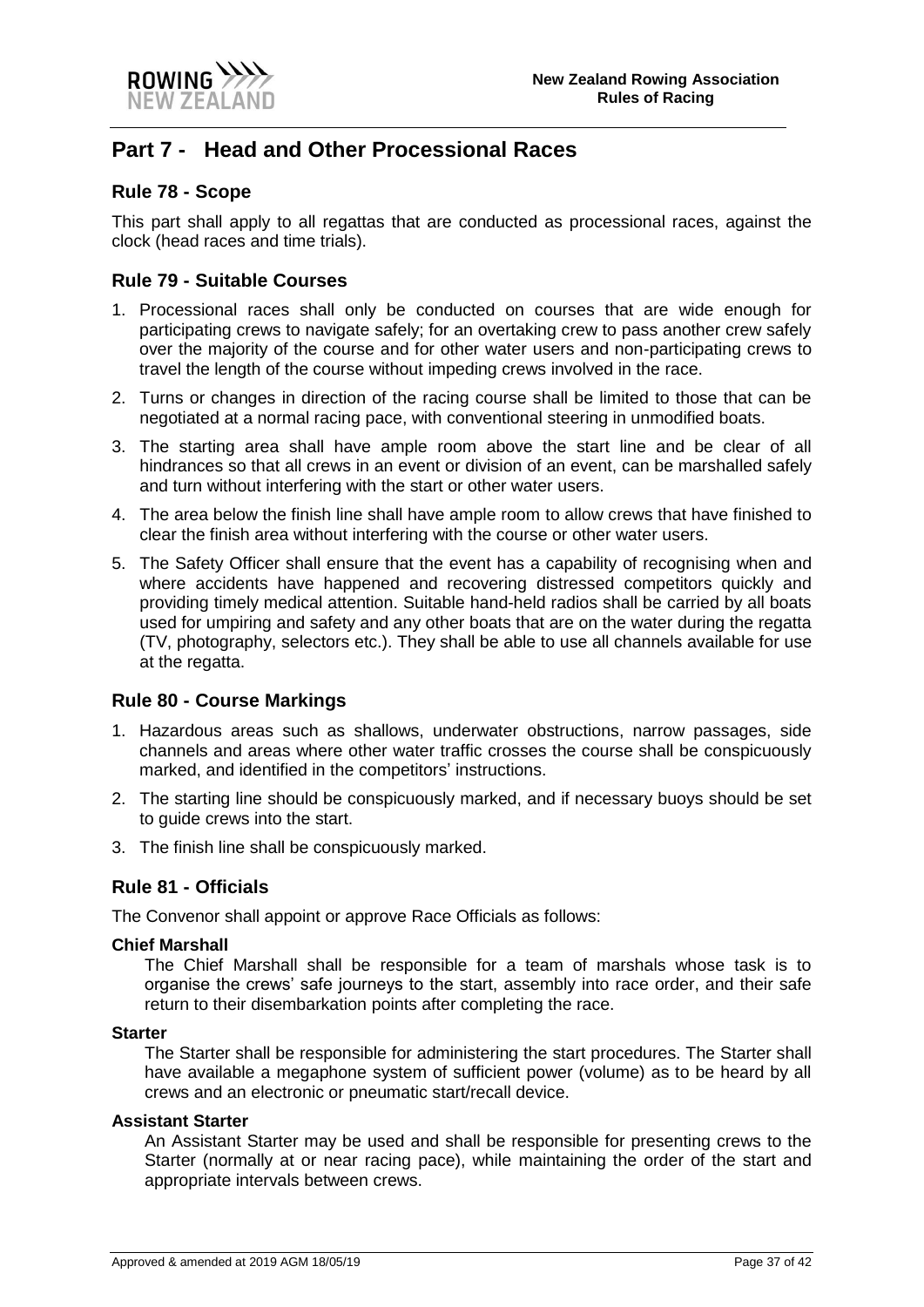

#### **Chief Timekeeper (Head Races)**

The Chief Timekeeper shall be responsible for a team whose task it is to mark the starting time and finish time for each crew and for calculating the net elapsed times.

#### **Chief Umpire**

The Chief Umpire and/or the Chief Marshal shall be responsible for the application of racing rules by the team of Race Officials during the race and for the imposition of penalties following interference, fouls or any other breach of the rules (NZRA or Local) that occur during the race.

#### <span id="page-37-0"></span>**Rule 82 - Race Officials**

- 1. Race Officials should be stationed along the course so that between them, they can observe the course in its entirety. In particular Race Officials should be placed to cover points of the course where:
	- a) There is a turn of more than 45 degrees.
	- b) A narrow passage might prevent an overtaking crew from passing safely (Head and Overtaking Races).
- 2. Local event rules prescribe penalties for not maintaining an established course, or where special care needs to be taken for safety reasons.
- 3. Race Officials shall:
	- a) Note any violations of the rules, including interference and breaches of the safety regulations, take the appropriate action and report such violations to the Chief Umpire for appropriate penalties.
	- b) Give instructions to crews to avert collision or accident and to avoid interference.
	- c) Stop a crew if necessary for safety reasons.
	- d) Be equipped with megaphones and radios, to pass on note of warnings, and to call for rescue or first aid if necessary.

#### <span id="page-37-1"></span>**Rule 83 - The Start (Head Races)**

- 1. All crews shall be allocated a number, which shall be prominently displayed by the crew throughout the race; crews will be addressed by this number during the race. The numbering system used should be Alpha-Numeric, using double sided bow numbers.
	- a) The Assistant Starter will present the crews in order, in procession, to the start.
	- b) The Starter will start each crew with a call and start horn (if used).
	- c) viz: "Number A1" ... "Go"(hooter), the "Go" being given as the crew approaches the line of the start.
	- d) The timekeeper shall record the crew number and the time the crew passes the line of the start.
	- e) Should the crews present themselves to the Starter out of order, the Starter shall take them in the order in which they come.

*Should two crews present themselves to the Starter together, the Start Marshal may attempt to hold one back, if they fail, the Starter may start both crews together.*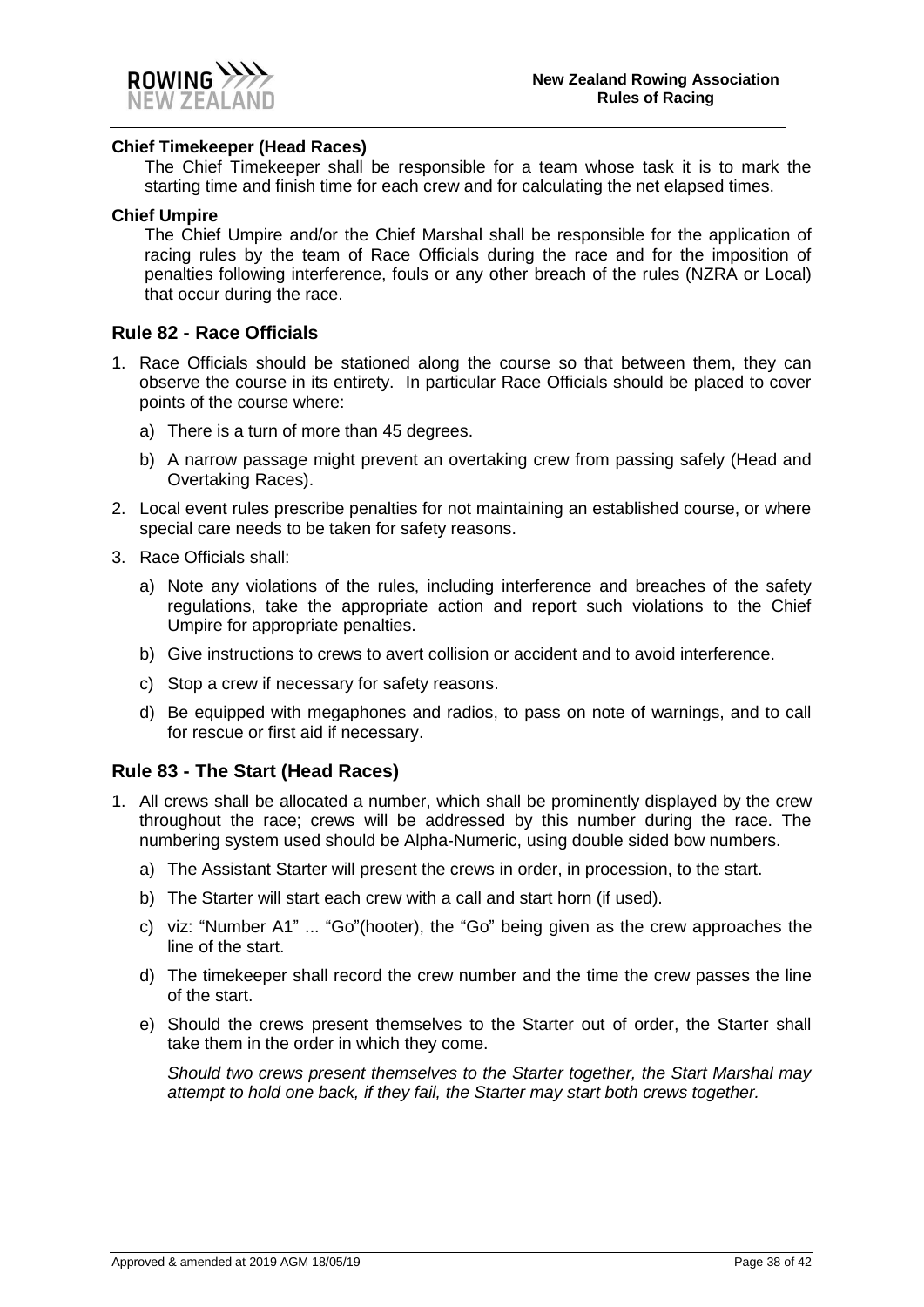

#### <span id="page-38-0"></span>**Rule 84 - Local Event Rules**

The Convenor, in conjunction with the Safety Officer and Starter shall prepare and publish a set of Local Event Rules to supplement, and where necessary override, the Rules of Racing in the light of experience of the course and the volume and quality of the competitors.

*For example, the local rules might establish:* 

- *a) How lateness at the start is to be dealt with.*
- *b) The way in which Control Commission shall work at the event (N.B. as a minimum, the identities and eligibility of winning crewmen should be checked, and spot checks made on the safety aspects of equipment).*
- *c) Whether or not the event is to be divided into divisions, and if so, how each is to be progressed to its starting position, turned and brought to the start.*
- *d) On what parts of the course, if any, is overtaking to be banned.*
- *e) Is there to be a rule covering which side an overtaking crews should go, and the extent to which slower crews should give way.*
- *f) The extent to which certain types of penalty should be fixed or varied between fixed limits.*

#### <span id="page-38-1"></span>**Rule 85 - Time Trials**

When time trials are used as part of the progression system for a regatta on a laned course the following rules shall apply:

- a) The recommended distance shall be at least 75% of the full course distance, except where for pratical reasons a shorter distance no less than 50% of the full course distance may be utilised.
- b) Adjacent lanes with similar conditions over the full distance shall be used.
- c) There shall be at least one additional lane inside and outside the lanes used for the trial.
- d) Crews shall be set off down the race lanes at 10 sec intervals using each lane alternatively (thus giving a 20 second space between crews).
- e) In the event of a crew catching the crew in the race lane shall require that the crew being caught moves promptly into the lane adjacent to the race lane and allow the overtaking crew to pass. Having been passed the overtaken crew shall then resume racing in the race lane.

*Lanes 2 and 3 used for racing lanes 1 and 4 used for slower crews. If a crew in lane 2 catches the crew ahead of It, then the crew being overtaken shall move into lane 1 – returning to lane 2 again after the overtaking crew has passed. Similarly for lanes 3 and 4 respectively.*

f) On an unlaned course the overtaken crew shall give way by moving out of the race lines until the overtaking crew has passed.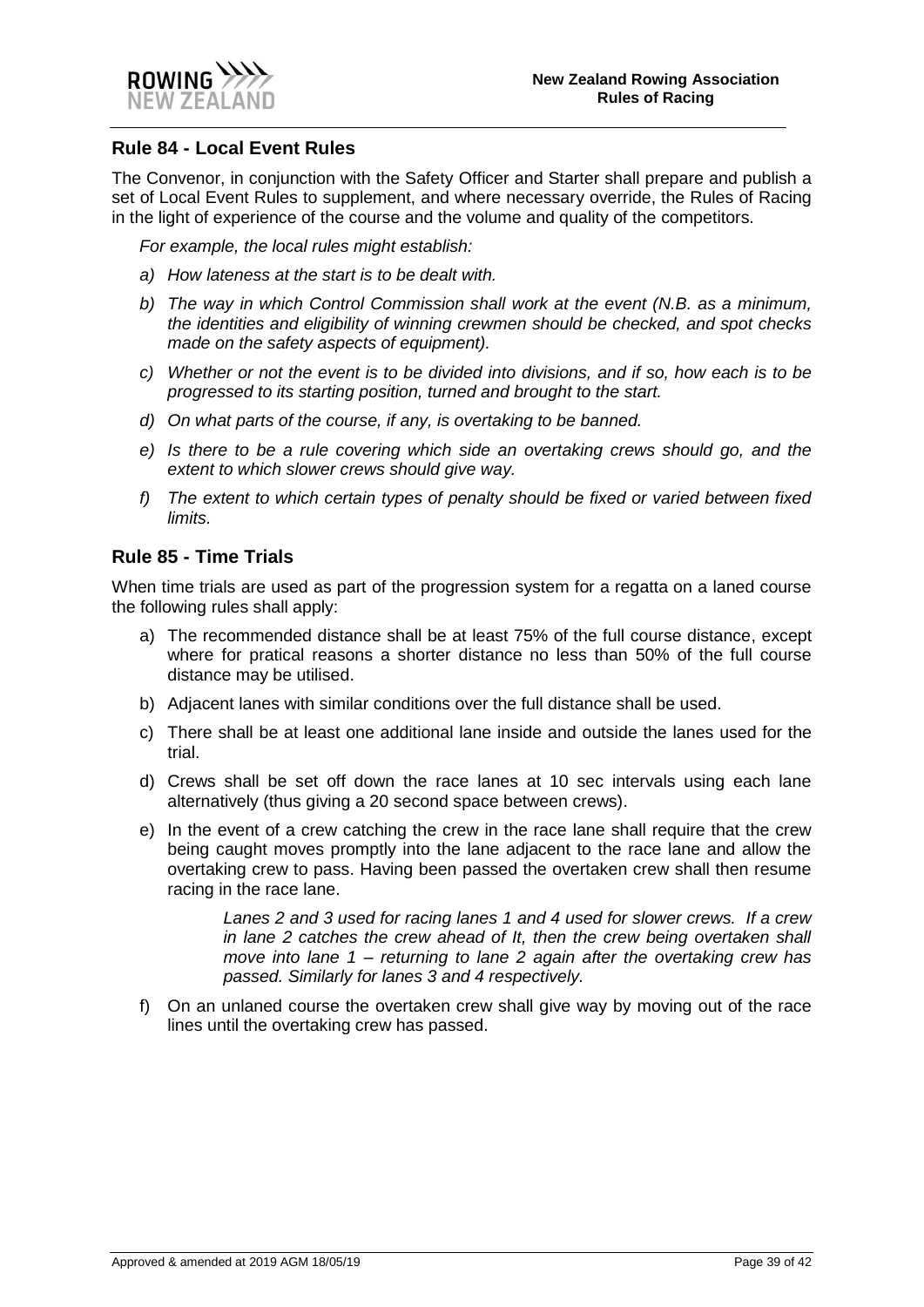

# <span id="page-39-0"></span>**Appendix A National Championships Events**

The National Championship Regatta shall include the following Championship events:

Championship Single Sculls (M1x) Championship Single Sculls (W1x) Championship Double Sculls (M2x) Championship Double Sculls (W2x) Championship Pair (M2-) Championship Pair (W2-) Championship Four (M4-) Championship Four (W4-) Championship Coxed Eight (M8+) Championship Coxed Eight (W8+)

#### **Men: Women:**

Championship Quadruple Sculls (M4x) Championship Quadruple Sculls (W4x)

Championship Single Sculls (LM1x) Championship Single Sculls (LW1x) Championship Double Sculls (LM2x) Championship Double Sculls (LW2x) Championship Pair (LM2-)

### **Lightweight Men: Lightweight Women:**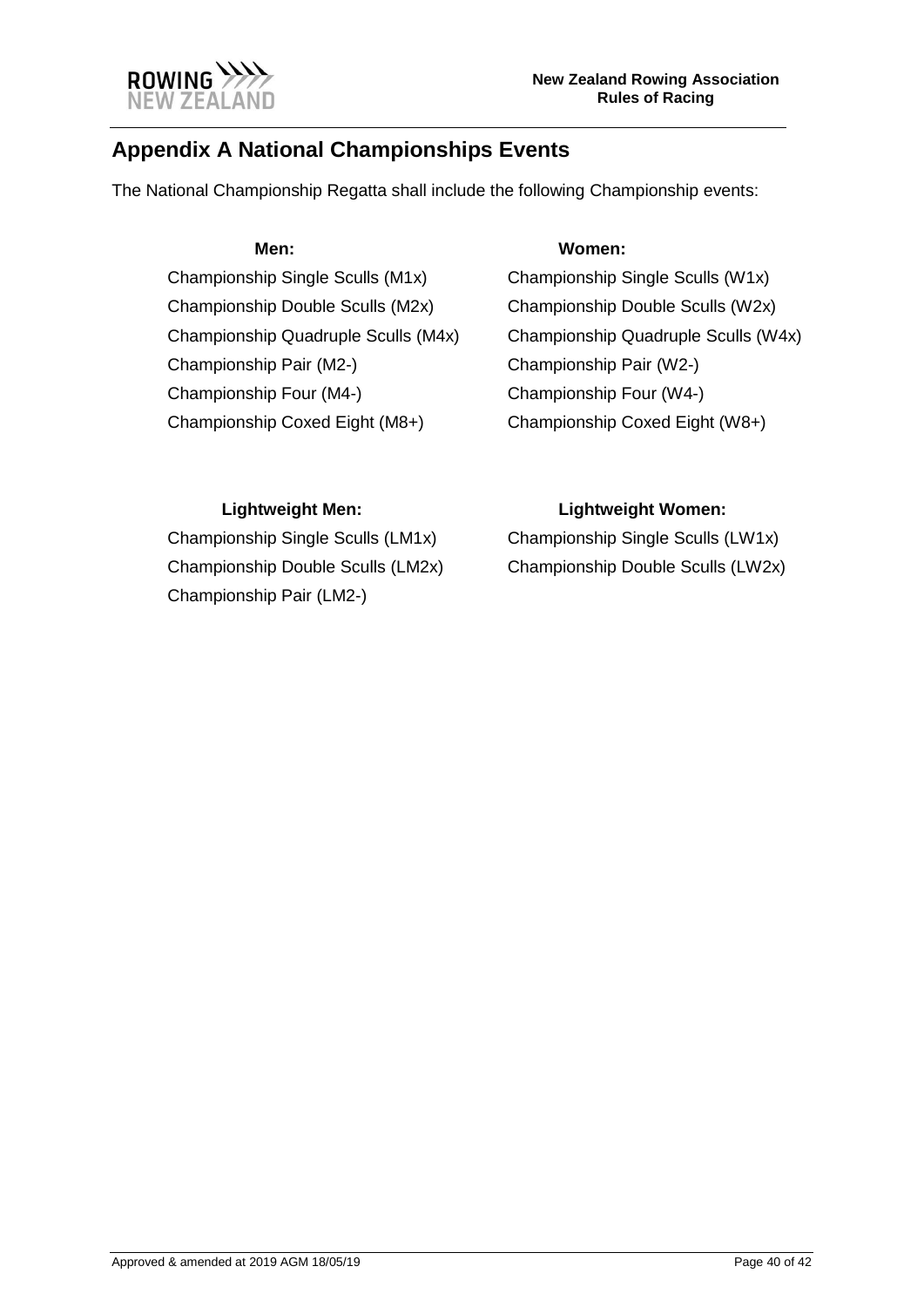

# <span id="page-40-0"></span>**Appendix B - Regulations for Courses**

# **Championship Regattas**

The standard course for a NZRA event shall provide fair racing conditions for a minimum of six crews racing in separate, parallel lanes over a distance of 2,000 metres.

1. Characteristics

The minimum requirements for courses on which Championship Regattas are held are as follows except where noted:

a) Length

The course shall be 2000 metres (Masters – 1000 metres) long in a straight line. There shall be sufficient clear water beyond the finish to enable crews to stop without difficulty. Where it is necessary races can be reduced in length at the recommendation of the Race Committee in the interest of the safety of the rowers.

b) Width

Not less than for six crews abreast. The width of each crew's lane where possible shall be 15 metres except where the lanes are marked by buoys (Albano system) in which case the minimum lane width may be 12.5 metres. There shall be a width of at least 5 metres or clear water between the outer limits of the course and the bank of any permanent structure.

c) Depth

If less than 3 metres, the depth shall be reasonably even across the course.

d) Start

Boats shall be started from fixed or moored structures. The Starter's platform shall be placed in line with or behind the starting line. Speakers are required which make it possible for every competitor to receive instructions at the same time. There shall be a traffic light system to indicate the Start.To assist coxless boats, a system of steering marks should, where possible, be placed behind the starting line for each lane.

There shall be direct communication between the Starter, Aligner, the Judge at the Finish, Convenor and Regatta Control.

The Aligner shall be able to give their instructions by microphone direct to the boat holders, who shall be provided with headphones or alternatively, direct to the crews through loudspeakers.

2. Marking the course

A line consisting of buoys at not more than 20 metre intervals shall mark the outer limits of the course. Buoys of a different colour shall indicate each 250 metre mark. The buoys for the first 100 metres may be of a different colour. The 500, 1000, 1500 metre mark shall be distinguished by larger buoys or other suitable means.

*The above are minimum requirements and, wherever possible, the Albano system should be used, i.e. a marker line is placed between each lane consisting of buoys at not more than 20 metre intervals.*

The course shall be marked out and a plan prepared by a qualified surveyor or engineer. Copies of this plan shall be available at the regatta office.

All marker buoys shall be sufficiently flexible and of such size that no damage can be caused to boats or oars.